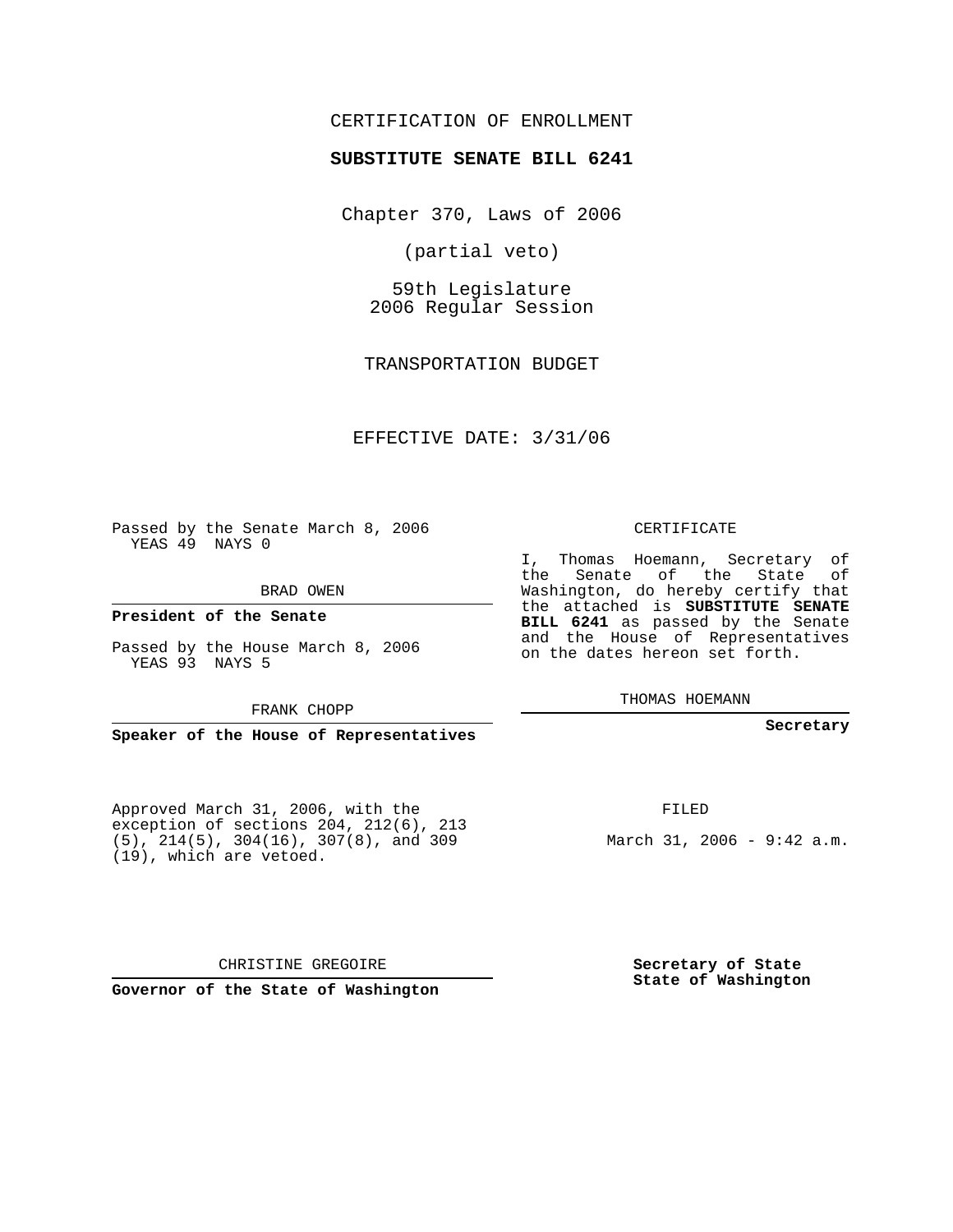# **SUBSTITUTE SENATE BILL 6241** \_\_\_\_\_\_\_\_\_\_\_\_\_\_\_\_\_\_\_\_\_\_\_\_\_\_\_\_\_\_\_\_\_\_\_\_\_\_\_\_\_\_\_\_\_

\_\_\_\_\_\_\_\_\_\_\_\_\_\_\_\_\_\_\_\_\_\_\_\_\_\_\_\_\_\_\_\_\_\_\_\_\_\_\_\_\_\_\_\_\_

AS RECOMMENDED BY THE CONFERENCE COMMITTEE

Passed Legislature - 2006 Regular Session

#### **State of Washington 59th Legislature 2006 Regular Session**

**By** Senate Committee on Transportation (originally sponsored by Senators Haugen, Benson and Jacobsen; by request of Governor Gregoire)

READ FIRST TIME 02/17/06.

 AN ACT Relating to transportation funding and appropriations; amending RCW 47.29.170; amending 2005 c 313 ss 1, 102, 104, 105, 106, 201, 202, 203, 204, 205, 206, 207, 208, 209, 210, 211, 212, 213, 214, 215, 216, 217, 218, 219, 220, 221, 222, 223, 224, 225, 226, 227, 228, 302, 303, 304, 305, 306, 307, 308, 309, 310, 401, 402, 403, 404, 405, 406, 501, and 603 (uncodified); adding new sections to 2005 c 313 (uncodified); making appropriations and authorizing expenditures for capital improvements; repealing 2005 c 313 s 602 (uncodified); and declaring an emergency.

BE IT ENACTED BY THE LEGISLATURE OF THE STATE OF WASHINGTON:

## **2005-07 BIENNIUM**

 **Sec. 1.** 2005 c 313 s 1 (uncodified) is amended to read as follows: (1) The transportation budget of the state is hereby adopted and, subject to the provisions set forth, the several amounts specified, or as much thereof as may be necessary to accomplish the purposes designated, are hereby appropriated from the several accounts and funds named to the designated state agencies and offices for employee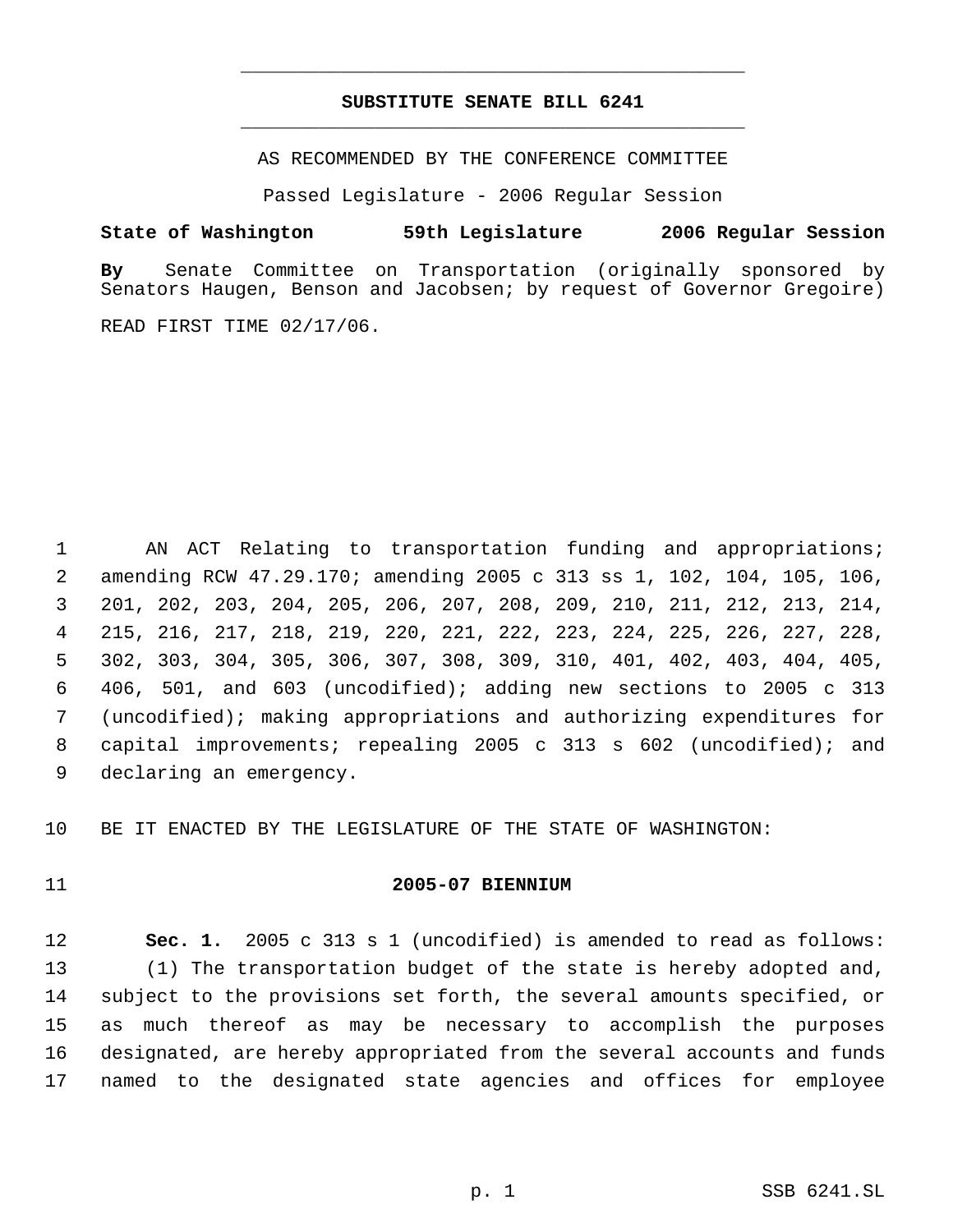compensation and other expenses, for capital projects, and for other specified purposes, including the payment of any final judgments arising out of such activities, for the period ending June 30, 2007.

 (2) Unless the context clearly requires otherwise, the definitions in this subsection apply throughout this act.

 (a) "Fiscal year 2006" or "FY 2006" means the fiscal year ending June 30, 2006.

 (b) "Fiscal year 2007" or "FY 2007" means the fiscal year ending June 30, 2007.

(c) "FTE" means full-time equivalent.

 (d) "Lapse" or "revert" means the amount shall return to an unappropriated status.

 (e) "Provided solely" means the specified amount may be spent only for the specified purpose. Unless otherwise specifically authorized in 15 this act, any portion of an amount provided solely for a specified purpose which is not expended subject to the specified conditions and 17 limitations to fulfill the specified purpose shall lapse.

 (f) "Reappropriation" means appropriation and, unless the context clearly provides otherwise, is subject to the relevant conditions and limitations applicable to appropriations.

 (g) "LEAP" means the legislative evaluation and accountability program committee.

## **GENERAL GOVERNMENT AGENCIES--OPERATING**

 NEW SECTION. **Sec. 101.** A new section is added to 2005 c 313 (uncodified) to read as follows:

# **FOR THE OFFICE OF FINANCIAL MANAGEMENT**

27 Motor Vehicle Account--State Appropriation . . . . . . . . \$217,000

 **Sec. 102.** 2005 c 313 s 102 (uncodified) is amended to read as follows:

#### **FOR THE MARINE EMPLOYEES COMMISSION**

Puget Sound Ferry Operations Account--State

32 Appropriation . . . . . . . . . . . . . . . . . . ((\$390,000))  $\frac{$394,000}{ }$ 

 The appropriation in this section is subject to the following conditions and limitations: To address its growing caseload, the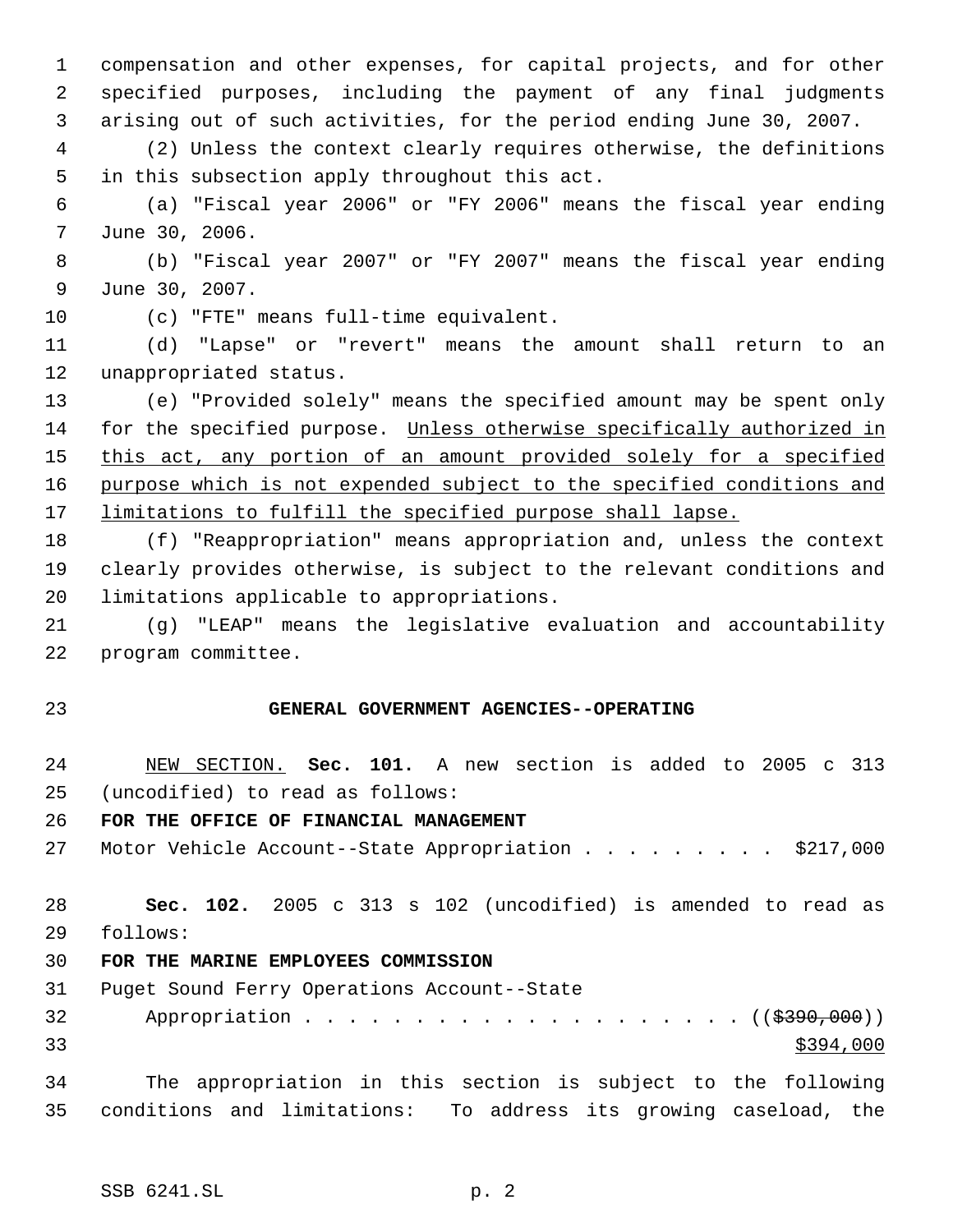marine employees commission shall develop a plan for prioritizing cases to schedule for hearings. The commission shall report back to the transportation committees of the legislature on its case prioritization plan by December 15, 2005.

 **Sec. 103.** 2005 c 313 s 104 (uncodified) is amended to read as follows: **FOR THE DEPARTMENT OF AGRICULTURE** 8 Motor Vehicle Account--State Appropriation . . . . . . ((\$329,000)) The appropriation in this section is subject to the following 11 conditions and limitations: ((\$329,000)) \$330,000 of the motor vehicle account--state appropriation is provided solely for costs associated with the motor fuel quality program.

 **Sec. 104.** 2005 c 313 s 105 (uncodified) is amended to read as follows:

**FOR THE DEPARTMENT OF ARCHEOLOGY AND HISTORIC PRESERVATION**

17 Motor Vehicle Account--State Appropriation . . . . . . ((\$200,000))  $\frac{$487,000}{9}$ 

 The appropriation in this section is subject to the following conditions and limitations:

21 (1) ((<del>If Second Substitute Senate Bill No. 5056 is not enacted by</del> 22 June 30, 2005, the entire appropriation shall lapse.

23 (2) The entire)) \$200,000 of the motor vehicle account--state appropriation is for additional staffing costs to be dedicated to state transportation activities. Furthermore, any staff hired to support transportation activities must have practical experience with complex construction projects.

 (2) \$236,000 of the motor vehicle account--state appropriation is provided solely for legal expenses related to the *Lower Elwha Klallam Tribe v. Washington* (graving dock) case.

 (3) \$51,000 of the motor vehicle account--state appropriation is provided solely for a pilot project testing remote sensing technology in archeological investigations and surveys for transportation projects.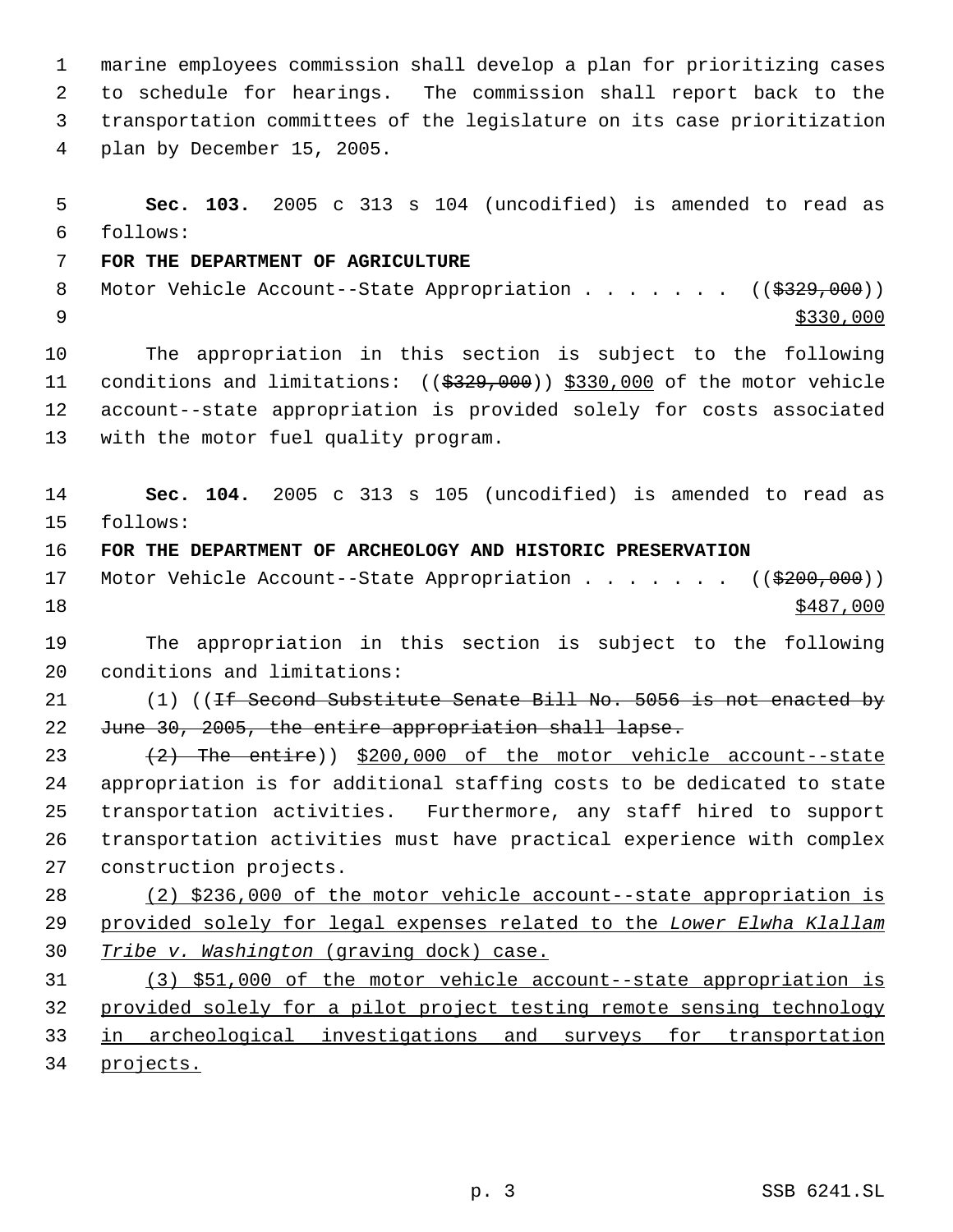NEW SECTION. **Sec. 105.** A new section is added to 2005 c 313 (uncodified) to read as follows:

**FOR THE LEGISLATIVE EVALUATION AND ACCOUNTABILITY PROGRAM COMMITTEE**

Motor Vehicle Account--State Appropriation . . . . . . . . . . \$50,000

 The appropriation in this section is subject to the following conditions and limitations: The total appropriation is provided solely for an evaluation of the current business needs of the legislative transportation fiscal committee staffs with respect to the transportation executive information system (TEIS). The committee shall work with the staffs of the transportation committees, the office of financial management, and the department of transportation to perform the evaluation. Results of the evaluation, including any recommendation for system improvements and usability, shall be submitted to the transportation committees of the legislature and the office of financial management by December 1, 2006.

## **GENERAL GOVERNMENT AGENCIES--CAPITAL**

 **Sec. 106.** 2005 c 313 s 106 (uncodified) is amended to read as follows:

**FOR WASHINGTON STATE PARKS AND RECREATION--CAPITAL PROJECTS**

Motor Vehicle Account--State Appropriation . . . . . . . . \$1,400,000

 The appropriation in this section is subject to the following conditions and limitations:

 (1) \$1,300,000 of the motor vehicle account--state appropriation is a one-time appropriation and is provided solely for the SR 14 25 interchange and bridge portion of the Beacon Rock state park entrance road project. Any portion of the appropriation not expended by June 30, 2007, shall revert to the motor vehicle account--state.

 (2) \$100,000 of the appropriation is provided solely for road work on state route 20 at Deception Pass state park.

#### **TRANSPORTATION AGENCIES--OPERATING**

 **Sec. 201.** 2005 c 313 s 201 (uncodified) is amended to read as follows:

#### **FOR THE WASHINGTON TRAFFIC SAFETY COMMISSION**

34 Highway Safety Account--State Appropriation . . . . . ((\$2,135,000))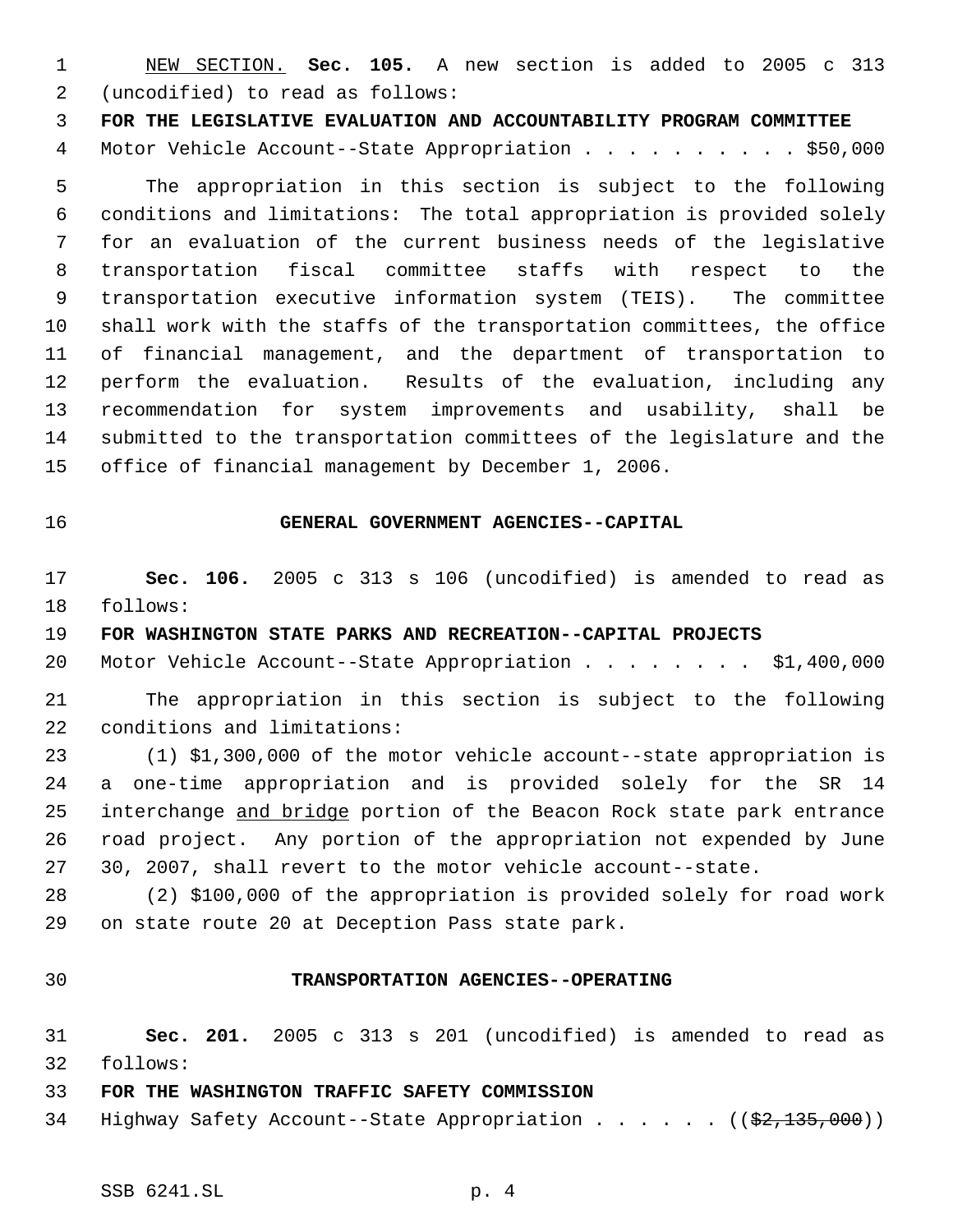|   | \$2,145,000                                                                               |
|---|-------------------------------------------------------------------------------------------|
| 2 | Highway Safety Account--Federal Appropriation $($ $($ $\frac{215}{615}, \frac{828}{600})$ |
|   | \$15,833,000                                                                              |
| 4 | School Zone Safety Account--State Appropriation \$3,300,000                               |
| 5 | Bicycle and Pedestrian Safety Account--State                                              |
| 6 |                                                                                           |
|   | TOTAL APPROPRIATION $\ldots$ , ( $(\frac{221}{200}, \frac{303}{000})$ )                   |
| 8 | \$21,318,000                                                                              |

 The appropriations in this section are subject to the following conditions and limitations: The Washington traffic safety commission shall contract with the Washington state institute for public policy to conduct a study of the impact of state programs concerning the reduction of DUI recidivism. The study must include, on a prioritized basis to the extent federal funds are made available for the study, the following components: (1) The state's existing deferred prosecution program; (2) the state's vehicle impound program; and (3) other states' programs that restrict a person's access to the vehicle, or suspend the vehicle license and registration, upon arrest or conviction.

 The completed study must be submitted to the appropriate legislative committees by December 1, 2006.

 **Sec. 202.** 2005 c 313 s 202 (uncodified) is amended to read as follows:

## **FOR THE COUNTY ROAD ADMINISTRATION BOARD**

| 24 | Rural Arterial Trust Account--State Appropriation ((\$821,000))           |
|----|---------------------------------------------------------------------------|
| 25 | \$823,000                                                                 |
| 26 | Motor Vehicle Account--State Appropriation ( $(\frac{1}{2}, 942, 000)$ )  |
| 27 | \$1,950,000                                                               |
| 28 | County Arterial Preservation Account--State Appropriation $((\$777,000))$ |
| 29 | \$780,000                                                                 |
| 30 | TOTAL APPROPRIATION $($ $(\frac{2}{53}, \frac{540}{900}) )$               |
| 31 | \$3,553,000                                                               |

 **Sec. 203.** 2005 c 313 s 203 (uncodified) is amended to read as follows:

## **FOR THE TRANSPORTATION IMPROVEMENT BOARD**

35 Urban Arterial Trust Account--State Appropriation . . . ((\$1,624,000))  $\frac{$1,630,000}{9}$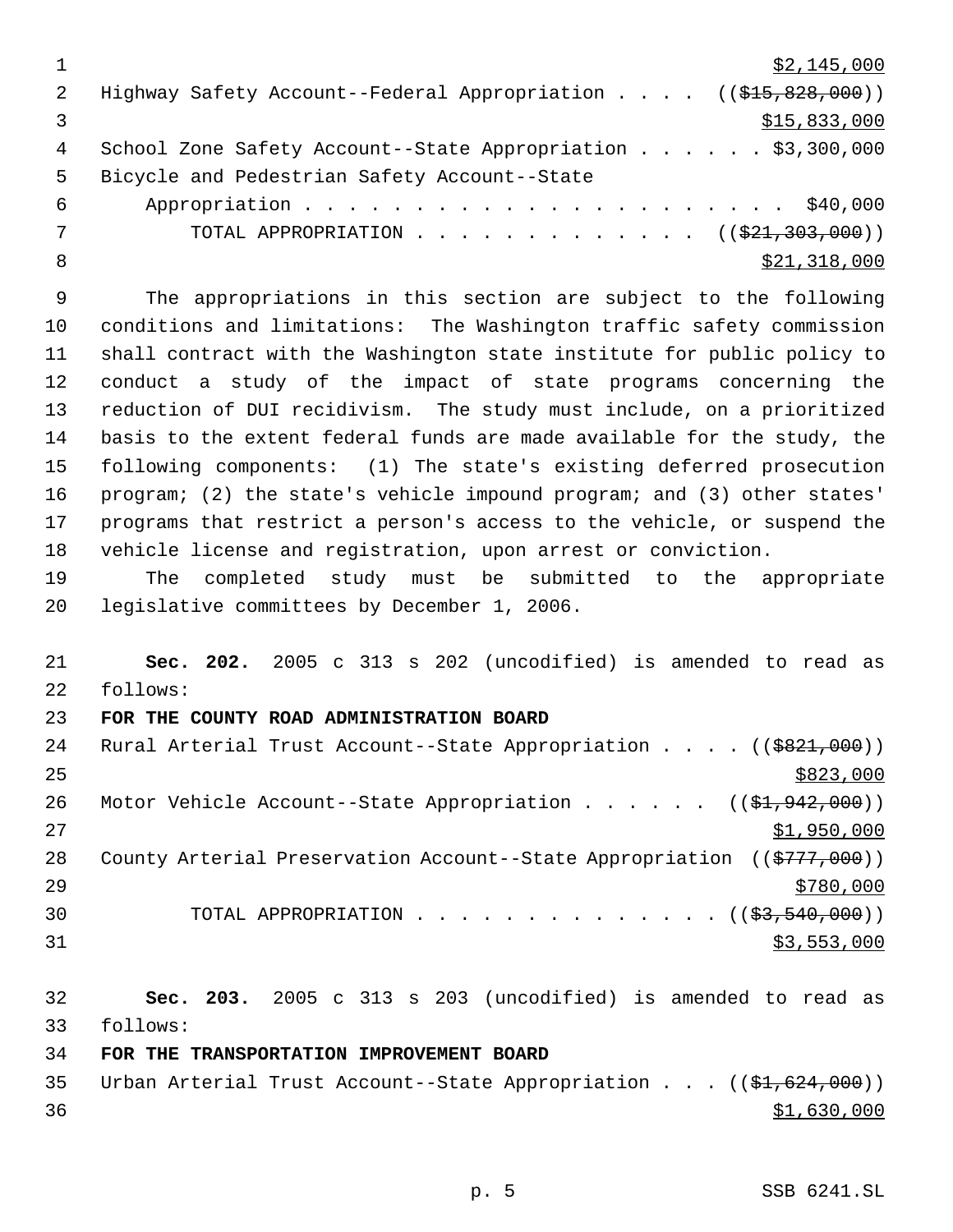| $\mathbf 1$ | Transportation Improvement Account--State Appropriation ((\$1,625,000))             |  |  |
|-------------|-------------------------------------------------------------------------------------|--|--|
| 2           | \$1,632,000                                                                         |  |  |
| 3           | $($ \$3,249,000)<br>TOTAL APPROPRIATION                                             |  |  |
| 4           | \$3,262,000                                                                         |  |  |
|             |                                                                                     |  |  |
| 5           | *Sec. 204. 2005 c 313 s 204 (uncodified) is amended to read as                      |  |  |
| 6           | follows:                                                                            |  |  |
| 7           | FOR THE BOARD OF PILOTAGE COMMISSIONERS                                             |  |  |
| 8           | Pilotage Account--State Appropriation<br>$\ldots$ ((\$417,000))                     |  |  |
| 9           | \$1,020,000                                                                         |  |  |
| 10          | The appropriation in this section is subject to the following                       |  |  |
| 11          | conditions and limitations: \$500,000 of the appropriation is provided              |  |  |
| 12          | solely for stipends to trainees in the training program as set forth in             |  |  |
| 13          | rules adopted by the board; however, if Engrossed Substitute Senate                 |  |  |
| 14          | Bill No. 6870 (pilot trainees stipends) is enacted by June 30, 2006,                |  |  |
| 15          | then \$600,000 of the total appropriation provided in this act shall                |  |  |
| 16          | lapse and the appropriation provided in Engrossed Substitute Senate                 |  |  |
| 17          | Bill No. 6870 shall govern.<br>*Sec. 204 was vetoed. See message at end of chapter. |  |  |
| 18          | Sec. 205. 2005 c 313 s 205 (uncodified) is amended to read as                       |  |  |
| 19          | follows:                                                                            |  |  |
| 20          | FOR THE JOINT TRANSPORTATION COMMITTEE                                              |  |  |
| 21          | Motor Vehicle Account--State Appropriation<br>(( <del>\$1,400,000</del> ))          |  |  |
| 22          | \$1,679,000                                                                         |  |  |
| 23          | The appropriation in this section is subject to the following                       |  |  |
| 24          | conditions and limitations:                                                         |  |  |
| 25          | $(1)(a)$ \$200,000 of the total appropriation is provided solely for                |  |  |
| 26          | the joint transportation committee to conduct a finance study of the                |  |  |
| 27          | <u>Washington state ferry system. The purpose of the study is to</u>                |  |  |
| 28          | facilitate policy discussions and decisions by members of the                       |  |  |
| 29          | legislature regarding the Washington state ferry system.<br><u>The</u>              |  |  |
| 30          | legislature recognizes there is a need within the Washington state                  |  |  |
| 31          | ferry system for predictable cash flows, transparency, assessment of                |  |  |
| 32          | organizational structure, verification that the Washington state ferry              |  |  |
| 33          | system is operating at maximum efficiency, and better labor relations.              |  |  |
| 34          | The committee shall report the study to the house of representatives                |  |  |
| 35          | and senate transportation committees by January 1, 2007.                            |  |  |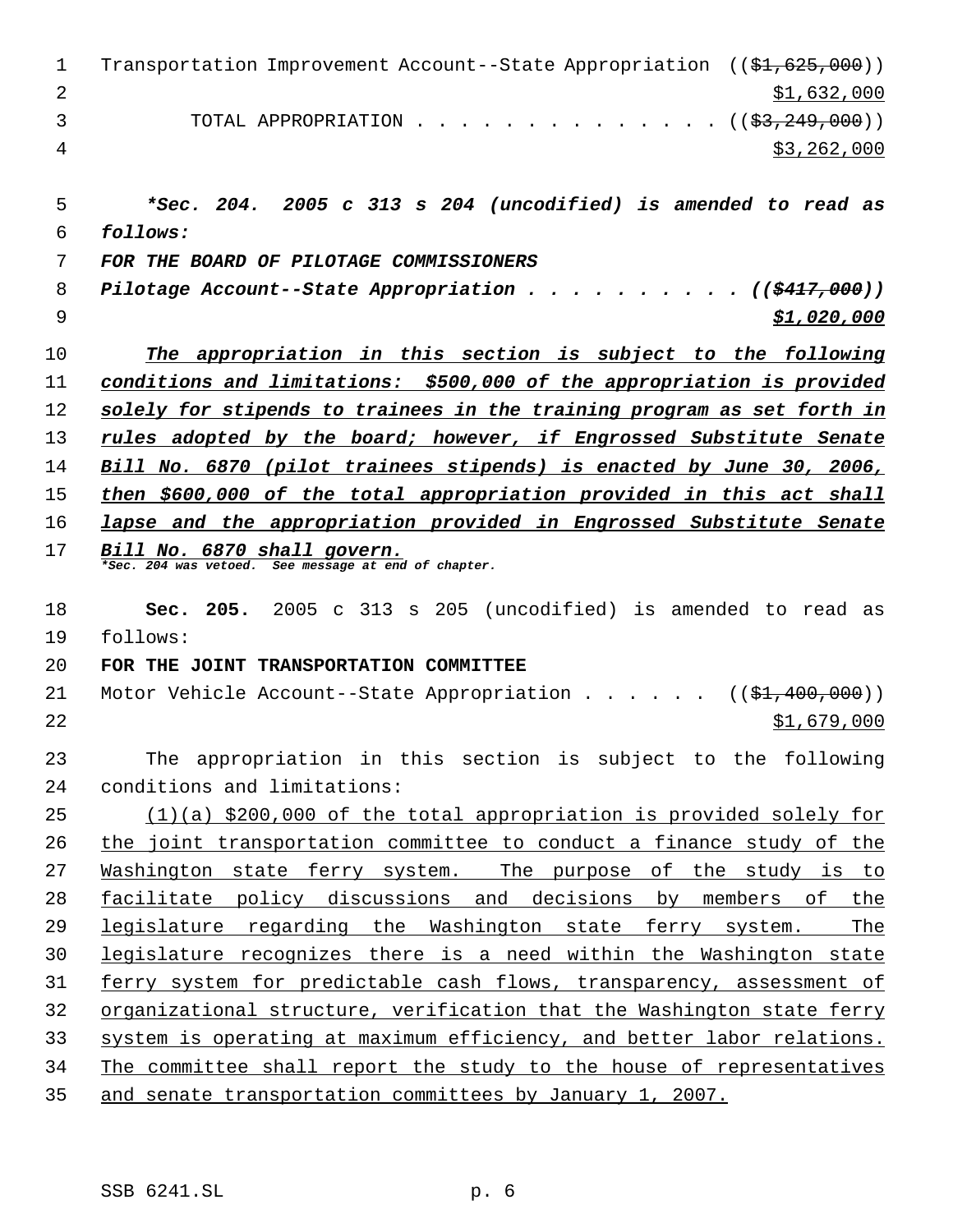(b) The study must include, at a minimum, a review and evaluation of the ferry system's financial plan, including current assumptions and past studies, in the following areas:

 (i) Operating program, including ridership, revenue, and cost 5 forecasts and the accuracy of those forecasts; and

 (ii) Capital program, including project scoping, prioritization and cost estimating, project changes including legislative input regarding 8 significant project changes, and performance measures.

 (c) In addition to committee members, or their designees, the 10 governor shall appoint a representative for this study. The committee may retain consulting services to assist the committee in conducting 12 the study, including the evaluation of financial, operating, and 13 capital plans. The committee may also appoint other persons to assist with the study.

 (2) The joint transportation committee shall conduct a study regarding the feasibility of a statewide uniform motor vehicle excise tax (MVET) depreciation schedule. In addition to committee members, the participants in the study must include at a minimum the following individuals: (a) A representative of a regional transit authority (Sound Transit); (b) a representative of a regional transportation planning organization; (c) the secretary of transportation, or his or 22 her designee; (d) a representative of the attorney general's office; (e) a representative of the department of licensing; and (f) a representative of the financial community. The purpose of the study is to develop an MVET depreciation schedule that more accurately reflects vehicle value but does not hinder outstanding contractual obligations. (3) Funds provided in this section are sufficient for the committee to administer a study of the most reliable and cost-effective means of

providing passenger-only ferry service.

 (a) The study shall be guided by a 18 member task force consisting of the chairs and ranking members of the house of representatives and senate transportation committees, a designee of the director of the office of financial management, a member of the transportation commission, a designee of the secretary of transportation, a representative of organized labor, and ten stakeholders to be appointed by the governor as follows: Six representatives of ferry user communities, two representatives of public transportation agencies, and two representatives of commercial ferry operators.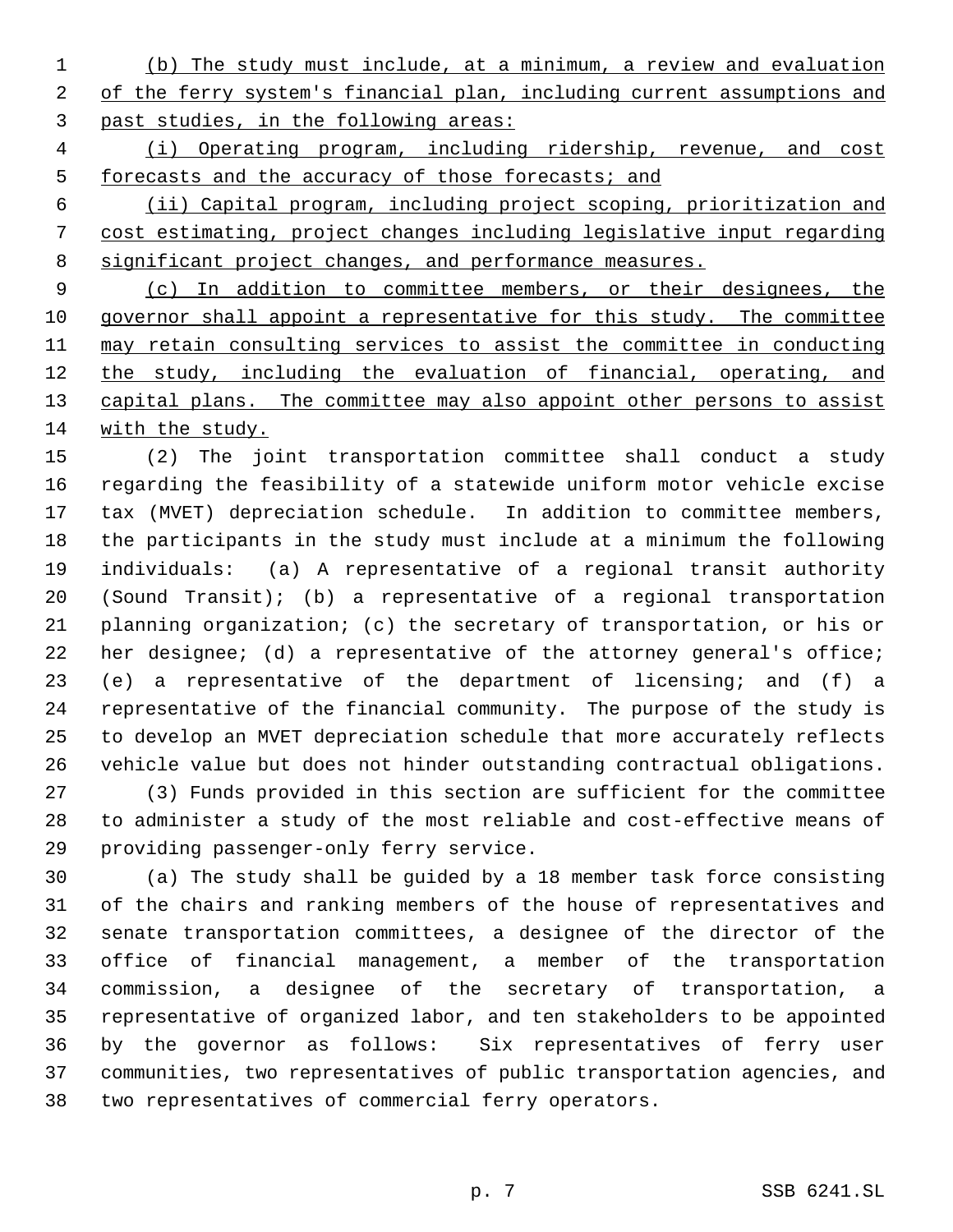(b) The study shall examine issues including but not limited to the long-term viability of different service providers, cost to ferry passengers, the state subsidies required by each provider, and the availability of federal funding for the different service providers.

 (c) By November 30, 2005, the task force shall make its recommendations to the house of representatives and senate transportation committees.

 (4) \$450,000 of the motor vehicle account--state appropriation is provided solely to administer a consultant study of the long-term viability of the state's transportation financing methods and sources.

 (a) At a minimum, the study must examine the following: (i) The short and long-term viability of the motor fuel tax (both state and federal) as a major source of funding for transportation projects and programs; (ii) the desirability and effectiveness of state-distributed transportation funds for the benefit of local units of government; (iii) the potential for alternative and/or emerging sources of transportation revenues, with particular emphasis on user-based fees and charges; and (iv) trends and implications of debt financing for transportation projects. The scope of work for the study may be expanded to include analysis of other financing issues relevant to the long-term viability of the state's transportation system.

 (b) The findings and recommendations must be submitted to the fiscal committees of the legislature by November 1, 2006.

 (5) \$75,000 of the motor vehicle account--state appropriation is provided solely for the joint transportation committee to contract for a review of existing research on programs and policies which decrease accidents by teenage drivers, including but not limited to publicly operated driver education and intermediate drivers licensing programs. The institute shall also evaluate the costs and benefits of programs and policies showing the greatest positive impact on teenage driving safety.

 (6) The committee shall conduct an evaluation of the department of transportation surface transportation program enhancement grant program. The evaluation will include (a) information about the categories of projects submitted for consideration; (b) a review of the allocation of funds awarded across the categories of STP enhancement eligible activities; (c) a review of the criteria used to score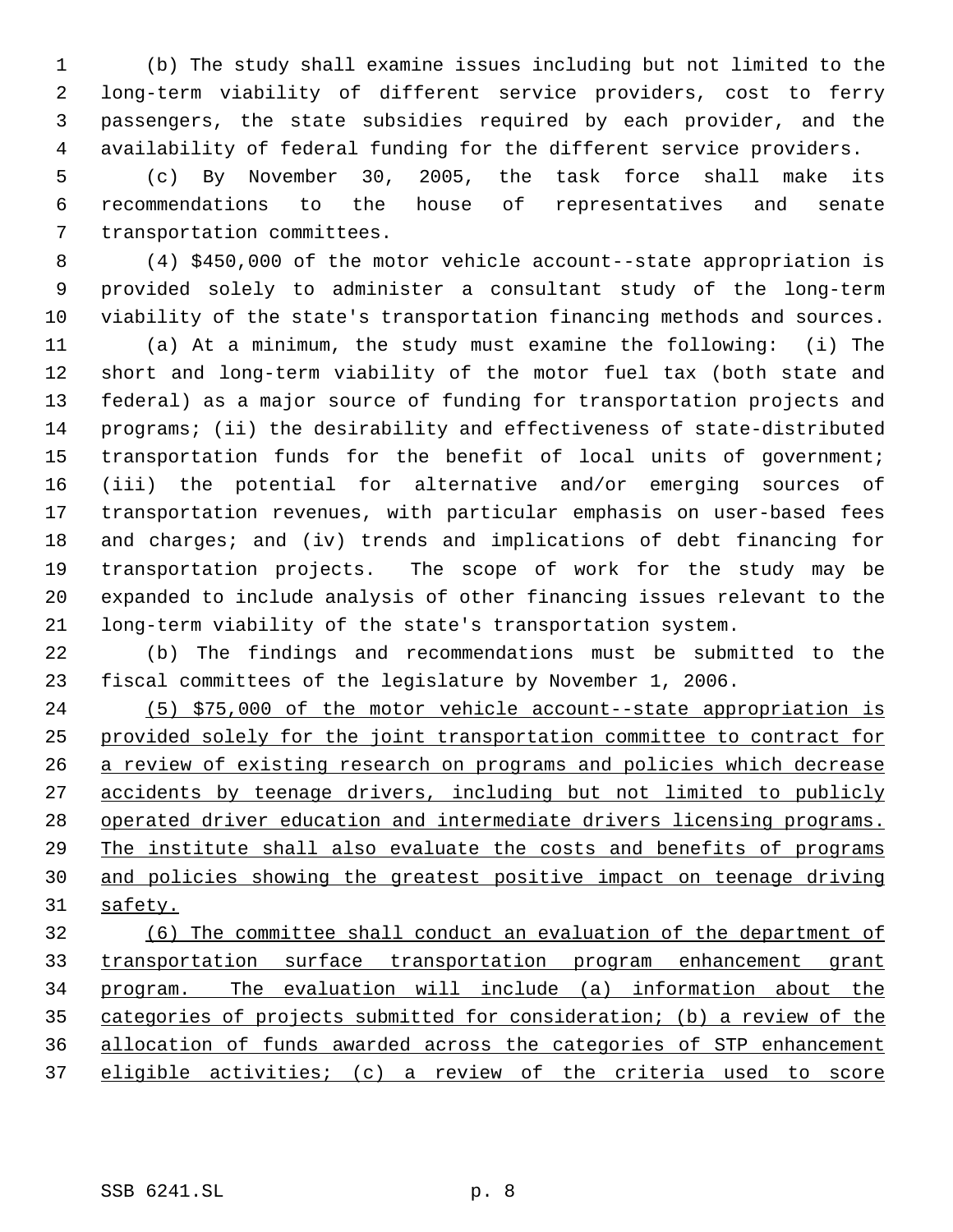1 projects; and (d) a finding by the committee whether certain categories 2 of projects are disproportionately funded or unfunded.

 **Sec. 206.** 2005 c 313 s 206 (uncodified) is amended to read as follows:

# **FOR THE TRANSPORTATION COMMISSION**

| 6   | Motor Vehicle Account--State Appropriation $($ $($ \$4,607,000))       |
|-----|------------------------------------------------------------------------|
|     | \$3,954,000                                                            |
| 8   | Multimodal Transportation Account--State                               |
| - 9 | Appropriation $($ $(\frac{1}{21}, \frac{150}{100})$                    |
| 10  | \$1,252,000                                                            |
| 11  | TOTAL APPROPRIATION $\ldots$ , ( $(\frac{25}{75}, \frac{757}{7000})$ ) |
| 12  | \$5,206,000                                                            |

 The appropriations in this section are subject to the following conditions and limitations:

 (1) \$1,500,000 of the motor vehicle fund account--state appropriation is provided solely for a comprehensive tolling study. The transportation commission, with the technical assistance of the department, must conduct a study of the state's transportation system to determine the feasibility of administering tolls on specific transportation facilities or a network of facilities. This study shall serve as the statewide tolling feasibility study required in Engrossed Substitute House Bill No. 1541, and shall serve as the tolling study necessary to implement toll facilities within a regional transportation investment district or its successor entity.

 (a) The study must include an analysis of the only currently- authorized toll facility, the Tacoma Narrows bridge project. The study findings must include (i) the development of more uniform and equitable policies regarding the distribution of financial obligations imposed on those paying the tolls on the Tacoma Narrows bridge, and (ii) opportunities and options for reducing the outstanding indebtedness on the bridge project, including the possibility of buy-downs and other means of spreading the cost of the project more equitably.

 (b) The study element for the benefit of a regional transportation investment district or regional transportation improvement authority must also address the state highway system and other transportation facilities in King, Pierce, and Snohomish counties to determine the feasibility of value pricing on a facility or network of facilities.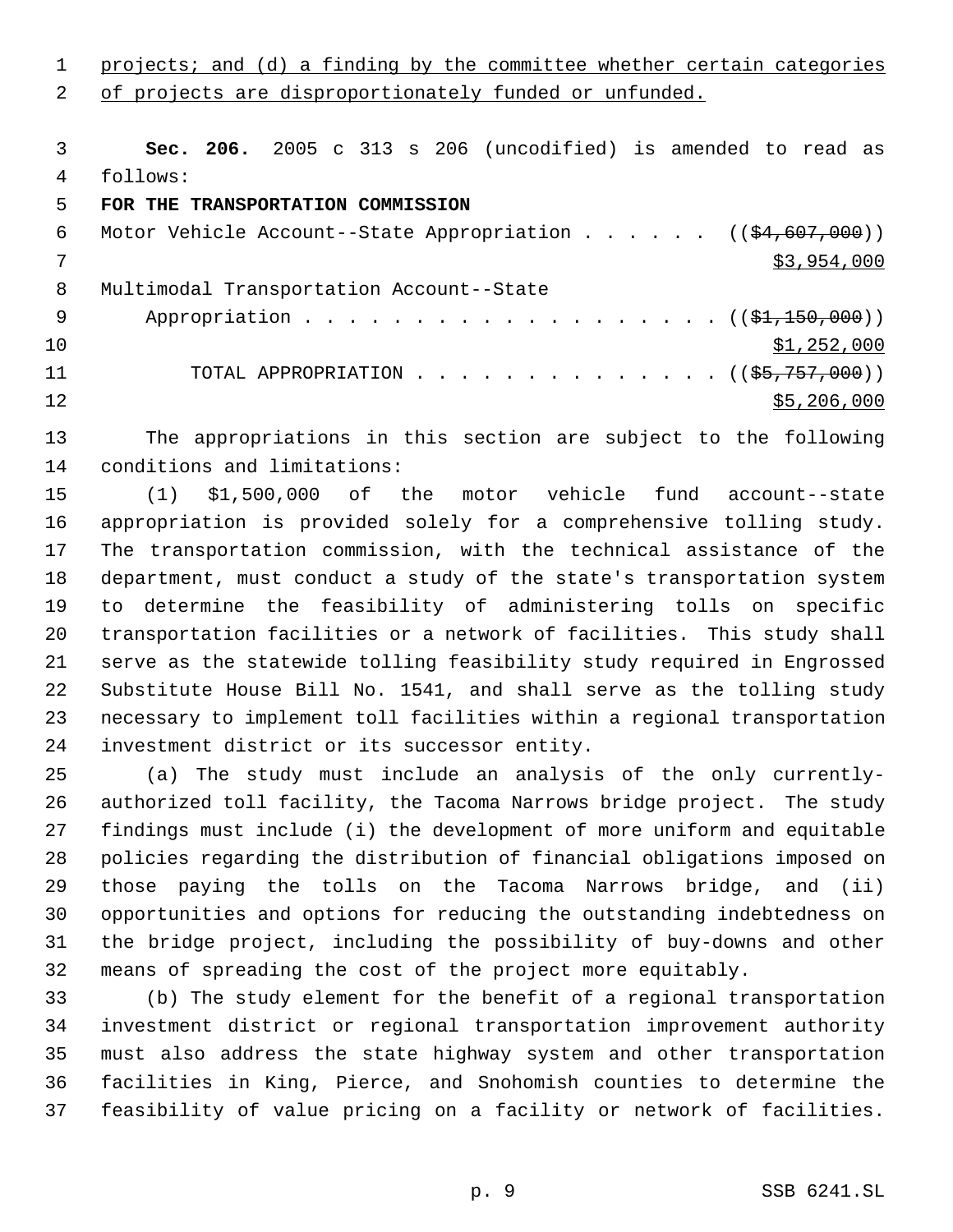This study element should: (i) Determine the potential for value pricing to generate revenues for needed transportation facilities; (ii) maximize the efficient operation of facilities and the transportation network; and (iii) provide economic indicators for future system investments. This element of the study must take into account congestion levels, facility and corridor capacity, time of use, economic considerations, and other factors deemed appropriate. The study must recommend any additional laws, rules, procedures, resources, studies, reports, or support infrastructure necessary or desirable before proceeding with the review, evaluation, or implementation of any toll projects or a system-wide, value priced transportation structure. (c) The study must specifically analyze the potential for a toll facility on SR 704, the cross-base highway located in Pierce county. 14 (2) ((\$2,270,000)) \$1,362,000 of the motor vehicle account--state appropriation is provided solely for the transportation performance 16 audit board. ((Within this amount, the transportation performance

17 audit board shall conduct a study and make recommendations to the legislature regarding the modification RCW 47.01.012, state 19 transportation goals and benchmarks. In conducting the study, the board shall consider at a minimum: Original recommendations of the Blue Ribbon Commission on Transportation; the current policy goals and 22 benchmark categories; the goals outlined in Substitute House Bill No. 23 1969; the recent work related to benchmarks completed by the transportation commission and the Washington state department of 25 transportation; the measures review completed by TPAB; and best practices.

 The board shall submit study results, including any legislative recommendations, to the transportation committees of the legislature by 29 January 1, 2006.)

 (3) \$1,150,000 of the multimodal account--state appropriation is provided solely for a statewide rail capacity and needs analysis. The purpose of this study is to (a) assess the rail freight and rail passenger infrastructure needs in this state; (b) review the current powers, authorities, and interests the state has in both passenger and freight rail; (c) recommend public policies for state participation and ownership in rail infrastructure and service delivery, including but not limited to planning and governance issues; and (d) develop a rail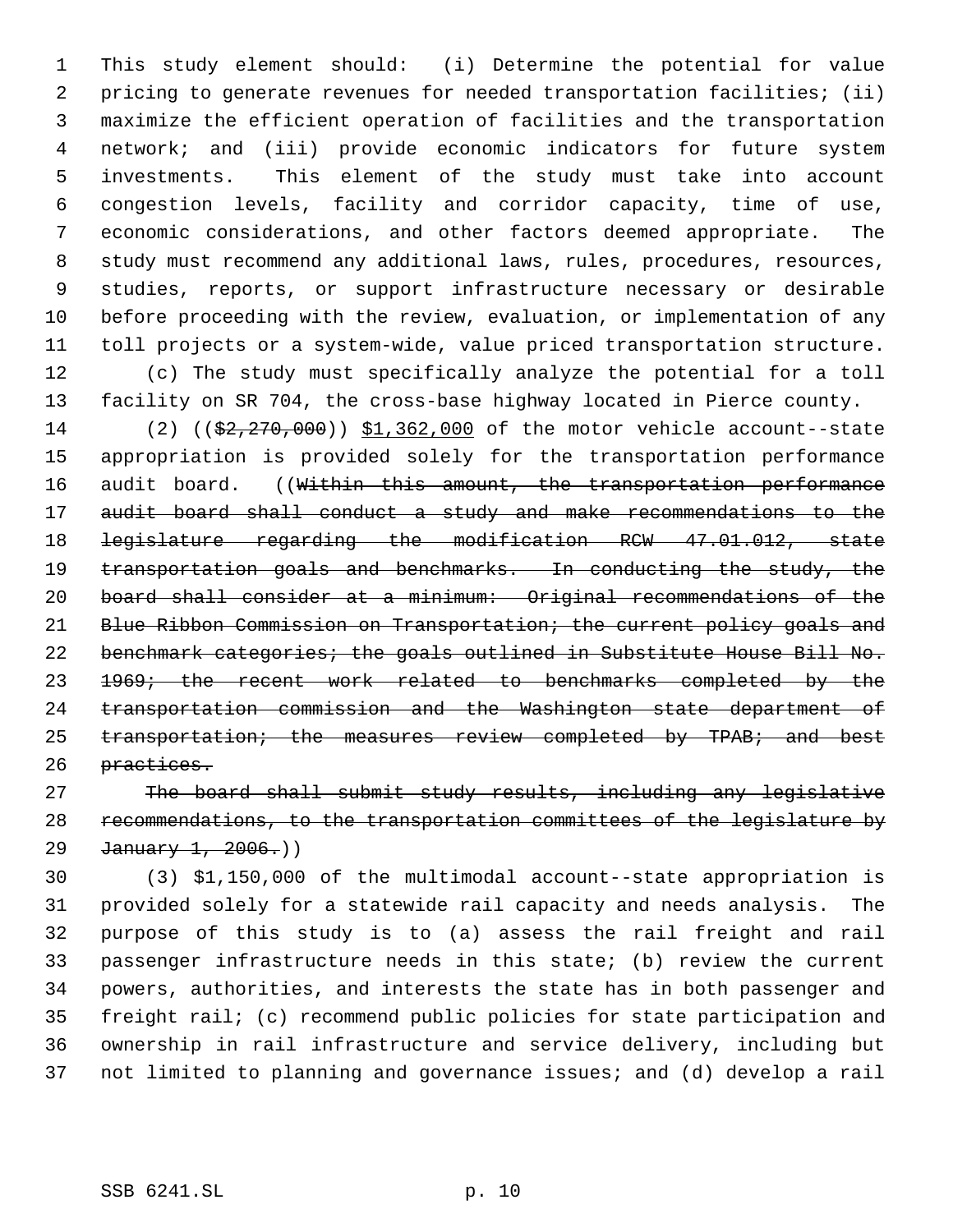asset management plan. The commission shall report their findings and conclusions of the study to the transportation committees of the legislature by December 1, 2006. (4) The transportation commission shall implement tolls on the Tacoma Narrows bridge that create an incentive for electronic toll payers. **Sec. 207.** 2005 c 313 s 207 (uncodified) is amended to read as follows: **FOR THE FREIGHT MOBILITY STRATEGIC INVESTMENT BOARD** 10 Motor Vehicle Account--State Appropriation . . . . . . ((\$664,000)) \$666,000 The appropriation in this section is subject to the following conditions and limitations: The board shall, on a quarterly basis, 14 provide status reports to the legislature on the delivery of projects 15 funded by this act. **Sec. 208.** 2005 c 313 s 208 (uncodified) is amended to read as follows: **FOR THE WASHINGTON STATE PATROL--FIELD OPERATIONS BUREAU** 19 State Patrol Highway Account--State Appropriation . . ((\$202,530,000)) \$201,063,000 State Patrol Highway Account--Federal Appropriation . . . \$10,544,000 State Patrol Highway Account--Private/Local Appropriation . . \$169,000 23 TOTAL APPROPRIATION . . . . . . . . . . . . . ((\$213,243,000)) \$211,776,000 The appropriations in this section are subject to the following conditions and limitations: (1) Washington state patrol officers engaged in off-duty uniformed employment providing traffic control services to the department of transportation or other state agencies may use state patrol vehicles for the purpose of that employment, subject to guidelines adopted by the chief of the Washington state patrol. The Washington state patrol shall be reimbursed for the use of the vehicle at the prevailing state employee rate for mileage and hours of usage, subject to guidelines developed by the chief of the Washington state patrol. The patrol shall report to the house of representatives and senate transportation committees by December 31, 2005, on the use of agency vehicles by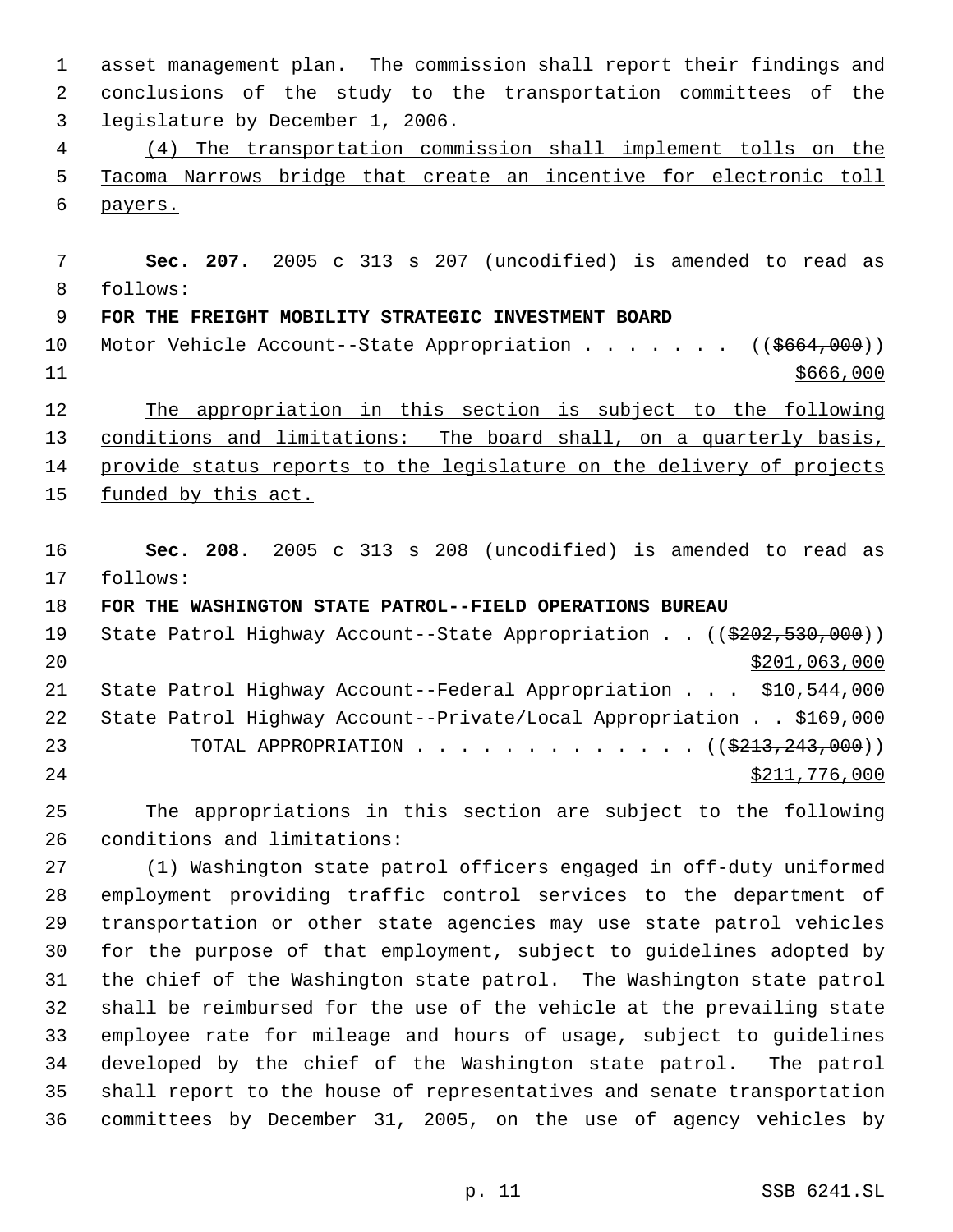officers engaging in the off-duty employment specified in this subsection. The report shall include an analysis that compares cost reimbursement and cost-impacts, including increased vehicle mileage, maintenance costs, and indirect impacts, associated with the private use of patrol vehicles.

 (2) In addition to the user fees, the patrol shall transfer into the state patrol nonappropriated airplane revolving account under RCW 43.79.470 no more than the amount of appropriated state patrol highway account and general fund funding necessary to cover the costs for the patrol's use of the aircraft. The state patrol highway account and general fund--state funds shall be transferred proportionately in accordance with a cost allocation that differentiates between highway traffic enforcement services and general policing purposes.

 (3) The patrol shall not account for or record locally provided DUI cost reimbursement payments as expenditure credits to the state patrol highway account. The patrol shall report the amount of expected locally provided DUI cost reimbursements to the transportation committees of the senate and house of representatives by December 31st of each year.

 (4) The state patrol highway account--state appropriation for DUI reimbursements shall only be spent for pursuit vehicle video cameras, datamaster DUI testing equipment, tire deflator equipment, and taser guns. The Washington state patrol prior to the issuance of any taser guns will train the troopers on using the equipment. The agency will provide a report to the transportation committees of the senate and house of representatives by December 31st of each year on the occurrences where the taser guns were utilized along with any issues that have been identified.

 (5) \$29,000 of the state patrol highway account--state appropriation is provided solely for the implementation of House Bill No. 1469. If House Bill No. 1469 is not enacted by June 30, 2005, the amount provided in this subsection shall lapse.

 (6) \$5,580,000 of the total appropriation is provided solely for a 3.8% salary increase for commissioned officers effective July 1, 2005, in addition to any other salary increases provided for in this act.

36  $((+8))$   $(7)$  The Washington state patrol is authorized to use certificates of participation to fund the King Air aircraft replacement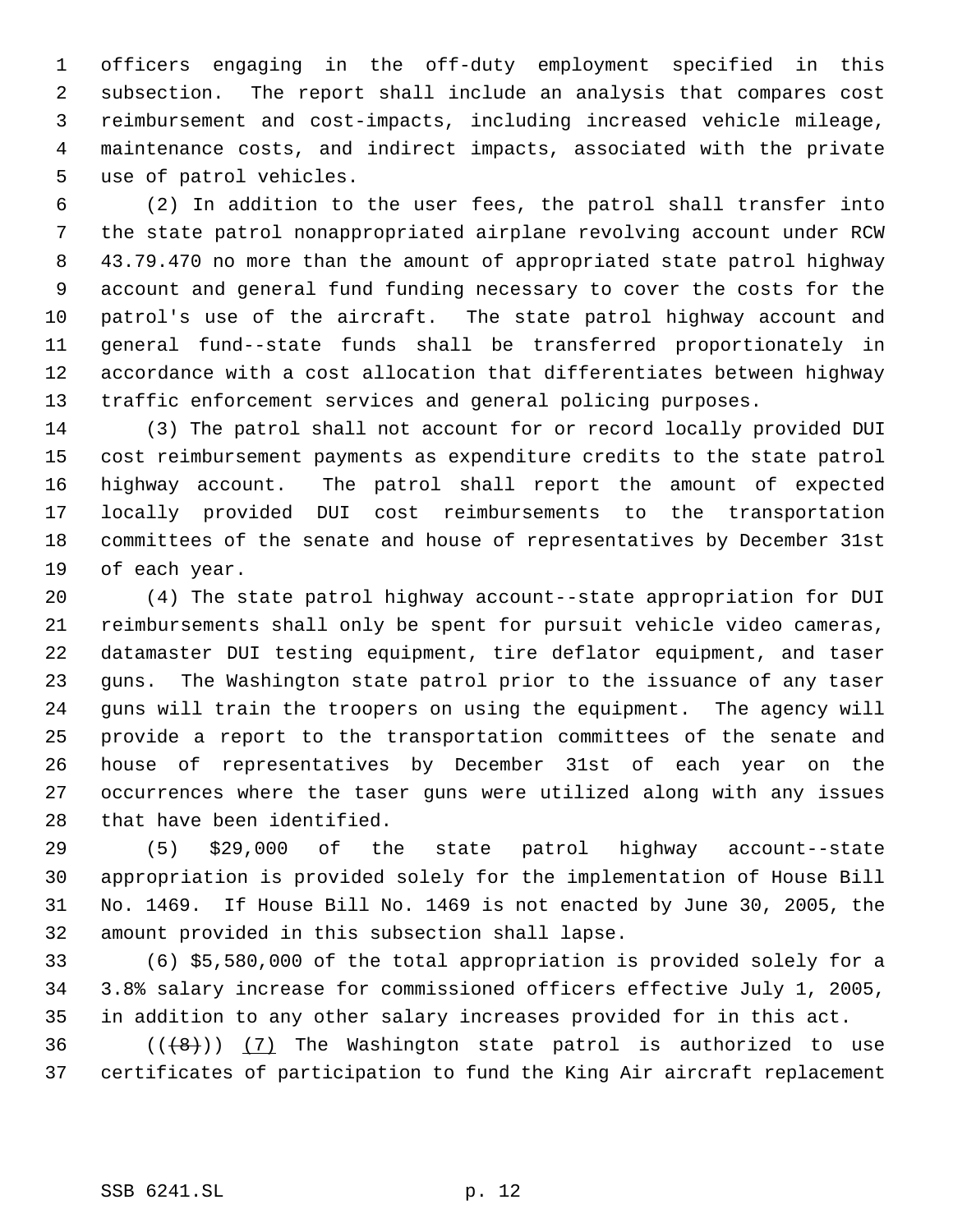over a term of not more than ten years and an amount not to exceed \$1,900,000.

 (8)(a) \$834,000 of the state patrol highway account--state appropriation is provided solely for the collective bargaining agreement reached between the governor and the Washington state patrol troopers association under chapter 438, Laws of 2005. For commissioned troopers and sergeants covered under this section, funding is provided for a 2.6% salary increase effective July 1, 2006. This increase supersedes the fiscal year 2007 increase granted under section 501, chapter 313, Laws of 2005. Provisions of the collective bargaining agreement contained in this subsection are described in general terms. Only major economic terms are included in this description. This description does not contain the complete contents of the agreement. Due to the timing challenges in negotiating the initial collective bargaining agreement under chapter 438, Laws of 2005, this agreement was not concluded by the October 1st statutory deadline. However, the legislature does not intend to fund bargaining agreements concluded after the October 1st deadline, or other salary increases not included in the governor's budget proposal, in future biennia.

 (b) \$62,000 of the state patrol highway account--state appropriation is provided solely for salary increases for commissioned captains and lieutenants covered under this section, if a new collective bargaining agreement is reached between the governor and the Washington state patrol lieutenants association by July 1, 2006. The amount provided in this subsection is contingent on an agreement being reached by July 1, 2006, and shall be held in reserve status until the agreement is reached. If an agreement is not reached by July 1, 2006, 28 the amount provided in this subsection shall lapse. If an agreement is reached by July 1, 2006, the increase supersedes the fiscal year 2007 increase granted under section 501, chapter 313, Laws of 2005. Due to the timing challenges in negotiating a collective bargaining agreement funded under this subsection, the agreement will not have been concluded by the October 1st statutory deadline. However, the legislature does not intend to fund bargaining agreements concluded after the October 1st deadline, or other salary increases not included in the governor's budget proposal, in future biennia.

 (9) The Washington state patrol, in consultation with the department of licensing, local law enforcement agencies, and other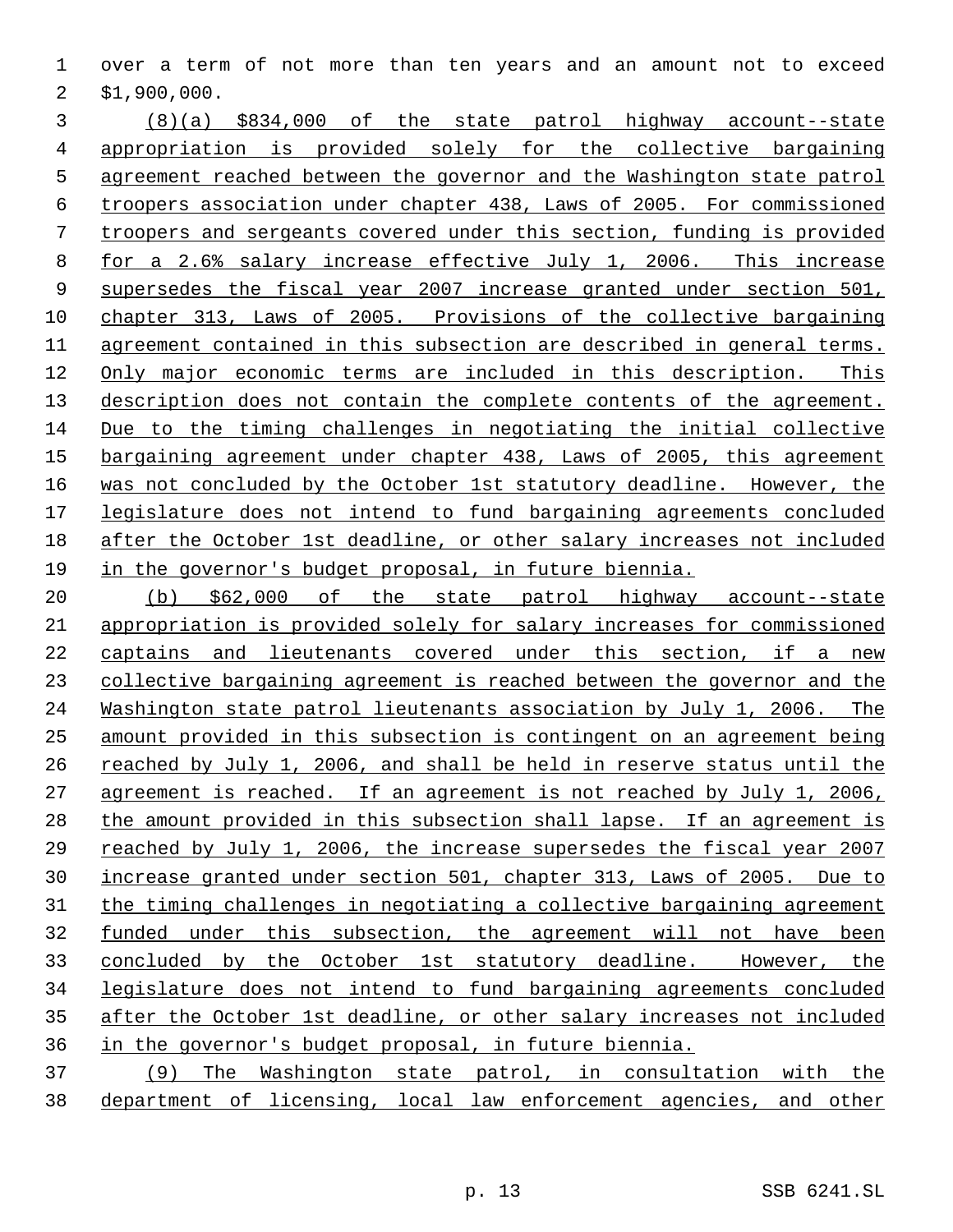appropriate organizations, shall study the options for implementing an 2 inspection program for tow truck operators that are not licensed as registered tow truck operators. This study shall also evaluate prospective sources of funding and the amount of funding necessary for the program. The Washington state patrol shall report to the transportation committees of the legislature by December 1, 2006, on the options, strategies, and recommendations for implementing an inspection program for tow truck operators that are not licensed as 9 registered tow truck operators. (10) \$2,040,000 of the state patrol highway account--state appropriation is provided solely for eighteen additional commissioned officers in the vessel and terminal security division. 13 (11) The office of financial management shall conduct a review of the state patrol highway account and report its findings to the 15 legislature by January 1, 2007. NEW SECTION. **Sec. 209.** A new section is added to 2005 c 313 (uncodified) to read as follows: **FOR THE WASHINGTON STATE PATROL--INVESTIGATIVE SERVICES BUREAU** State Patrol Highway Account--State Appropriation . . . . . \$1,358,000 **Sec. 210.** 2005 c 313 s 209 (uncodified) is amended to read as follows: **FOR THE WASHINGTON STATE PATROL--TECHNICAL SERVICES BUREAU** 23 State Patrol Highway Account--State Appropriation . . ((\$82,748,000)) \$91,359,000 State Patrol Highway Account--Private/Local Appropriation . . . . . . . . . . . . . . . . . . . . . \$2,008,000 27 TOTAL APPROPRIATION . . . . . . . . . . . . ((<del>\$84,756,000</del>)) \$93,367,000 The appropriations in this section are subject to the following conditions and limitations: (1) \$247,000 of the state patrol highway account--state appropriation is provided solely for the implementation of Second Substitute House Bill No. 1188. If Second Substitute House Bill No. 1188 is not enacted by June 30, 2005, the amount provided in this

subsection shall lapse.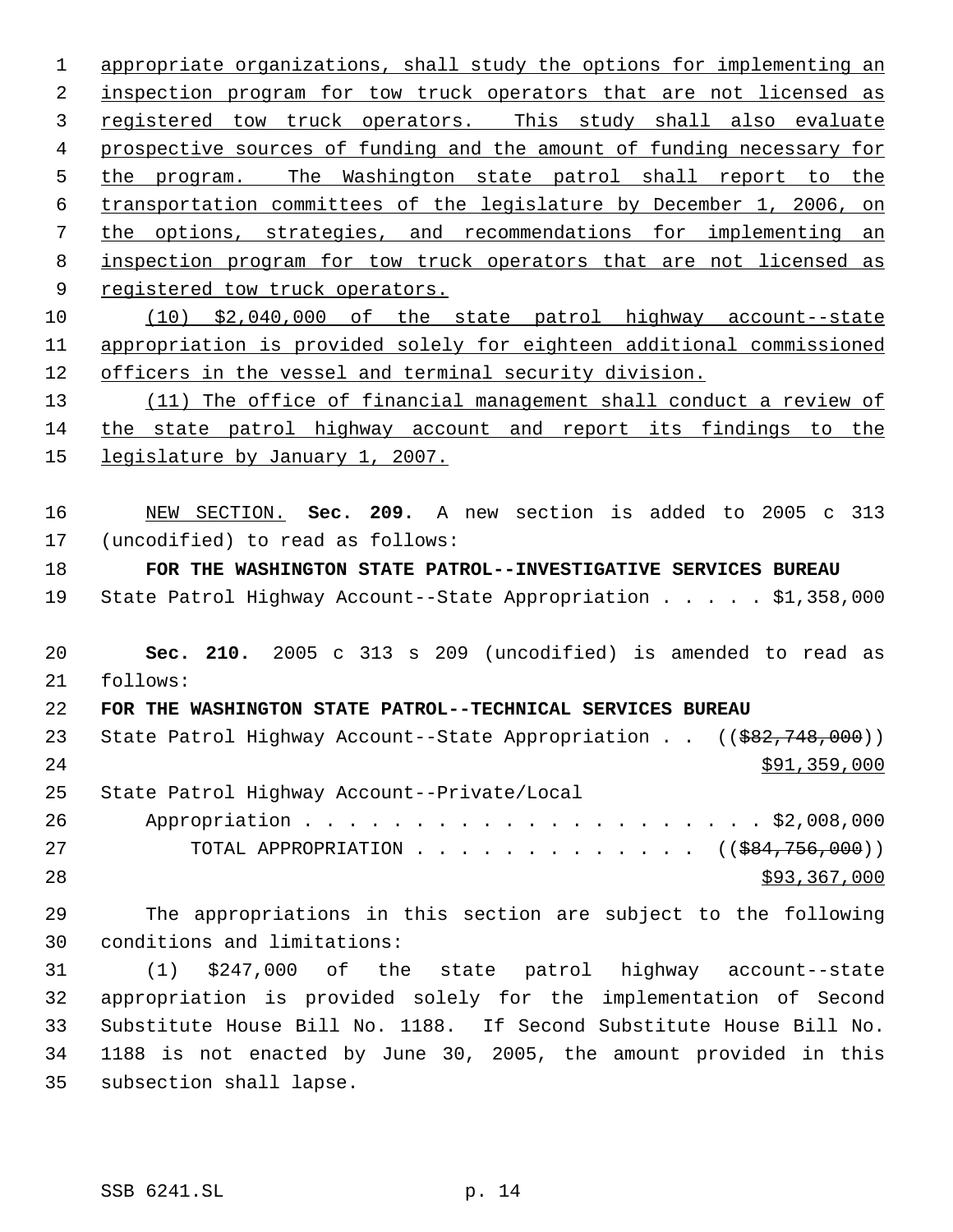(2) The Washington state patrol is instructed to work with the risk management division in the office of financial management in compiling the state patrol data for establishing the agency's risk management insurance premiums to the tort claims account. The office of financial management and the Washington state patrol shall submit a report to the transportation committees of the senate and house of representatives by December 31st of each year on the number of claims, estimated claims to be paid, method of calculation, and the adjustment in the premium.

9 (3) ((\$6,228,000 of the total appropriation is provided solely for automobile fuel in the 2005-2007 biennium.

11  $(4)$ ) \$8,678,000 of the total appropriation is provided solely for the purchase of pursuit vehicles.

13  $((+5))$   $(4)$  \$5,254,000 of the total appropriation is provided solely for vehicle repair and maintenance costs of vehicles used for highway purposes.

16  $((+6))$  (5) \$384,000 of the total appropriation is provided solely for the purchase of mission vehicles used for highway purposes in the commercial vehicle and traffic investigation sections of the patrol.

 (6)(a) \$28,000 of the state patrol highway account--state appropriation is provided solely for the collective bargaining agreement reached between the governor and the Washington state patrol troopers association under chapter 438, Laws of 2005. For commissioned 23 troopers and sergeants covered under this section, funding is provided for a 2.6% salary increase effective July 1, 2006. This increase supersedes the fiscal year 2007 increase granted under section 501, chapter 313, Laws of 2005. Provisions of the collective bargaining 27 agreement contained in this subsection are described in general terms. 28 Only major economic terms are included in this description. This description does not contain the complete contents of the agreement. Due to the timing challenges in negotiating the initial collective bargaining agreement under chapter 438, Laws of 2005, this agreement was not concluded by the October 1st statutory deadline. However, the legislature does not intend to fund bargaining agreements concluded after the October 1st deadline, or other salary increases not included in the governor's budget proposal, in future biennia.

 (b) \$2,000 of the state patrol highway account--state appropriation is provided solely for salary increases for commissioned captains and lieutenants covered under this section, if a new collective bargaining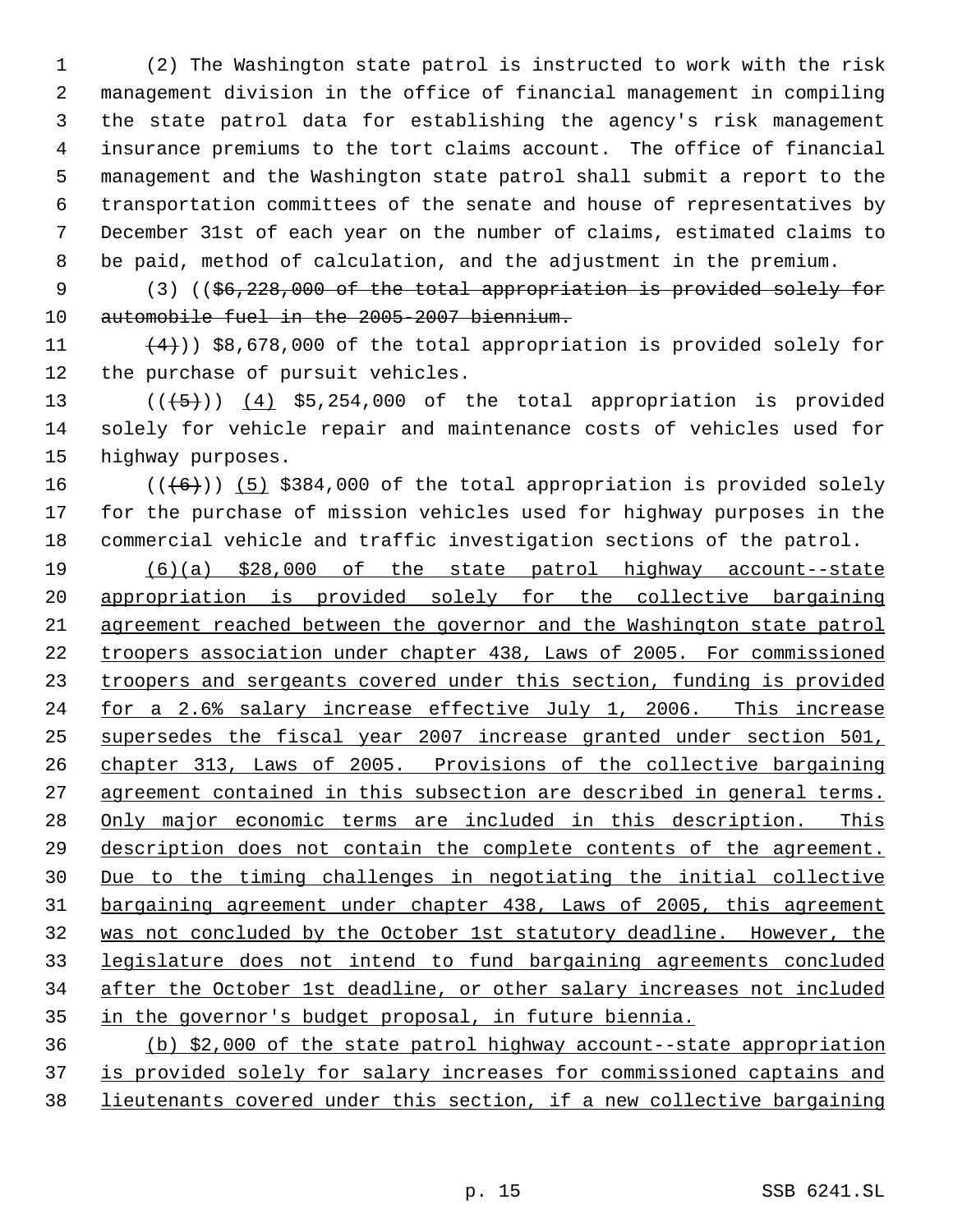agreement is reached between the governor and the Washington state patrol lieutenants association by July 1, 2006. The amount provided in this subsection is contingent on an agreement being reached by July 1, 2006, and shall be held in reserve status until the agreement is 5 reached. If an agreement is not reached by July 1, 2006, the amount provided in this subsection shall lapse. If an agreement is reached by July 1, 2006, the increase supersedes the fiscal year 2007 increase granted under section 501, chapter 313, Laws of 2005. Due to the timing challenges in negotiating a collective bargaining agreement 10 funded under this subsection, the agreement will not have been concluded by the October 1st statutory deadline. However, the legislature does not intend to fund bargaining agreements concluded 13 after the October 1st deadline, or other salary increases not included in the governor's budget proposal, in future biennia.

 **Sec. 211.** 2005 c 313 s 210 (uncodified) is amended to read as follows:

 **FOR THE DEPARTMENT OF LICENSING--MANAGEMENT AND SUPPORT SERVICES** 18 Marine Fuel Tax Refund Account--State Appropriation . . . . . . \$3,000 Motorcycle Safety Education Account--State Appropriation . . . \$96,000 20 Wildlife Account--State Appropriation . . . . . . . . . ((\$82,000))  $\frac{$95,000}{ }$ 22 Highway Safety Account--State Appropriation . . . . ((\$11,418,000)) \$11,574,000 24 Motor Vehicle Account--State Appropriation . . . . .  $(37,043,000)$  \$7,381,000 26 DOL Services Account--State Appropriation . . . . . . . ((\$88,000))  $\frac{$102,000}{}$ 28 ((Biometric Security Account - State Appropriation . . . . . \$57,000)) 29 TOTAL APPROPRIATION . . . . . . . . . . . . ((<del>\$18,787,000</del>)) \$19,251,000

 The appropriations in this section are subject to the following conditions and limitations: \$1,134,000 of the motor vehicle account-- state appropriation is provided solely for the implementation of Engrossed Substitute Senate Bill No. 6103. If Engrossed Substitute Senate Bill No. 6103 is not enacted by June 30, 2005, the amount provided in this subsection shall lapse.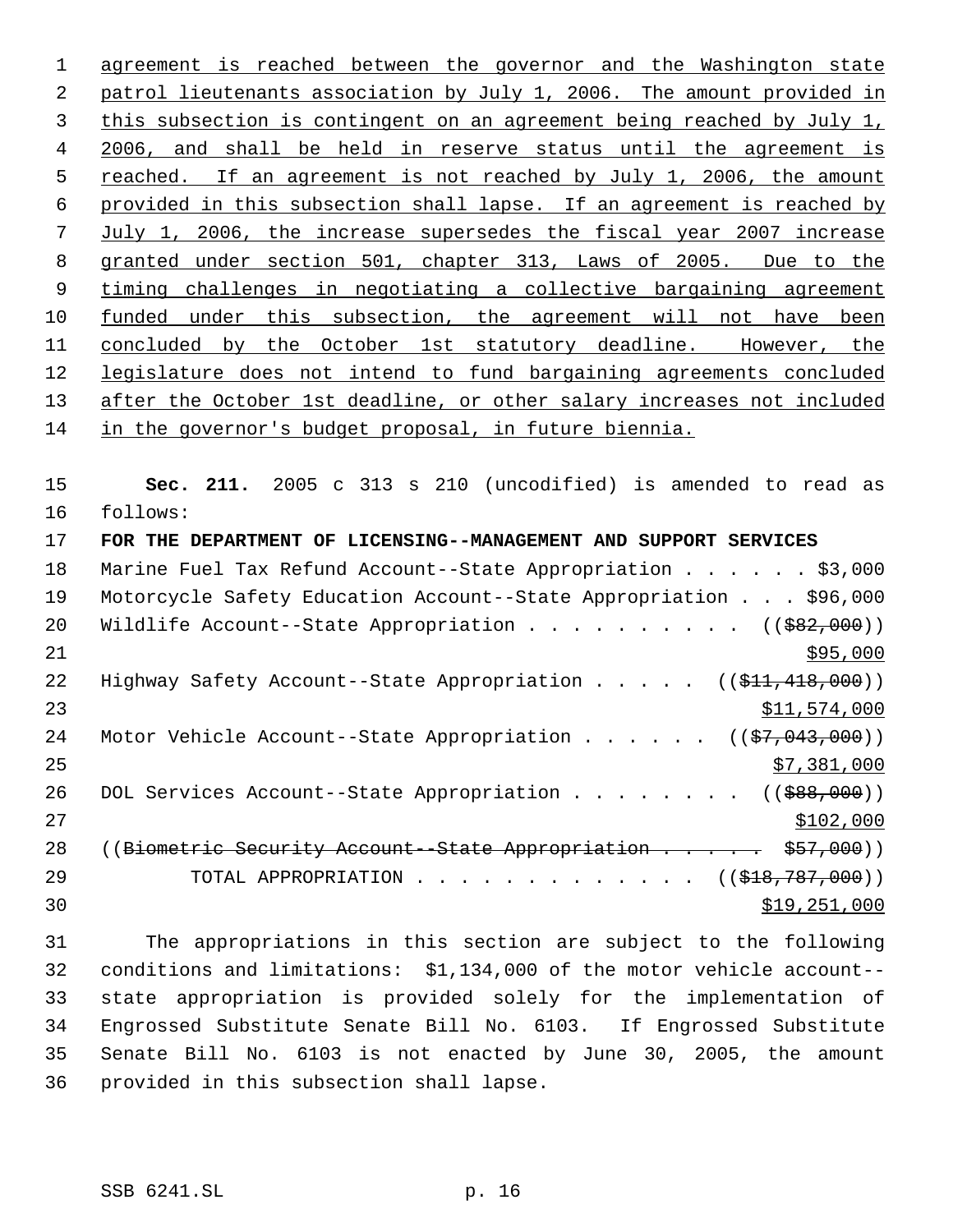\***Sec. 212.** 2005 c 313 s 211 (uncodified) is amended to read as follows: **FOR THE DEPARTMENT OF LICENSING--INFORMATION SERVICES** 4 Marine Fuel Tax Refund Account--State Appropriation . . . . . \$2,000 Motorcycle Safety Education Account--State Appropriation . . . \$35,000 Wildlife Account--State Appropriation . . . . . . . . . . . . \$102,000 7 Highway Safety Account--State Appropriation . . . . . ((\$20,698,000)) 8  $\frac{$22,632,000}{2}$ 9 Motor Vehicle Account--State Appropriation . . . . . ((\$12,095,000)) \$12,135,000 Motor Vehicle Account--Private/Local Appropriation . . . . . \$500,000 12 DOL Services Account--State Appropriation . . . . . . ((\$7,825,000)) \$5,919,000 14 ((Biometric Security Account - State Appropriation . . . . . \$728,000)) 15 TOTAL APPROPRIATION . . . . . . . . . . . . ((\$41,985,000))  $\frac{$41,325,000}{2}$ 

 The appropriations in this section are subject to the following conditions and limitations:

 (1) The department shall submit a report to the transportation committees of the legislature, detailing the progress made in transitioning from the HP3000 system, by December 30, 2005, and each December 1st thereafter until the project is fully completed.

 (2) \$357,000 of the motor vehicle account--state appropriation is provided solely for the implementation of all special license plate bills introduced during the 2005 legislative session and approved by the special license plate review board. The amount provided in this subsection shall be reduced accordingly for any of those bills that are not enacted by June 30, 2005.

 (3) \$58,000 of the state wildlife account--state appropriation is provided solely for the implementation of Substitute Senate Bill No. 5423. If Substitute Senate Bill No. 5423 is not enacted by June 30, 2005, the amount provided in this subsection shall lapse.

 (4) \$145,000 of the motor vehicle account--state appropriation is provided solely for the implementation of Engrossed Substitute Senate Bill No. 6103. If Engrossed Substitute Senate Bill No. 6103 is not enacted by June 30, 2005, the amount provided in this subsection shall lapse.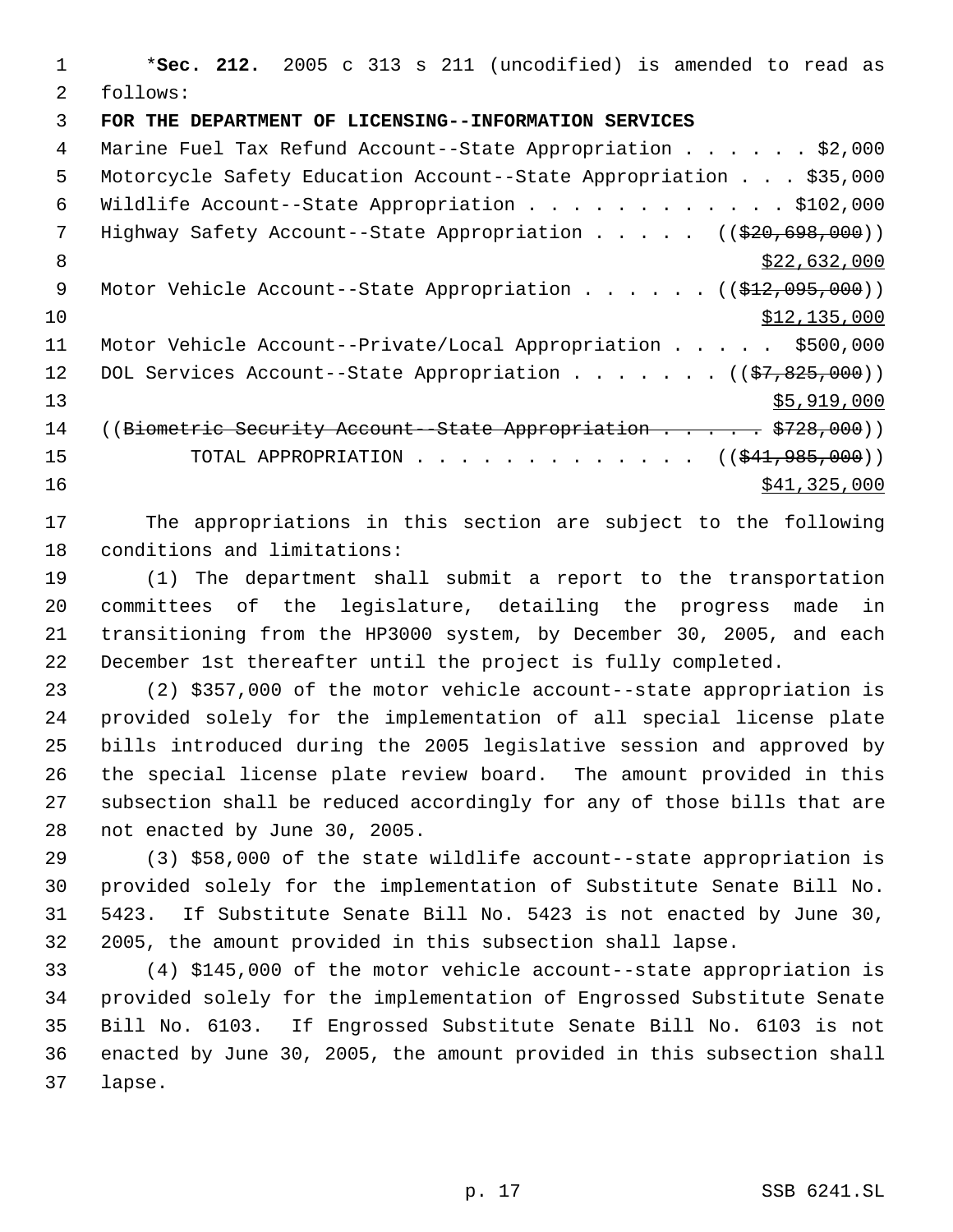(5) \$8,000 of the motor vehicle account--state appropriation is provided solely for the implementation of Substitute Senate Bill No. 3 6287 (parking privileges for persons who are legally blind). If Substitute Senate Bill No. 6287 is not enacted by June 30, 2006, the amount provided in this subsection shall lapse.

 *(6) \$15,000 of the motor vehicle account--state appropriation is provided solely for the implementation of Substitute House Bill No. 2389 (parking privileges for persons with porphyria). If Substitute House Bill No. 2389 is not enacted by June 30, 2006, the amount provided in this subsection shall lapse.*

 (7) \$12,000 of the highway safety account--state appropriation is provided solely for the implementation of House Bill No. 2829 (driver 13 training schools). If House Bill No. 2829 is not enacted by June 30,

 2006, the amount provided in this subsection shall lapse. *\*Sec. 212 was partially vetoed. See message at end of chapter.*

 \***Sec. 213.** 2005 c 313 s 212 (uncodified) is amended to read as follows:

## **FOR THE DEPARTMENT OF LICENSING--VEHICLE SERVICES**

| 18 | Marine Fuel Tax Refund Account--State Appropriation \$26,000                           |
|----|----------------------------------------------------------------------------------------|
| 19 | Wildlife Account--State Appropriation ( $(\frac{2626}{100})$ )                         |
| 20 | \$627,000                                                                              |
| 21 | Motor Vehicle Account--State Appropriation $($ $($ $\frac{249}{894}, \frac{894}{100})$ |
| 22 | \$51,276,000                                                                           |
| 23 | Motor Vehicle Account--Private/Local Appropriation \$872,000                           |
| 24 | DOL Services Account--State Appropriation \$1,146,000                                  |
| 25 | Highway Safety Account--State Appropriation \$404,000                                  |
| 26 | TOTAL APPROPRIATION $\ldots$ , ( $(\frac{252}{952}, \frac{968}{900})$ )                |
| 27 | \$54,351,000                                                                           |

 The appropriations in this section are subject to the following conditions and limitations:

 (1) \$247,000 of the motor vehicle account--state appropriation is provided solely for the implementation of all special license plate bills introduced during the 2005 legislative session and approved by the special license plate review board. The amount provided in this subsection shall be reduced accordingly for any of those bills that are not enacted by June 30, 2005.

(2) \$11,000 of the wildlife account--state appropriation is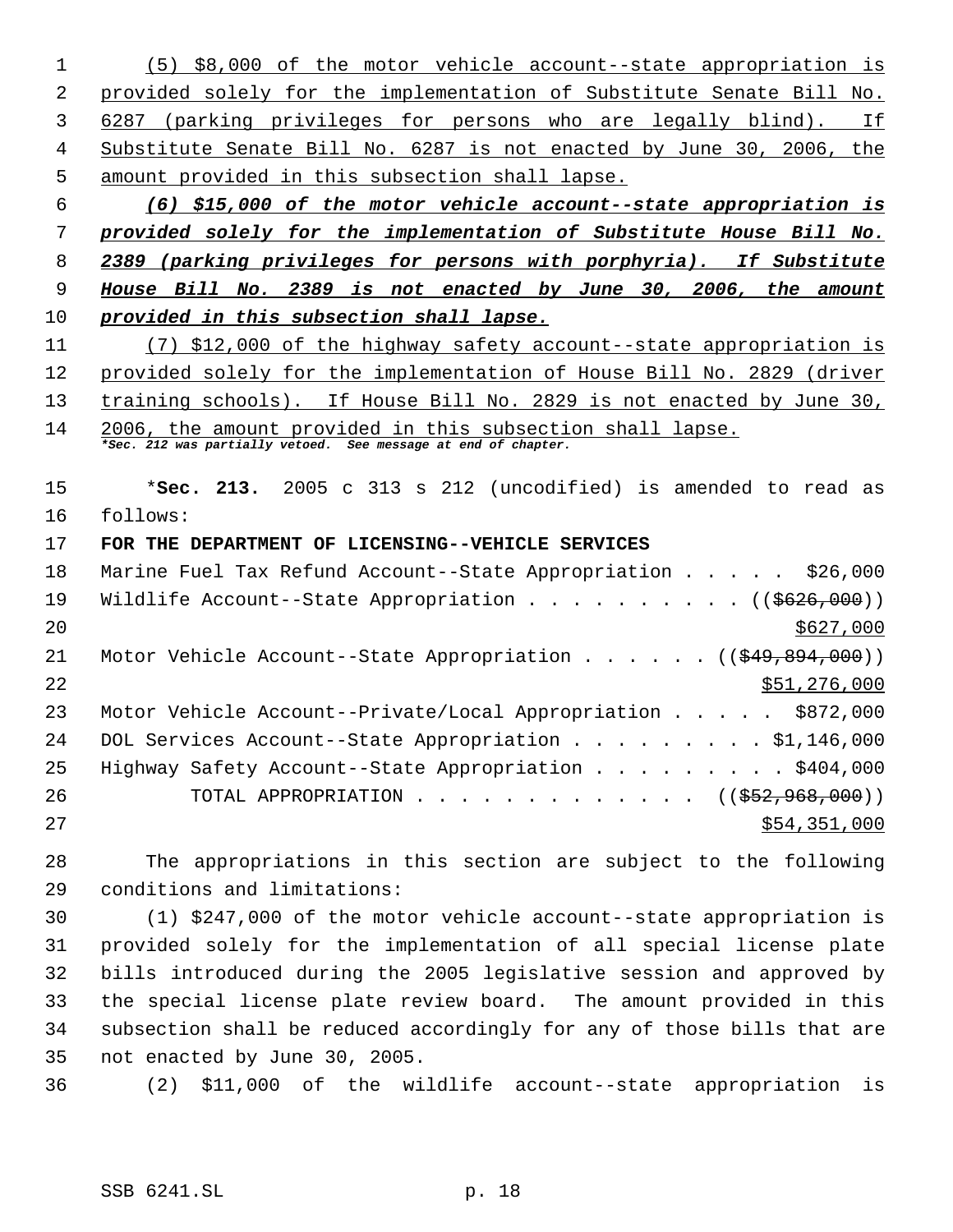provided solely for the implementation of Engrossed Senate Bill No. 5423. If Engrossed Senate Bill No. 5423 is not enacted by June 30, 2005, the amount provided in this subsection shall lapse.

 (3) \$404,000 of the motor vehicle account--state appropriation is provided solely for the implementation of Engrossed Substitute Senate Bill No. 6103. If Engrossed Substitute Senate Bill No. 6103 is not enacted by June 30, 2005, the amount provided in this subsection shall lapse.

 (4) \$37,000 of the motor vehicle account--state appropriation is provided solely for the implementation of Substitute Senate Bill No. 6287 (parking privileges for persons who are legally blind). If Substitute Senate Bill No. 6287 is not enacted by June 30, 2006, the amount provided in this subsection shall lapse.

 *(5) \$5,000 of the motor vehicle account--state appropriation is provided solely for the implementation of Substitute House Bill No. 2389 (parking privileges for persons with porphyria). If Substitute House Bill No. 2389 is not enacted by June 30, 2006, the amount provided in this subsection shall lapse.*

 (6) The department of licensing, in consultation with the department of transportation, Washington state patrol, local law enforcement agencies, and other appropriate organizations, shall study the feasibility of creating a toll-free hotline for the public to 23 report violations of accessible parking laws, including RCW 46.16.381 and 46.61.581. A report on the findings of this study is due to the transportation committees of the legislature by December 1, 2006, and shall include recommendations on how to disseminate and publicize information to the public that explains the existence, purpose, and method of accessing such a hotline, and how to partner with appropriate law enforcement agencies in the jurisdiction in which alleged violations occurred. In making recommendations regarding the potential establishment of an accessible parking violation hotline, the department of licensing shall consider how to utilize or partner with existing statewide and regional hotlines. *\*Sec. 213 was partially vetoed. See message at end of chapter.*

 \***Sec. 214.** 2005 c 313 s 213 (uncodified) is amended to read as follows:

- **FOR THE DEPARTMENT OF LICENSING--DRIVER SERVICES**
- Motorcycle Safety Education Account--State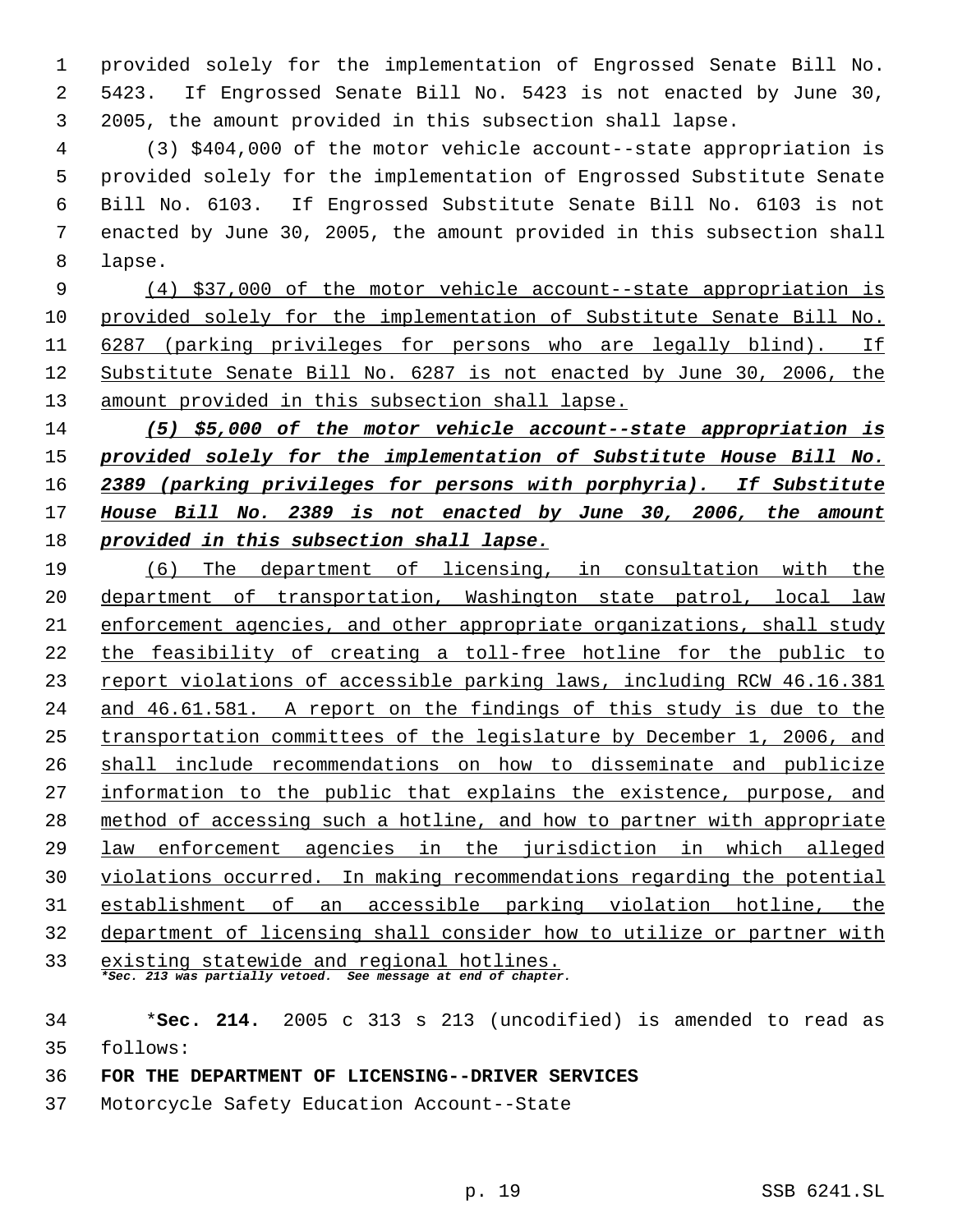|   | Appropriation $($ $(*3,005,000))$                                                         |
|---|-------------------------------------------------------------------------------------------|
| 2 | \$3,006,000                                                                               |
| 3 | Highway Safety Account--State Appropriation $($ $($ $\frac{685}{601}, \frac{0.01}{0.00})$ |
| 4 | \$87,078,000                                                                              |
| 5 | Highway Safety Account--Federal Appropriation \$8,000                                     |
| 6 | ((Biometric Security Account - State Appropriation \$1,523,000))                          |
|   | TOTAL APPROPRIATION $\ldots$ , ( $(\frac{1}{289}, \frac{587}{1000})$ )                    |
| 8 | \$90,092,000                                                                              |
|   |                                                                                           |

 The appropriations in this section are subject to the following conditions and limitations:

 (1) \$970,000 of the highway safety account--state appropriation is provided solely for the commercial driver license program. The department shall informally report to the transportation committees of the legislature on the progress made in addressing federal audit findings and in implementing the federal motor carrier safety improvement act. Reports shall be made by the following dates: November 1, 2005, and each November 1st thereafter.

 (2) \$412,000 of the motorcycle safety and education account--state appropriation is provided solely for the department's motorcycle safety program. The department shall informally report to the transportation committees of the legislature detailing the progress made in implementing national highway traffic safety assessment guidelines. Reports shall be made by the following dates: November 1, 2005, and each November 1st thereafter.

 (3) The department of licensing, in consultation with the department of transportation and other stakeholders, shall draft legislation to bring the state into compliance with any federal legislation or rules enacted relative to identification necessary for persons crossing international borders. The department shall report to the transportation committees of the legislature by December 1, 2005, on the recommended legislation for bringing the state into compliance with federal requirements.

 (4) \$738,000 of the highway safety account--state appropriation is provided solely for the implementation of House Bill No. 2829 (driver training schools). If House Bill No. 2829 is not enacted by June 30, 2006, the amount provided in this subsection shall lapse.

 *(5) The department shall join in any lawsuits filed by other states seeking funding to implement the provisions of Title II of P.L. 109-13,*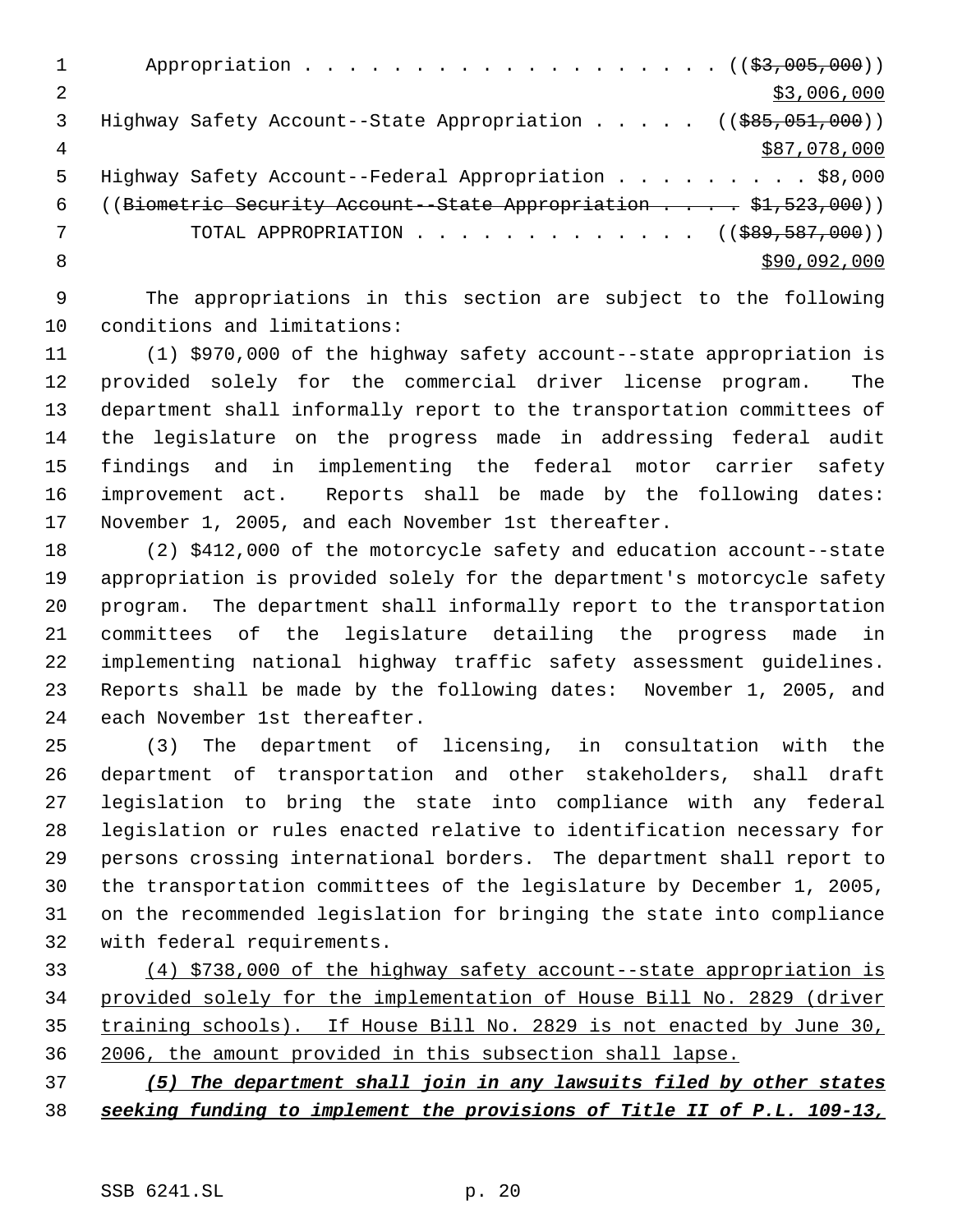*improved security for driver's license and personal identification cards (Real ID), as passed by Congress May 10, 2005, whenever the department is legally and ethically permitted to do so.* (6) The department shall coordinate with the federally designated organ procurement organization for Washington state to develop instructional materials relating to organ and tissue donation awareness education. The instructional materials shall be provided to each qualifying applicant for an instructor's license or a driver training 9 school license. All costs associated with the development, distribution, and implementation of the instructional materials shall be the responsibility of the foundation established under RCW 46.12.510. *\*Sec. 214 was partially vetoed. See message at end of chapter.* **Sec. 215.** 2005 c 313 s 214 (uncodified) is amended to read as follows: **FOR THE DEPARTMENT OF TRANSPORTATION--TOLL OPERATIONS AND MAINTENANCE--PROGRAM B** 17 Tacoma Narrows Toll Bridge Account--State Appropriation ((\$8,615,000)) \$8,294,000 **Sec. 216.** 2005 c 313 s 215 (uncodified) is amended to read as follows: **FOR THE DEPARTMENT OF TRANSPORTATION--INFORMATION TECHNOLOGY--PROGRAM C** 23 Motor Vehicle Account--State Appropriation . . . . . ((\$55,941,000))  $556,295,000$  Motor Vehicle Account--Federal Appropriation . . . . . . . \$1,973,000 Puget Sound Ferry Operations Account--State 27 Appropriation . . . . . . . . . . . . . . . . . (  $(\frac{28}{5558},000)$  ) \$8,572,000 Multimodal Transportation Account--State Appropriation . . . \$363,000 30 TOTAL APPROPRIATION . . . . . . . . . . . . ((\$66,835,000)) \$67,203,000 The appropriations in this section are subject to the following conditions and limitations: (1) ((\$850,000)) \$800,000 of the motor vehicle account--state

 appropriation is provided solely for the continued maintenance and support of the transportation executive information system (TEIS). The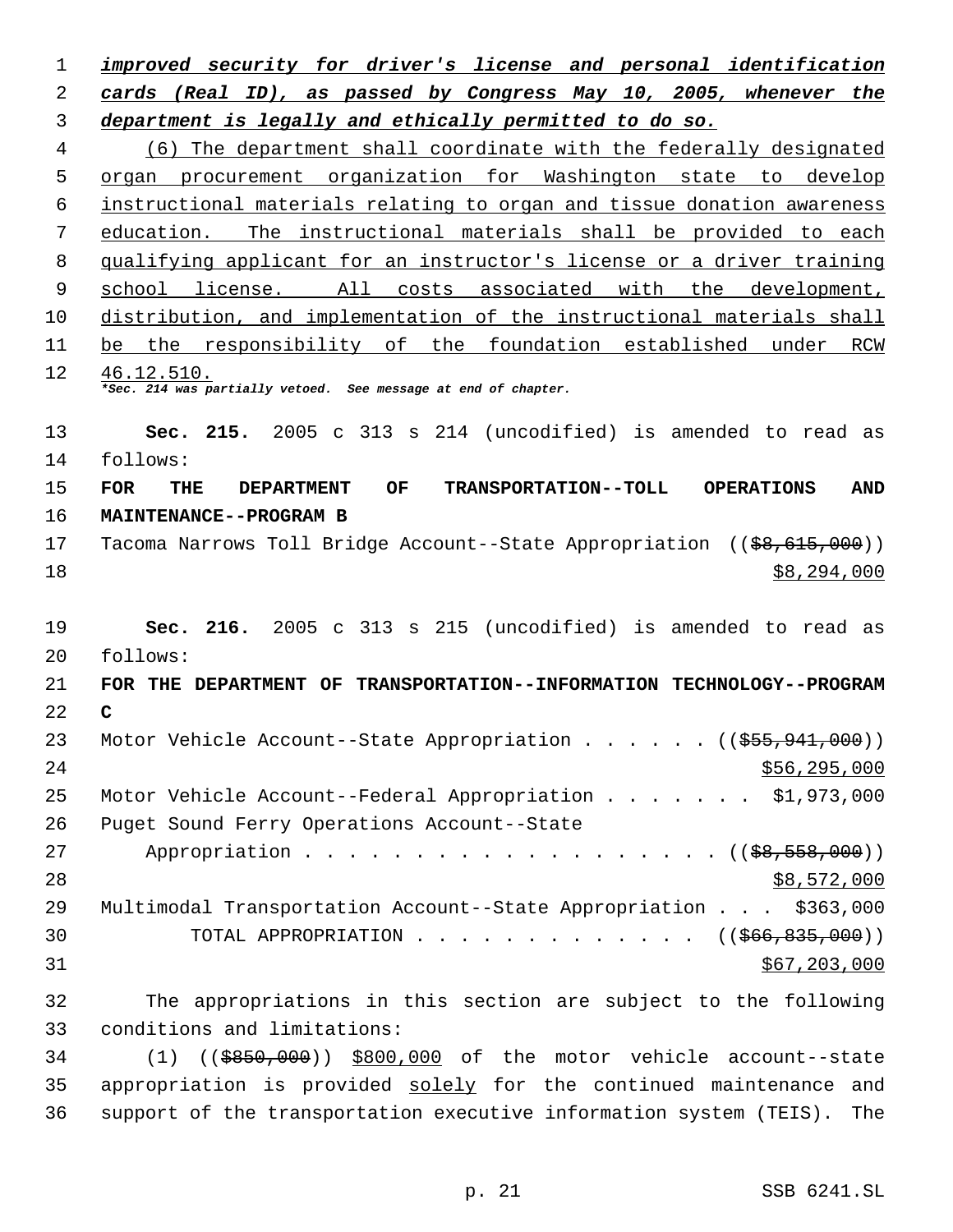TEIS shall be enhanced during the ((2005)) 2006 legislative interim to 2 continue the shift towards a monitoring and reporting system capable of tracking and reporting on major project milestones and measurements. The department shall work with the legislature to identify and define meaningful milestones and measures to be used in monitoring the scope, schedule, and cost of projects. The department shall provide updated information on six project milestones for all active projects, funded in part or in whole with 2005 transportation partnership account funds 9 or 2003 nickel account funds, on a quarterly basis in TEIS. The department shall also provide updated information on six project 11 milestones for projects agreed to by the legislature, office of financial management, and the department, and funded with preexisting 13 funds, on a quarterly basis in TEIS.

 (2) \$350,000 of the motor vehicle account--state appropriation is provided solely for a financial and capital project system needs assessment for future automation development and enhancements. The completed assessment will identify options which shall be presented to the transportation committees of the senate and the house of representatives by December 31, 2005.

 (3) The department shall consult with the office of financial management and the department of information services to ensure that (a) the department's current and future system development is 23 consistent with the overall direction of other key state systems; and 24 (b) when possible, use or develop common statewide information systems to encourage coordination and integration of information used by the department and other state agencies and to avoid duplication.

 (4) The department shall review its GPS network services and survey data, and evaluate the added benefits of using real-time data from a regional cooperative GPS network.

 (5) The department shall report to the joint transportation committee by November 15, 2006, on the plan for the next phase of the critical applications systems replacement project.

 **Sec. 217.** 2005 c 313 s 216 (uncodified) is amended to read as follows:

**FOR THE DEPARTMENT OF TRANSPORTATION--FACILITY MAINTENANCE, OPERATIONS**

**AND CONSTRUCTION--PROGRAM D--OPERATING**

37 Motor Vehicle Account--State Appropriation . . . . . . ((\$33,499,000))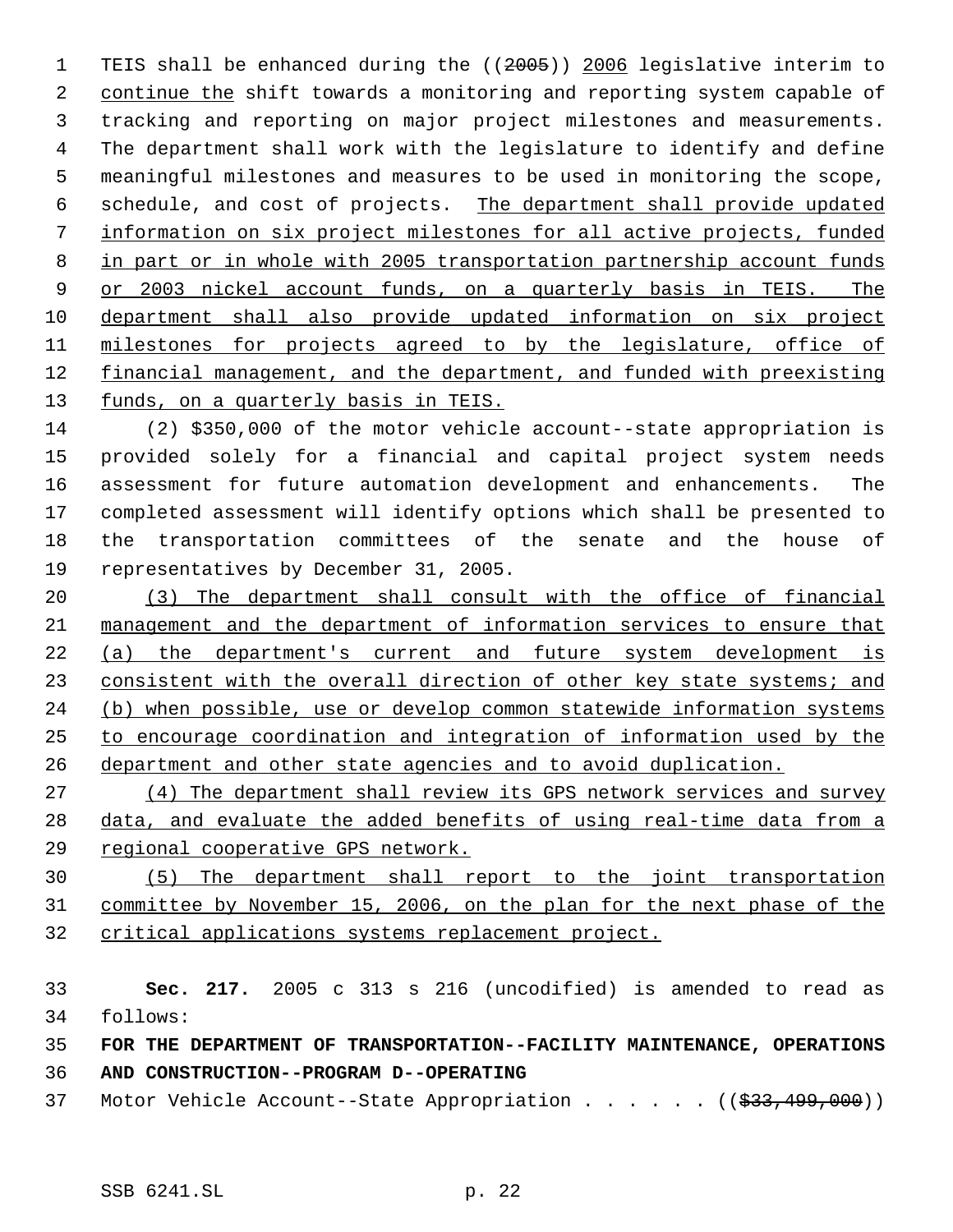**Sec. 218.** 2005 c 313 s 217 (uncodified) is amended to read as follows: **FOR THE DEPARTMENT OF TRANSPORTATION--AVIATION--PROGRAM F** 5 Aeronautics Account--State Appropriation . . . . . . ((\$5,632,000))  $\frac{137}{137,000}$ 7 Aeronautics Account--Federal Appropriation . . . . . . . \$2,150,000 8 ((Aircraft Search and Rescue Safety and 9 Teducation Account-State Appropriation . . . . . . . \$262,000) Multimodal Transportation Account--State Appropriation . . . \$100,000 Multimodal Transportation Account--Federal Appropriation . . \$900,000 12 TOTAL APPROPRIATION . . . . . . . . . . . . . . ((\$9,044,000)) \$10,287,000 The appropriations in this section are subject to the following conditions and limitations: (1)(a) \$433,000 of the aeronautics account--state appropriation is provided solely for airport pavement projects. The department's aviation division shall complete a priority airport pavement project list by January 1, 2006, to be considered by the legislature in the 2006 supplemental budget. If Substitute Senate Bill No. 5414 is not enacted by June 30, 2005, the amount provided in this subsection shall lapse. 23 (b) ((The entire aircraft search and rescue safety and education account appropriation shall lapse if Substitute Senate Bill No. 5414 is enacted by June 30, 2005.  $\text{~}(e)$ )) If Substitute Senate Bill No. 5414 is enacted by July 1, 2005, then the remaining unexpended fund balance in the aircraft search and rescue, safety, and education account shall be deposited into the state aeronautics account. (2) The entire multimodal transportation account--state and federal

 appropriations are provided solely for implementing Engrossed Substitute Senate Bill No. 5121. If Engrossed Substitute Senate Bill No. 5121 is not enacted by June 30, 2005, or if federal funds are not received by March 1, 2006, for the purpose of implementing Engrossed Substitute Senate Bill No. 5121, the amount provided in this subsection shall lapse.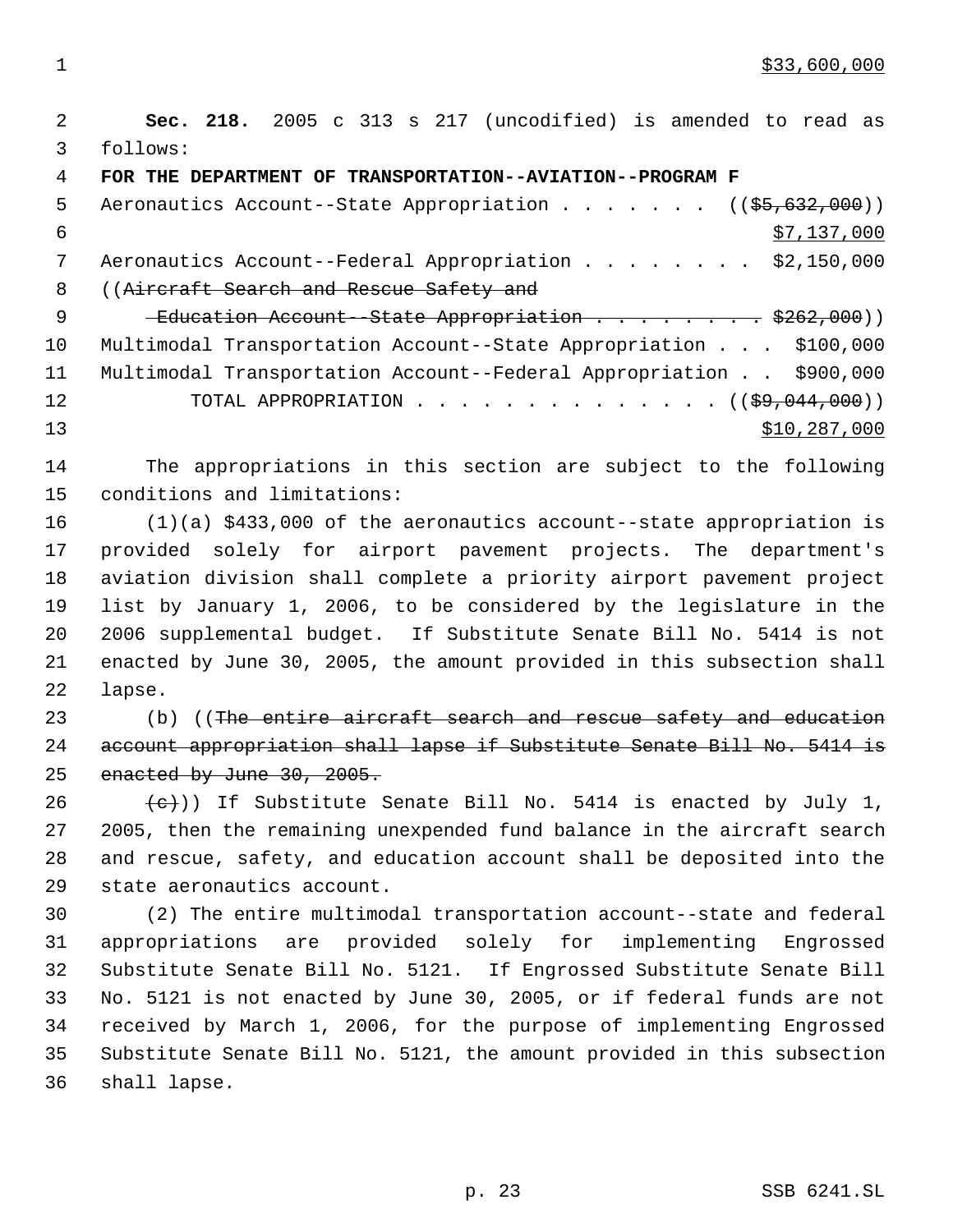|               | Sec. 219. 2005 c 313 s 218 (uncodified) is amended to read as            |
|---------------|--------------------------------------------------------------------------|
| $\mathcal{L}$ | follows:                                                                 |
| 3             | FOR THE DEPARTMENT OF TRANSPORTATION--PROGRAM DELIVERY MANAGEMENT AND    |
| 4             | SUPPORT--PROGRAM H                                                       |
| 5             | Motor Vehicle Account--State Appropriation ( $(\frac{248}{7961}, 900)$ ) |
| 6             | \$52,828,000                                                             |
| 7             | Motor Vehicle Account--Federal Appropriation \$500,000                   |
| 8             | Multimodal Account--State Appropriation \$250,000                        |
| - 9           | TOTAL APPROPRIATION ( $(\frac{249}{711},000)$ )                          |
| 10            | \$53,578,000                                                             |
|               |                                                                          |

 The appropriations in this section are subject to the following conditions and limitations:

 (1) \$300,000 of the motor vehicle account--state appropriation is provided to the department in accordance with RCW 46.68.110(2) and 46.68.120(3) and shall be used by the department solely for the purposes of providing contract services to the association of Washington cities and Washington state association of counties for (a) activities of the transportation permit efficiency and accountability committee, including pilot mitigation banking activities, and (b) other permit delivery efforts.

21 (2) ((\$1,475,000)) \$1,775,000 of the motor vehicle account--state appropriation is provided solely for the staffing activities of the transportation permit efficiency and accountability committee.

 (3) \$3,500,000 of the motor vehicle account--state appropriation is provided solely for consultant contracts to assist the department in the delivery of the capital construction program by identifying 27 improvements to program delivery, program management, project controls, program and project monitoring, forecasting, and reporting. The consultants shall work with the department of information services and include department of information services' recommendations in their reports.

 The consultants shall develop a capital construction strategic plan, due to the transportation committees of the house of 34 representatives and senate and to the office of financial management, by June 30, 2006. The consultants shall also coordinate their work with other budget

and performance efforts, including Roadmap, the joint transportation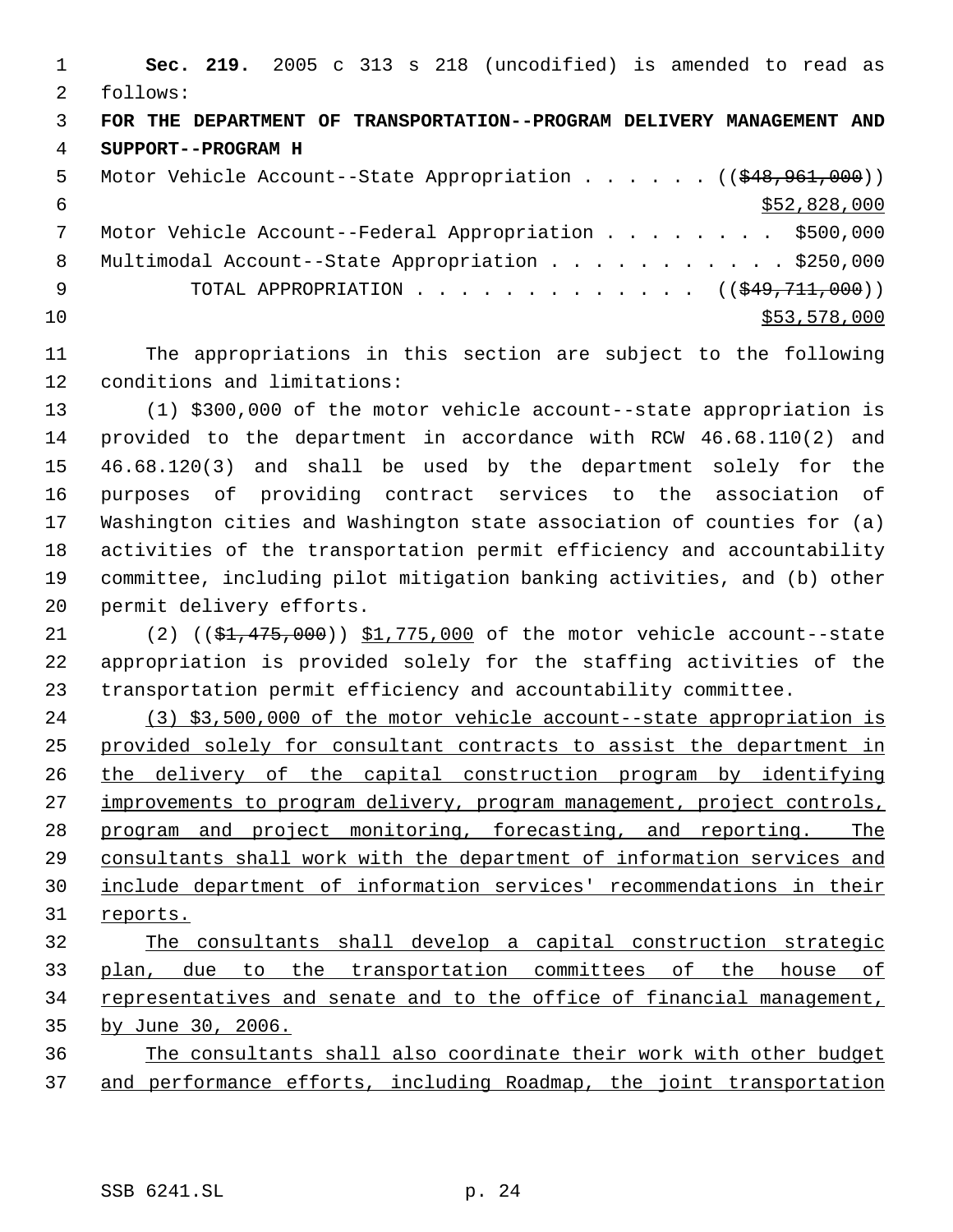committee budget study, the findings of the critical applications 2 modernization and integration strategies study, including proposed next steps, and the priorities of government process.

 The department shall report to the transportation committees of the house of representatives and senate, and the office of financial management, by July 31, 2006, on recommended capital budgeting and reporting options. Options must include appropriate project groupings for reporting purposes, and appropriate measures for reporting project 9 progress, timeliness, cost, and criteria and processes for project transfers.

 **Sec. 220.** 2005 c 313 s 219 (uncodified) is amended to read as follows:

 **FOR THE DEPARTMENT OF TRANSPORTATION--ECONOMIC PARTNERSHIPS--PROGRAM K** 14 Motor Vehicle Account--State Appropriation . . . . . ((\$1,068,000)) \$1,072,000

 **Sec. 221.** 2005 c 313 s 220 (uncodified) is amended to read as follows:

 **FOR THE DEPARTMENT OF TRANSPORTATION--HIGHWAY MAINTENANCE--PROGRAM M** 19 Motor Vehicle Account--State Appropriation . . . . . ((\$296,648,000)) \$299,720,000 21 Motor Vehicle Account--Federal Appropriation . . . . . . \$1,426,000 Motor Vehicle Account--Private/Local Appropriation . . . . \$4,315,000 23 TOTAL APPROPRIATION . . . . . . . . . . . . ((\$302,389,000)) \$305,461,000

 The appropriations in this section are subject to the following conditions and limitations:

 (1) If portions of the appropriations in this section are required to fund maintenance work resulting from major disasters not covered by federal emergency funds such as fire, flooding, and major slides, supplemental appropriations must be requested to restore state funding for ongoing maintenance activities.

 (2) The department shall request an unanticipated receipt for any federal moneys received for emergency snow and ice removal and shall place an equal amount of the motor vehicle account--state into unallotted status. This exchange shall not affect the amount of funding available for snow and ice removal.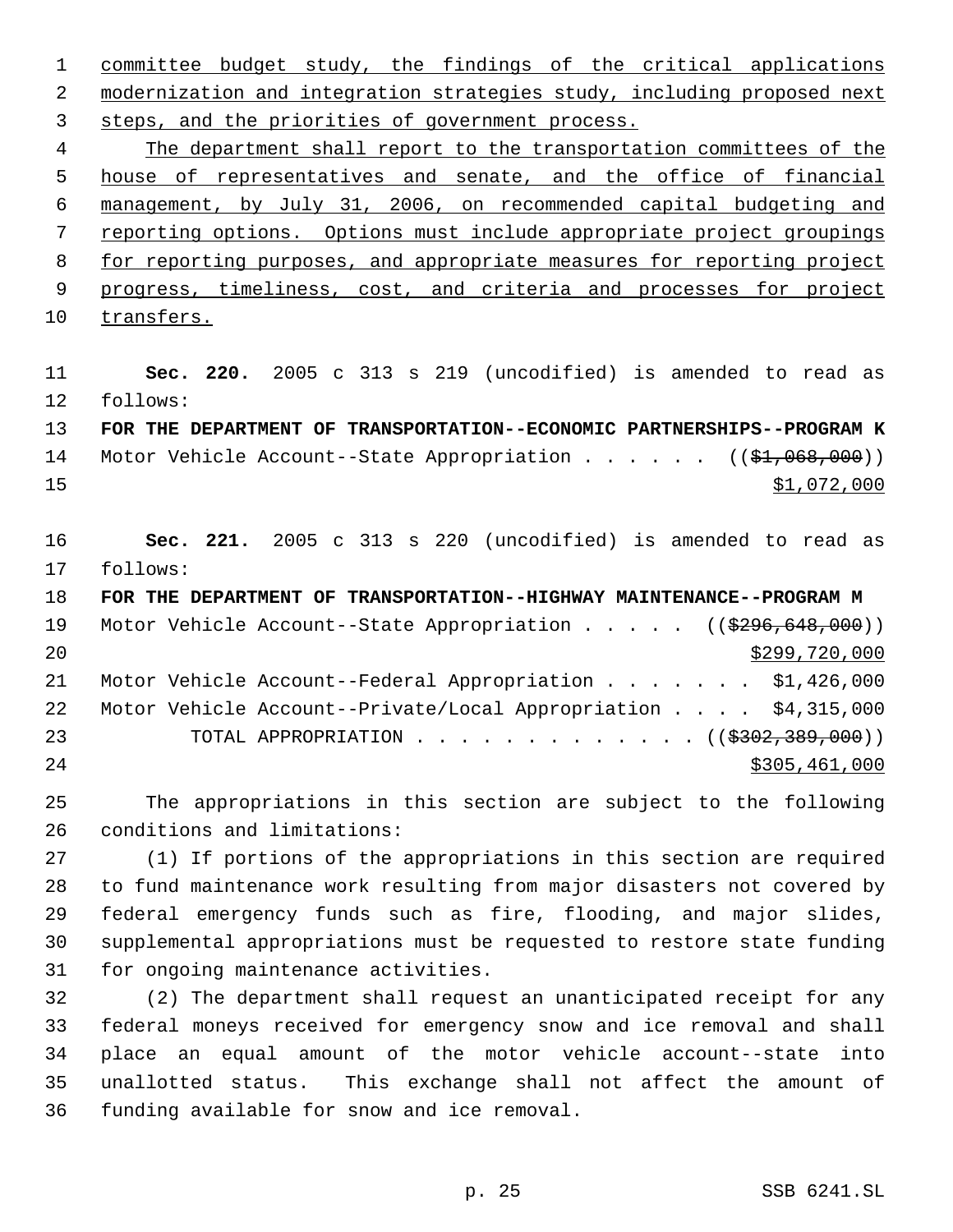(3) The department shall request an unanticipated receipt for any private or local funds received for reimbursements of third party damages that are in excess of the motor vehicle account--private/local appropriation.

 (4) Funding is provided for maintenance on the state system to allow for a continuation of the level of service targets included in the 2003-05 biennium. In delivering the program, the department should concentrate on the following areas:

 (a) Meeting or exceeding the target for structural bridge repair on a statewide basis;

 (b) Eliminating the number of activities delivered in the "f" level 12 of service at the region level;

 (c) Reducing the number of activities delivered in the "d" level of service by increasing the resources directed to those activities on a statewide and region basis; and

 (d) Evaluating, analyzing, and potentially redistributing resources within and among regions to provide greater consistency in delivering the program statewide and in achieving overall level of service targets.

 (5) The department shall develop and implement a plan to improve work zone safety on a statewide basis. As part of the strategy included in the plan, the department shall fund equipment purchases using a portion of the money from the annual OTEF equipment purchasing and replacement process. The department shall also identify and evaluate statewide equipment needs (such as work zone safety equipment) and prioritize any such needs on a statewide basis. Substitute purchasing at the statewide level, when appropriate, shall be utilized to meet those identified needs. The department must report to the transportation committees of the legislature by December 1, 2005, on the plan, and by December 1, 2006, on the status of implementing the plan.

 **Sec. 222.** 2005 c 313 s 221 (uncodified) is amended to read as follows: **FOR THE DEPARTMENT OF TRANSPORTATION--TRAFFIC OPERATIONS--PROGRAM Q-- OPERATING**

36 Motor Vehicle Account--State Appropriation . . . . . ((\$42,811,000))  $\frac{1}{2}$   $\frac{1}{3}$ ,  $\frac{1}{8}$   $\frac{43}{847}$ ,  $\frac{000}{1000}$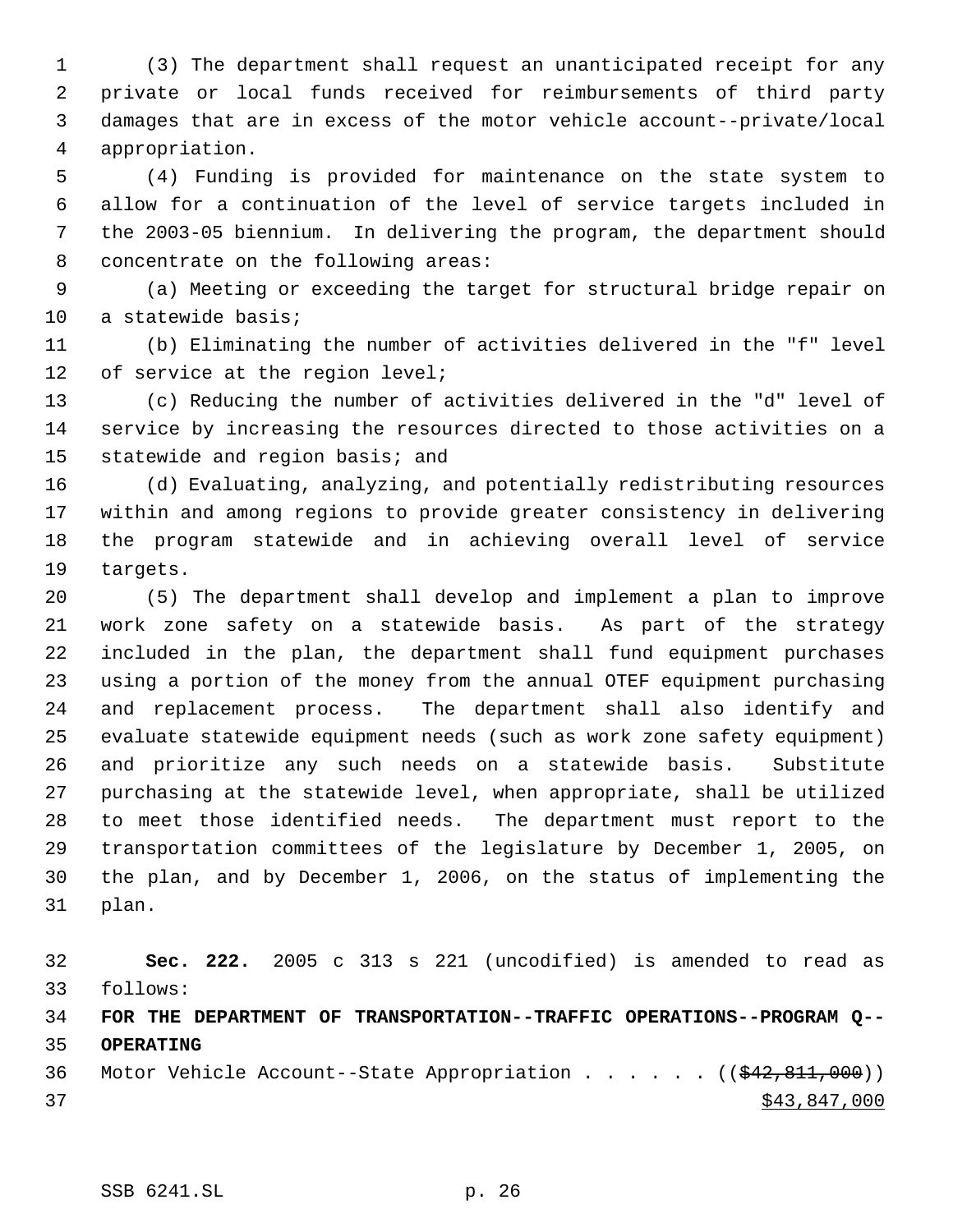| $\mathbf 1$ | Motor Vehicle Account--Federal Appropriation \$2,050,000                                               |  |  |  |  |
|-------------|--------------------------------------------------------------------------------------------------------|--|--|--|--|
| 2           | Motor Vehicle Account--Private/Local Appropriation \$128,000                                           |  |  |  |  |
| 3           | TOTAL APPROPRIATION ( $(\frac{244}{989}, 000)$ )                                                       |  |  |  |  |
| 4           | \$46,025,000                                                                                           |  |  |  |  |
| 5           | The appropriations in this section are subject to the following                                        |  |  |  |  |
| 6           | conditions and limitations: \$4,400,000 of the motor vehicle account--                                 |  |  |  |  |
| 7           | state appropriation is provided solely for low-cost enhancements. The                                  |  |  |  |  |
| 8           | department shall give priority to low-cost enhancement projects that                                   |  |  |  |  |
| 9           | improve safety or provide congestion relief. The department shall                                      |  |  |  |  |
| 10          | prioritize low-cost enhancement projects on a statewide rather than                                    |  |  |  |  |
| 11          | regional basis.                                                                                        |  |  |  |  |
| 12          | Sec. 223. 2005 c 313 s 222 (uncodified) is amended to read as                                          |  |  |  |  |
| 13          | follows:                                                                                               |  |  |  |  |
| 14          | FOR THE DEPARTMENT OF TRANSPORTATION--TRANSPORTATION MANAGEMENT AND                                    |  |  |  |  |
| 15          | SUPPORT--PROGRAM S                                                                                     |  |  |  |  |
| 16          | Motor Vehicle Account--State Appropriation ( $(\frac{225}{434}, \frac{434}{000})$ )                    |  |  |  |  |
| 17          | \$25,516,000                                                                                           |  |  |  |  |
| 18          | Motor Vehicle Account--Federal Appropriation \$30,000                                                  |  |  |  |  |
| 19          | Puget Sound Ferry Operations Account--State                                                            |  |  |  |  |
| 20          |                                                                                                        |  |  |  |  |
| 21          | Multimodal Transportation Account--State Appropriation \$973,000                                       |  |  |  |  |
| 22          | TOTAL APPROPRIATION $\ldots$ , ( $(\frac{277}{758},000)$ )                                             |  |  |  |  |
| 23          | \$27,840,000                                                                                           |  |  |  |  |
| 24          | Sec. 224. 2005 c 313 s 223 (uncodified) is amended to read as                                          |  |  |  |  |
| 25          | follows:                                                                                               |  |  |  |  |
| 26          | FOR THE DEPARTMENT OF TRANSPORTATION--TRANSPORTATION PLANNING, DATA,                                   |  |  |  |  |
| 27          | AND RESEARCH--PROGRAM T                                                                                |  |  |  |  |
| 28          | Motor Vehicle Account--State Appropriation ( $(\frac{22}{7}\cdot390,000)$ )                            |  |  |  |  |
| 29          | \$24,052,000                                                                                           |  |  |  |  |
| 30          | Motor Vehicle Account--Federal Appropriation \$16,756,000                                              |  |  |  |  |
| 31          | Multimodal Transportation Account--State Appropriation $((\frac{2}{7}, \frac{267}{7}, \frac{000}{7}))$ |  |  |  |  |
| 32          | \$2,279,000                                                                                            |  |  |  |  |
| 33          | Multimodal Transportation Account--Federal                                                             |  |  |  |  |
| 34          |                                                                                                        |  |  |  |  |
| 35          | Multimodal Transportation Account--Private/Local                                                       |  |  |  |  |
| 36          |                                                                                                        |  |  |  |  |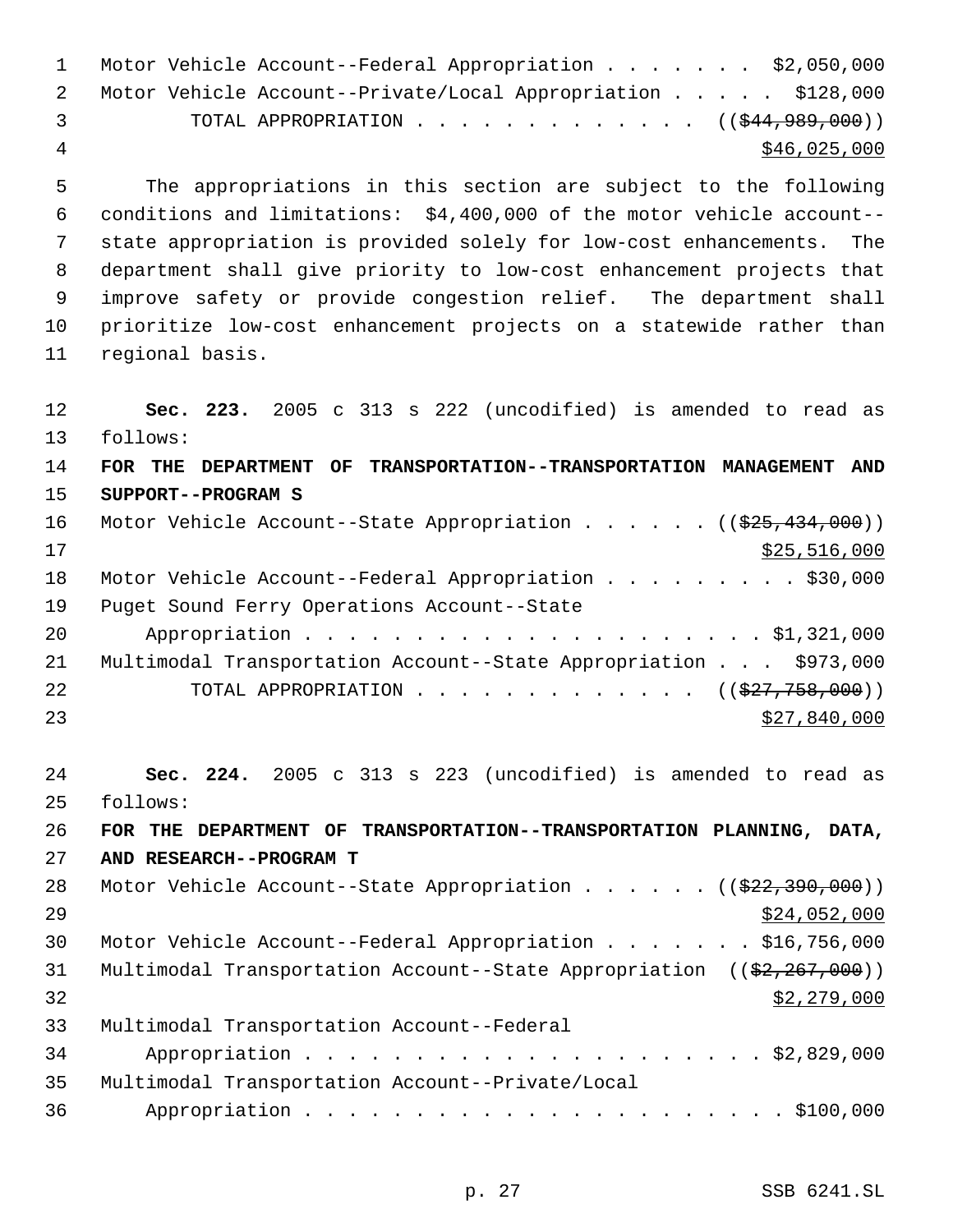Transportation Partnership Account--State 2 Appropriation . . . . . . . . . . . . . . . . . (  $(\frac{26}{100}, 000)$  )  $\frac{1}{3}$  3 4 TOTAL APPROPRIATION . . . . . . . . . . . . . ((\$50,342,000))  $\frac{$48,316,000}{2}$ 

 The appropriations in this section are subject to the following conditions and limitations:

 (1) In order to qualify for state planning funds available to regional transportation planning organizations under this section, a regional transportation planning organization containing any county with a population in excess of one million shall provide voting membership on its executive board to any incorporated principal city of a metropolitan statistical area within the region, as designated by the United States census bureau, and to any incorporated city within the region with a population in excess of eighty thousand as of July 1, 2005. Additionally, a regional transportation planning organization described under this subsection shall conduct a review of its executive board membership criteria to ensure that the criteria appropriately reflects a true and comprehensive representation of the organization's jurisdictions of significance within the region.

 $((3)$  \$2,000,000 of the transportation partnership account -state appropriation is provided solely for the costs of the regional transportation investment district (RTID) election and department of 24 transportation project oversight. These funds are provided as a loan to the RTID and shall be repaid to the state motor vehicle account within one year following the certification of the election results 27 related to the RTID. If either Engrossed Substitute House Bill No. 2157 or Senate Bill No. 6089 are enacted by June 30, 2005, the amount provided in this subsection shall lapse. None of this appropriation may be used for election expenses for an election held before January  $31 \quad \frac{1}{2006}$ .

 $(4)$ ) (2) \$175,000 of the motor vehicle account--state appropriation is provided to the department in accordance with RCW 46.68.110(2) and 46.68.120(3) and shall be used by the department to support the processing and analysis of the backlog of city and county collision reports by January 2006. The amount provided in this subsection shall lapse if federal funds become available for this purpose.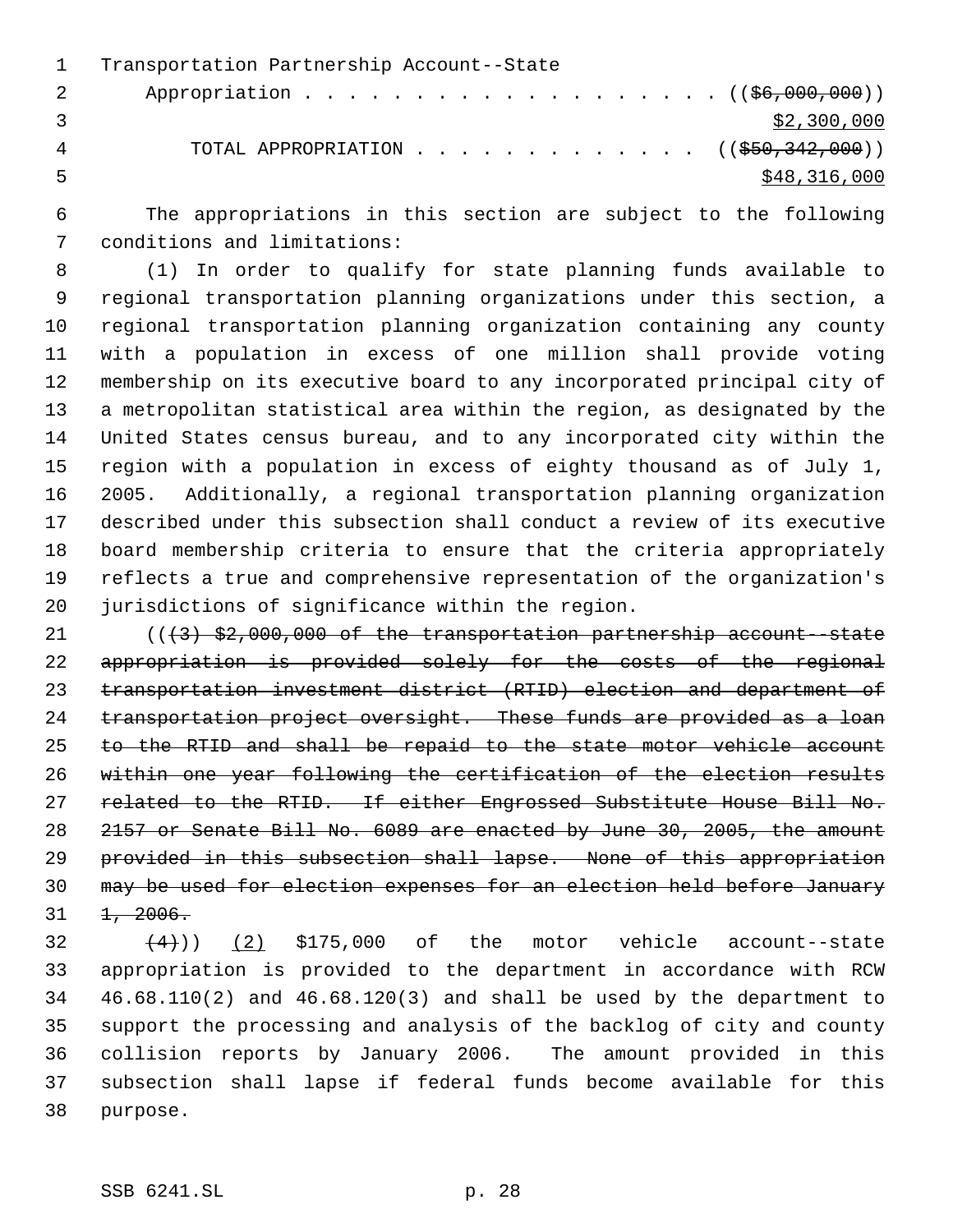$((+5))$   $(3)$  \$150,000 of the multimodal transportation account-- state appropriation is provided solely for the implementation of Engrossed Second Substitute House Bill No. 1565. If Engrossed Second Substitute House Bill No. 1565 is not enacted by June 30, 2005, the amount provided in this subsection shall lapse.

 $((+6))$   $(4)$  The department of transportation shall evaluate the number of spaces available for long-haul truck parking relative to current and projected future needs. The department of transportation shall also explore options for augmenting the number of spaces available, including, but not limited to, expanding state-owned rest areas or modifying regulations governing the use of these facilities, utilizing weigh stations and park and ride lots, and encouraging the expansion of the private sector's role. Finally, the department shall explore the utility of coordinating with neighboring states on long-haul truck parking and evaluate methodologies for alleviating any air quality issues relative to the issue. The department must report to the transportation committees of the legislature by December 1, 2005, on the options, strategies, and recommendations for long-haul truck parking.

 $((+7))$   $(5)$  \$50,000 of the multimodal transportation account--state appropriation is provided solely for evaluating high-speed passenger transportation facilities and services, including rail or magnetic levitation transportation systems, to connect airports as a means to more efficiently utilize airport capacity, as well as connect major population and activity centers. This evaluation shall be coordinated with the airport capacity and facilities market analysis conducted pursuant to Engrossed Substitute Senate Bill No. 5121 and results of the evaluation shall be submitted by July 1, 2007. If Engrossed Substitute Senate Bill No. 5121 is not enacted by June 30, 2005, or if federal funds are not received by March 1, 2006, for the purpose of implementing Engrossed Substitute Senate Bill No. 5121, the amount provided in this subsection shall lapse.

 (6) \$700,000 of the motor vehicle account--state appropriation is provided solely for completing funding for a route development plan of U.S. route 2.

 (7) The department shall conduct a study of the resources allocated to each of the seven department regions and the corresponding workloads. Given the magnitude of the investments in the Puget Sound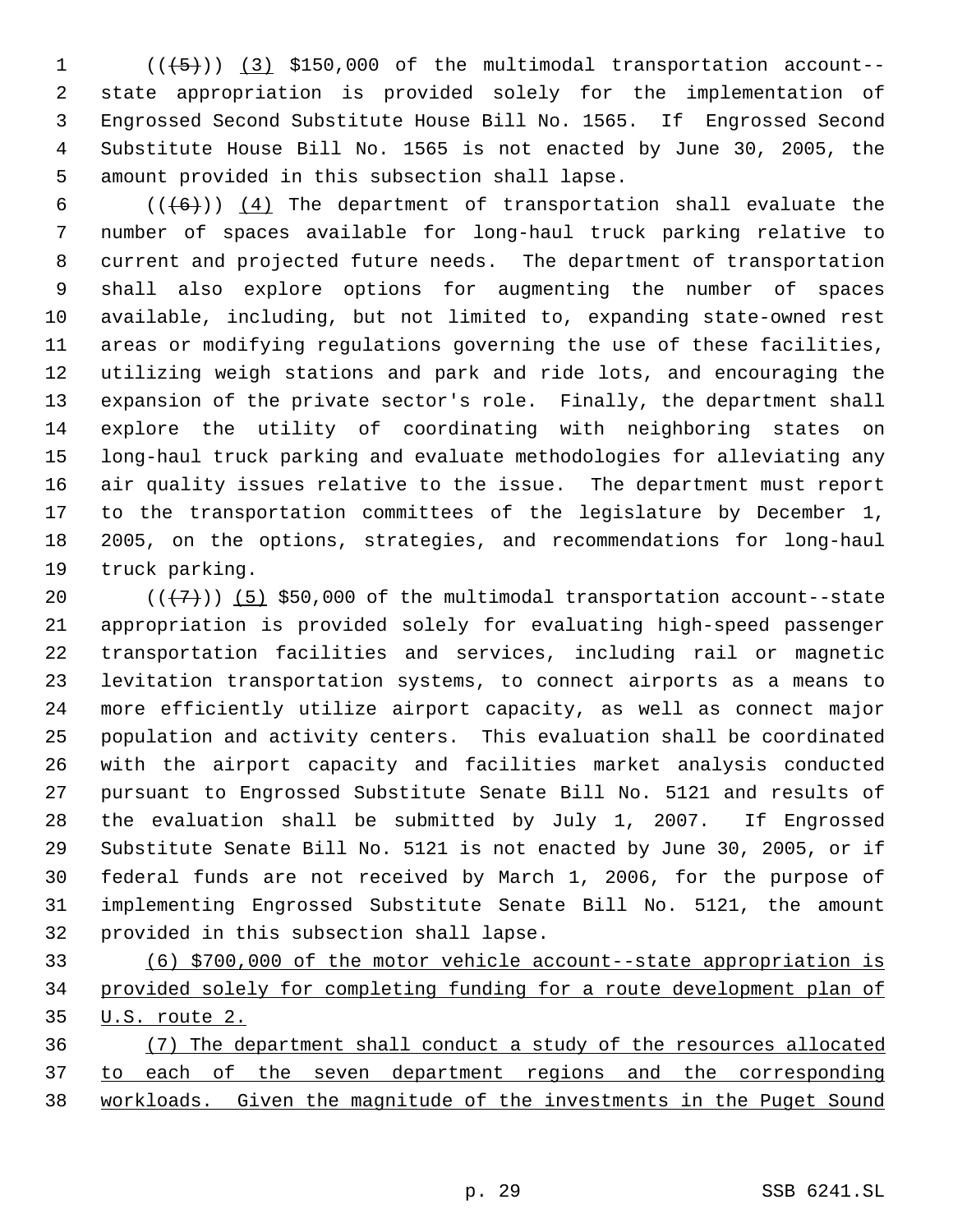region, particular emphasis shall be given to reviewing the resources allocated and corresponding workloads with respect to the urban corridors region and the northwest region. Based on the results of this study, the department shall submit recommendations by December 1, 2006, to the legislature and the office of financial management regarding reallocating resources and revising regional boundaries within the department, as appropriate, in order to better coincide allocated resources with designated regional boundaries.

 (8) \$750,000 of the multimodal transportation account--state appropriation is provided solely for implementing Engrossed Substitute House Bill No. 2871. If Engrossed Substitute House Bill No. 2871 is not enacted by June 30, 2006, the amount provided in this subsection 13 shall lapse. The regional transportation commission's duties to develop, complete, and submit a governance proposal to the 2007 legislature are highly time sensitive. As a result, the legislature finds that competitive bidding is not cost-effective or appropriate for personal service contracts entered into by the commission, and that the director of the office of financial management should, by the director's authority under RCW 39.29.011(5), exempt any such personal service contract from the competitive bidding requirements of chapter 39.29 RCW.

 (9) \$2,300,000 of the transportation partnership account--state appropriation is provided solely for the costs of the regional transportation investment district (RTID) and department of transportation project oversight. The department shall provide support 26 from its urban corridors region to assist in preparing project costs, 27 expenditure plans, and modeling. The department shall not deduct a 28 management reserve, nor charge management or overhead fees. These funds are provided as a loan to the RTID and shall be repaid to the state motor vehicle account within one year following the certification of the election results related to the RTID.

 (10) \$100,000 of the motor vehicle account--state appropriation is provided solely to the department in accordance with RCW 46.68.110(2) and 46.68.120(3) and shall be used by the department solely to conduct an analysis of expanding the transportation concurrency requirements prescribed under the growth management act, chapter 36.70A RCW, to include development impacts on level of service standards applicable to state-owned transportation facilities, including state highways and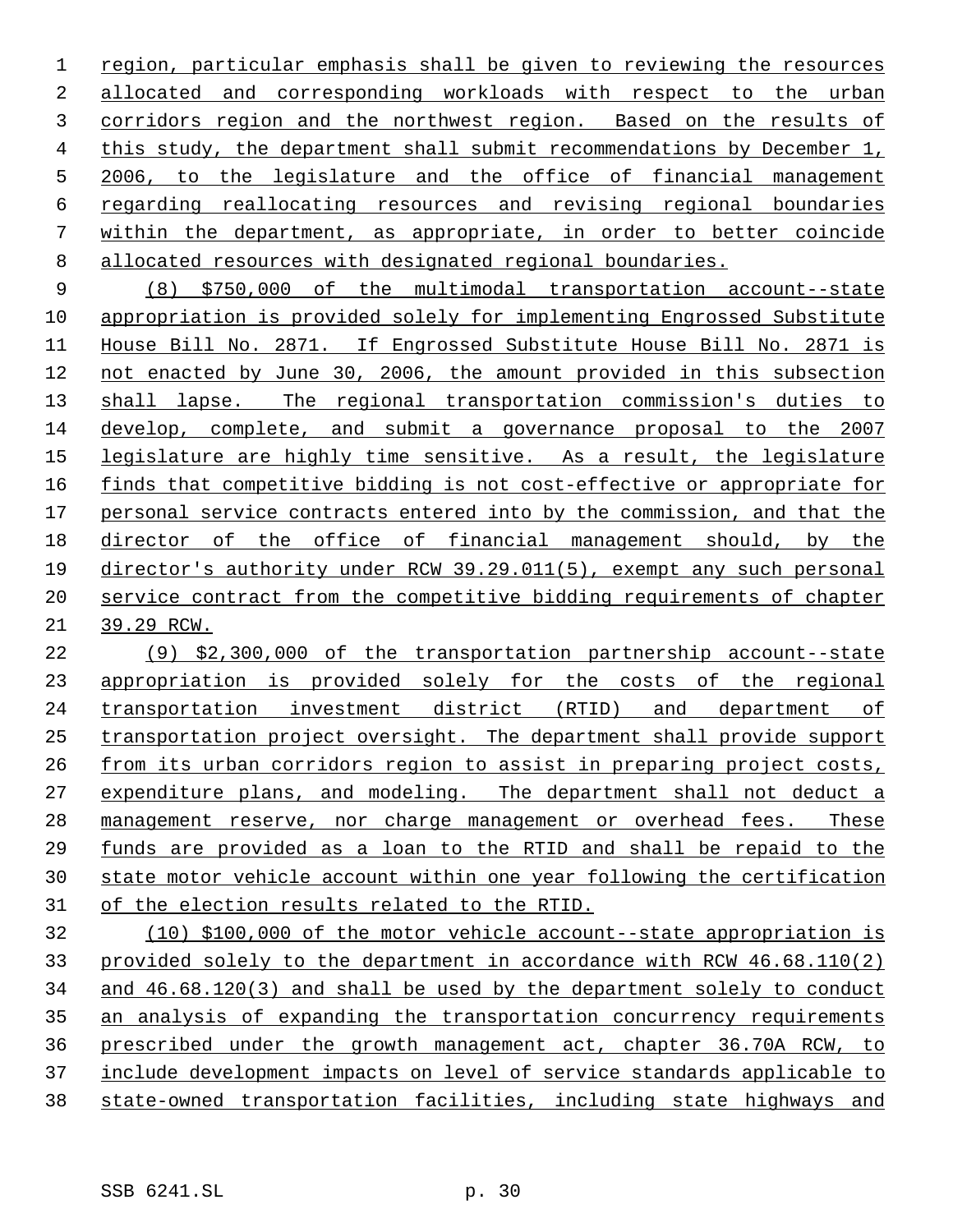1 state ferry routes. The objective of the analysis is to determine how to ensure that jurisdictional divisions do not defeat growth management act concurrency goals. The department shall convene a committee to oversee the analysis, with the committee comprised of, at a minimum, four members of the transportation committees of the legislature, four members of the appropriate land use committees of the legislature, and one member each from the association of Washington cities and the Washington state association of counties, or a designee thereof. The completed study, including recommendations, must be submitted to the appropriate standing committees of the legislature, and to the office of financial management, by December 1, 2006.

 (11) The department of transportation, the Washington state 13 economic revenue forecast council, and the office of financial management shall review and adopt a method of forecasting motor vehicle 15 and special fuel prices, revenue, and the amount of consumption that 16 has an increased rate of accuracy as compared to the existing method. The three agencies shall submit a report to the transportation committees of the legislature by December 1, 2006, outlining the methods researched and the criteria utilized to select and adopt the new fuel forecasting method.

 (12) \$150,000 of the multimodal transportation account--state 22 appropriation is provided solely for a transportation demand management program, developed by the Whatcom council of governments, to further reduce drive-alone trips and maximize the use of sustainable transportation choices. The community based program must focus on all 26 trips, not only commute trips, by providing education, assistance, and 27 incentives to four target audiences: (a) Large work sites; (b) 28 employees of businesses in downtown areas; (c) school children; and (d)

residents of Bellingham.

 **Sec. 225.** 2005 c 313 s 224 (uncodified) is amended to read as follows: **FOR THE DEPARTMENT OF TRANSPORTATION--CHARGES FROM OTHER AGENCIES-- PROGRAM U** 34 Motor Vehicle Account--State Appropriation . . . . . ((\$45,030,000)) \$46,874,000

|    | 36 Motor Vehicle Account--Federal Appropriation \$400,000             |  |
|----|-----------------------------------------------------------------------|--|
| 37 | TOTAL APPROPRIATION $\ldots$ , ( $(\frac{1}{245}, \frac{430}{100})$ ) |  |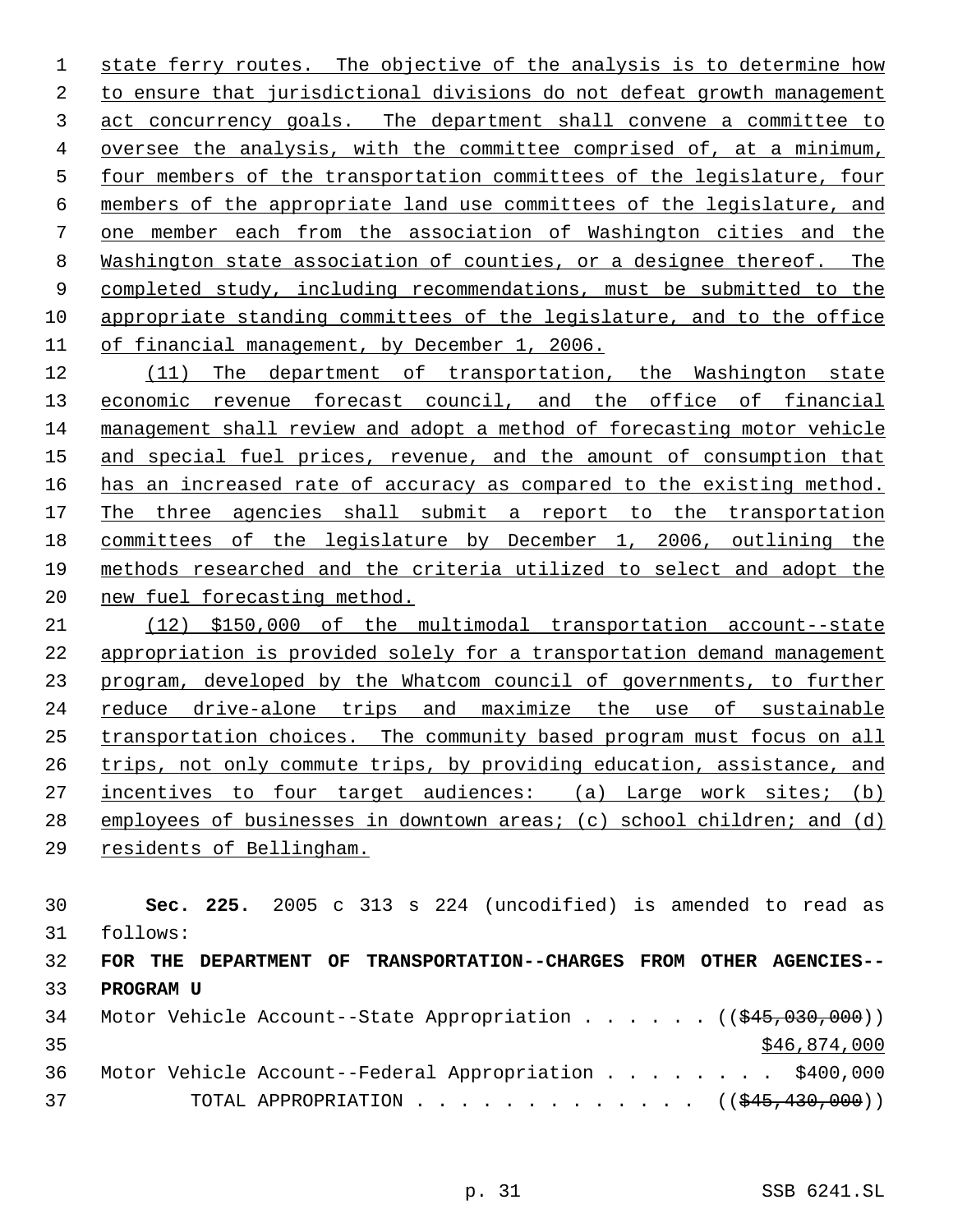The appropriations in this section are subject to the following conditions and limitations: (1) \$31,749,000 of the motor vehicle fund--state appropriation is provided solely for the liabilities attributable to the department of transportation. The office of financial management must provide a detailed accounting of the revenues and expenditures of the self- insurance fund to the transportation committees of the legislature on December 31st and June 30th of each year. (2) Payments in this section represent charges from other state agencies to the department of transportation. (a) FOR PAYMENT OF OFFICE OF FINANCIAL MANAGEMENT 13 DIVISION OF RISK MANAGEMENT FEES . . . . . . . . . . . . . \$1,667,000 (b) FOR PAYMENT OF COSTS OF THE OFFICE OF THE STATE AUDITOR . . . . . . . . . . . . . . . . . . . . . . . . ((\$1,017,000)) \$1,026,000 (c) FOR PAYMENT OF COSTS OF DEPARTMENT OF GENERAL ADMINISTRATION FACILITIES AND SERVICES AND CONSOLIDATED MAIL SERVICES . . . . . . . . . . . . . . . . . . . . . . . \$4,049,000 (d) FOR PAYMENT OF COSTS OF THE DEPARTMENT OF PERSONNEL . . . . . . . . . . . . . . . . . . . . . . . ((\$3,572,000)) \$4,548,000 (e) FOR PAYMENT OF SELF-INSURANCE LIABILITY 24 PREMIUMS AND ADMINISTRATION . . . . . . . . . . . . . . . \$31,749,000 (f) FOR PAYMENT OF THE DEPARTMENT OF GENERAL 26 ADMINISTRATION CAPITAL PROJECTS SURCHARGE . . . . . . . . \$1,717,000 27 (g) FOR ARCHIVES AND RECORDS MANAGEMENT . . . . . . . . \$545,000 (h) FOR OFFICE OF MINORITIES AND WOMEN BUSINESS ENTERPRISES . . . . . . . . . . . . . . . . . . . . . . ((\$1,114,000)) \$1,124,000 (i) FOR PAYMENT OF THE DEPARTMENT OF PERSONNEL HRMS PAYROLL SYSTEM . . . . . . . . . . . . . . . . . . . . . \$817,000 (j) FOR PAYMENT OF THE OFFICE OF FINANCIAL MANAGEMENT ROADMAP CHARGES . . . . . . . . . . . . . . . . . . \$12,000 (k) FOR PAYMENT OF OFFICE OF FINANCIAL MANAGEMENT 36 CAPITAL BUDGET SYSTEM CHARGES . . . . . . . . . . . . . . . . . \$15,000 (l) FOR PAYMENT OF DEPARTMENT OF INFORMATION SERVICES RATE INCREASES . . . . . . . . . . . . . . . . . . . . . . . . \$5,000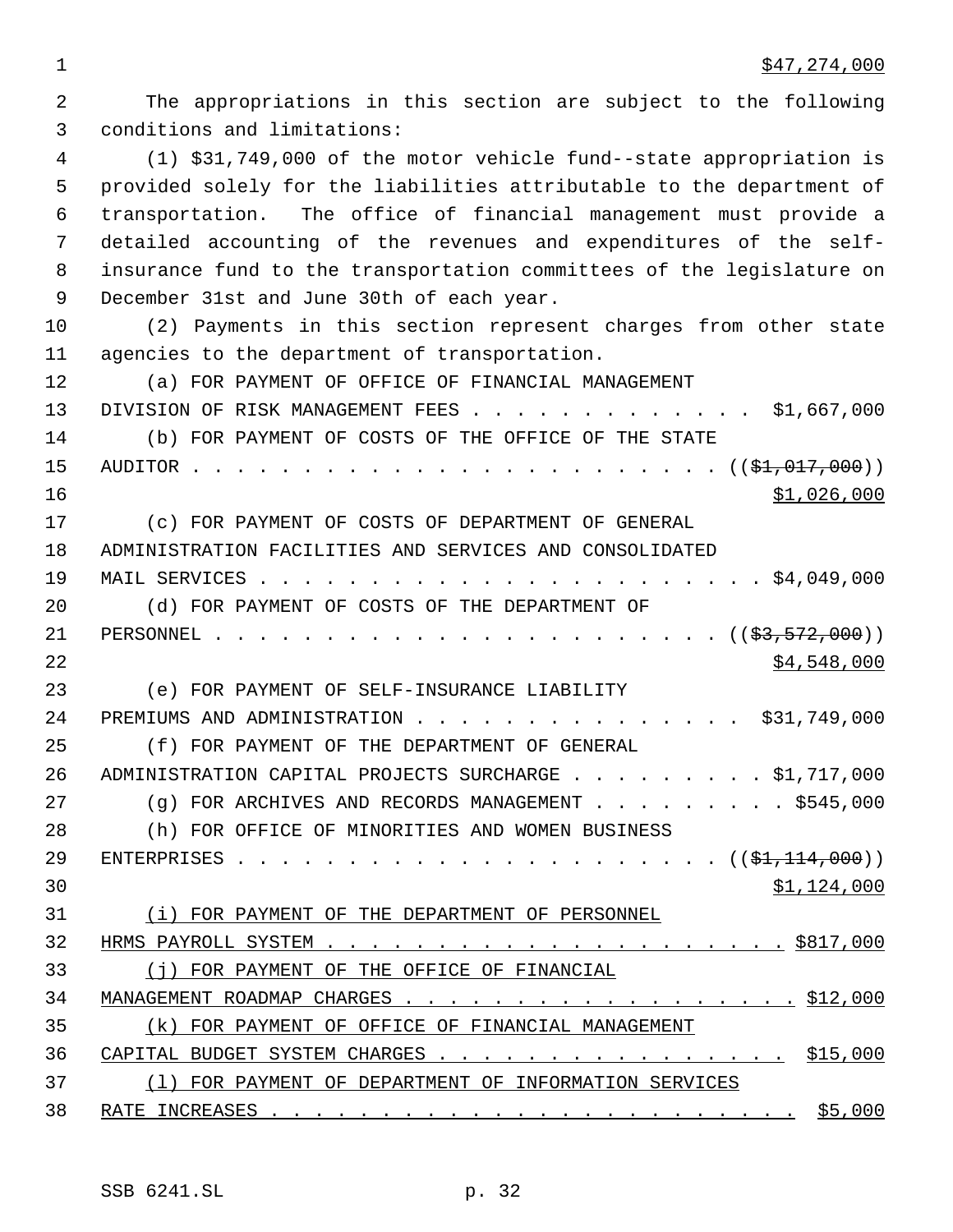**Sec. 226.** 2005 c 313 s 225 (uncodified) is amended to read as follows: **FOR THE DEPARTMENT OF TRANSPORTATION--PUBLIC TRANSPORTATION--PROGRAM V** Multimodal Transportation Account--State 6 Appropriation . . . . . . . . . . . . . . . . ((\$62,269,000))  $7 \times 87,233,000$  Multimodal Transportation Account--Federal Appropriation . . . . . . . . . . . . . . . . . . . . . \$2,603,000 Multimodal Transportation Account--Private/Local Appropriation . . . . . . . . . . . . . . . . . . . . . . \$155,000 12 TOTAL APPROPRIATION . . . . . . . . . . . . . ((\$65,027,000)) 13 \$89,991,000

 The appropriations in this section are subject to the following conditions and limitations:

 (1) \$25,000,000 of the multimodal transportation account--state appropriation is provided solely for a grant program for special needs transportation provided by transit agencies and nonprofit providers of transportation.

 (a) \$5,500,000 of the amount provided in this subsection is provided solely for grants to nonprofit providers of special needs transportation. Grants for nonprofit providers shall be based on need, including the availability of other providers of service in the area, efforts to coordinate trips among providers and riders, and the cost effectiveness of trips provided.

 (b) \$19,500,000 of the amount provided in this subsection is provided solely for grants to transit agencies to transport persons with special transportation needs. To receive a grant, the transit agency must have a maintenance of effort for special needs transportation that is no less than the previous year's maintenance of effort for special needs transportation. Grants for transit agencies shall be prorated based on the amount expended for demand response service and route deviated service in calendar year 2003 as reported in the "Summary of Public Transportation - 2003" published by the department of transportation. No transit agency may receive more than thirty percent of these distributions. The first \$450,000 provided to King county shall be used as follows: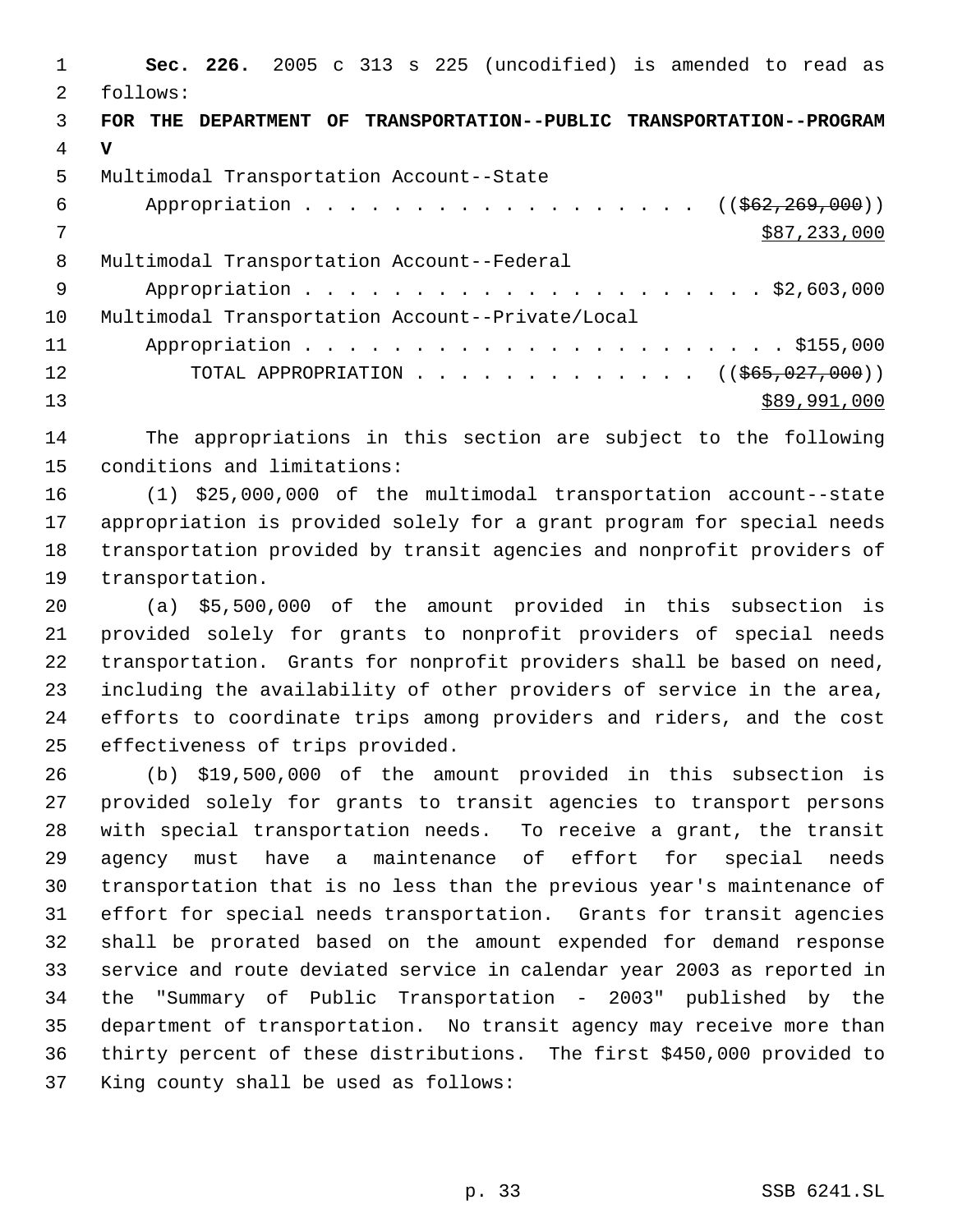(i) \$320,000 shall be used to provide electric buses, instead of diesel buses, for service on Capital Hill in Seattle, Washington through June 30, 2007;

 (ii) \$130,000 shall be used to provide training for blind individuals traveling through Rainier Valley and the greater Seattle area. The training is to include destination training and retraining due to the expected closure of the downtown bus tunnel and training on how to use the Sound Transit light rail system.

 (2) Funds are provided for the rural mobility grant program as follows:

 (a) \$7,000,000 of the multimodal transportation account--state appropriation is provided solely for grants for those transit systems serving small cities and rural areas as identified in the Summary of Public Transportation - 2003 published by the department of transportation. Noncompetitive grants must be distributed to the transit systems serving small cities and rural areas in a manner similar to past disparity equalization programs.

 (b) \$7,000,000 of the multimodal transportation account--state appropriation is provided solely to providers of rural mobility service in areas not served or underserved by transit agencies through a competitive grant process.

22 (3) ((\$5,000,000)) \$8,900,000 of the multimodal transportation account--state appropriation is provided solely for a vanpool grant program for: (a) Public transit agencies to add vanpools; and (b) incentives for employers to increase employee vanpool use. The grant program for public transit agencies will cover capital costs only; no operating costs for public transit agencies are eligible for funding under this grant program. No additional employees may be hired from the funds provided in this section for the vanpool grant program, and supplanting of transit funds currently funding vanpools is not allowed. Additional criteria for selecting grants must include leveraging funds other than state funds.

 (4) \$3,000,000 of the multimodal transportation account--state appropriation is provided solely for the city of Seattle for the 35 Seattle streetcar project on South Lake Union. ((Should the city receive any state funds for this purpose during the 2003-05 or 2005-07 biennium, the amount provided in this subsection must be reduced  $38 \text{ accordingly.}$ )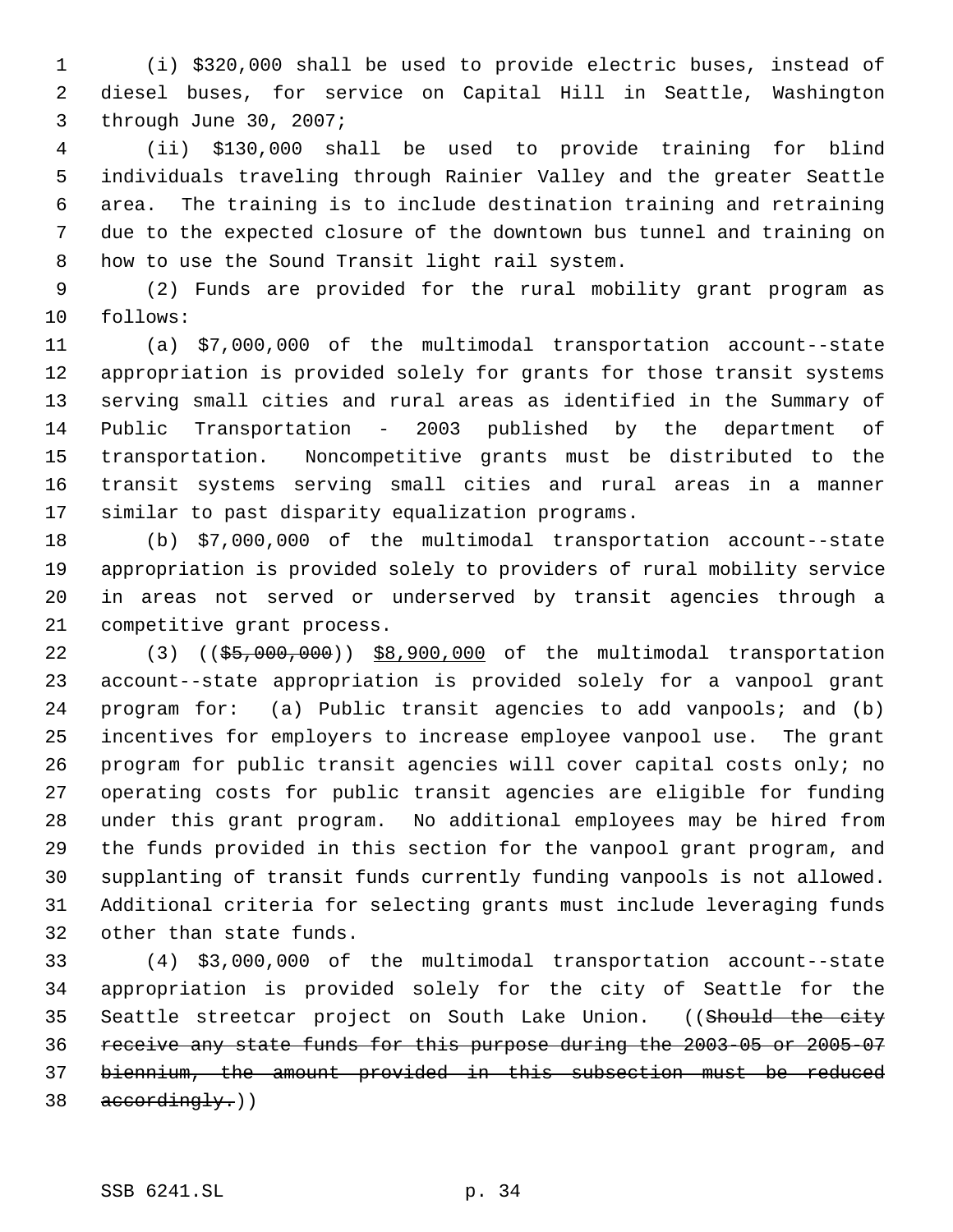(5) \$1,200,000 of the multimodal transportation account--state appropriation is provided solely for the implementation of Engrossed Substitute House Bill No. 2124. If Engrossed Substitute House Bill No. 2124 is not enacted by June 30, 2005, the amount provided in this subsection shall lapse.

 (6)(a) \$20,000,000 of the multimodal transportation account--state appropriation is provided solely for the regional mobility grant projects identified on the LEAP Transportation Document 2006-D, Regional Mobility Grant Program Projects as developed March 8, 2006. The department shall review all projects receiving grant awards under this program at least semiannually to determine whether the projects 12 are making satisfactory progress. Any project that has been awarded 13 funds, but does not report activity on the project within one year of the grant award, shall be reviewed by the department to determine 15 whether the grant should be terminated. The department shall promptly 16 close out grants when projects have been completed, and identify where 17 unused grant funds remain because actual project costs were lower than estimated in the grant award. When funds become available either because grant awards have been rescinded for lack of sufficient project 20 activity or because completed projects returned excess grant funds upon project closeout, the department shall expeditiously extend new grant awards to qualified alternative projects identified on the list.

23 (b) Pursuant to the grant program established in ((Engrossed 24 Substitute House Bill No. 2124)) RCW 47.66.030, the department shall issue a call for projects and/or service proposals. Applications must be received by the department by November 1, 2005, and November 1, 2006. The department must submit a prioritized list for funding to the transportation committees of the legislature that reflects the department's recommendation, as well as, a list of all project or service proposals received.

 (7) \$2,000,000 of the multimodal transportation account--state appropriation is provided solely for new tri-county connection service for Island, Skagit, and Whatcom transit agencies.

 (8) \$2,000,000 of the multimodal transportation account--state appropriation is provided solely to King county as a state match to obtain federal funding for a car sharing program for persons meeting certain income or employment criteria.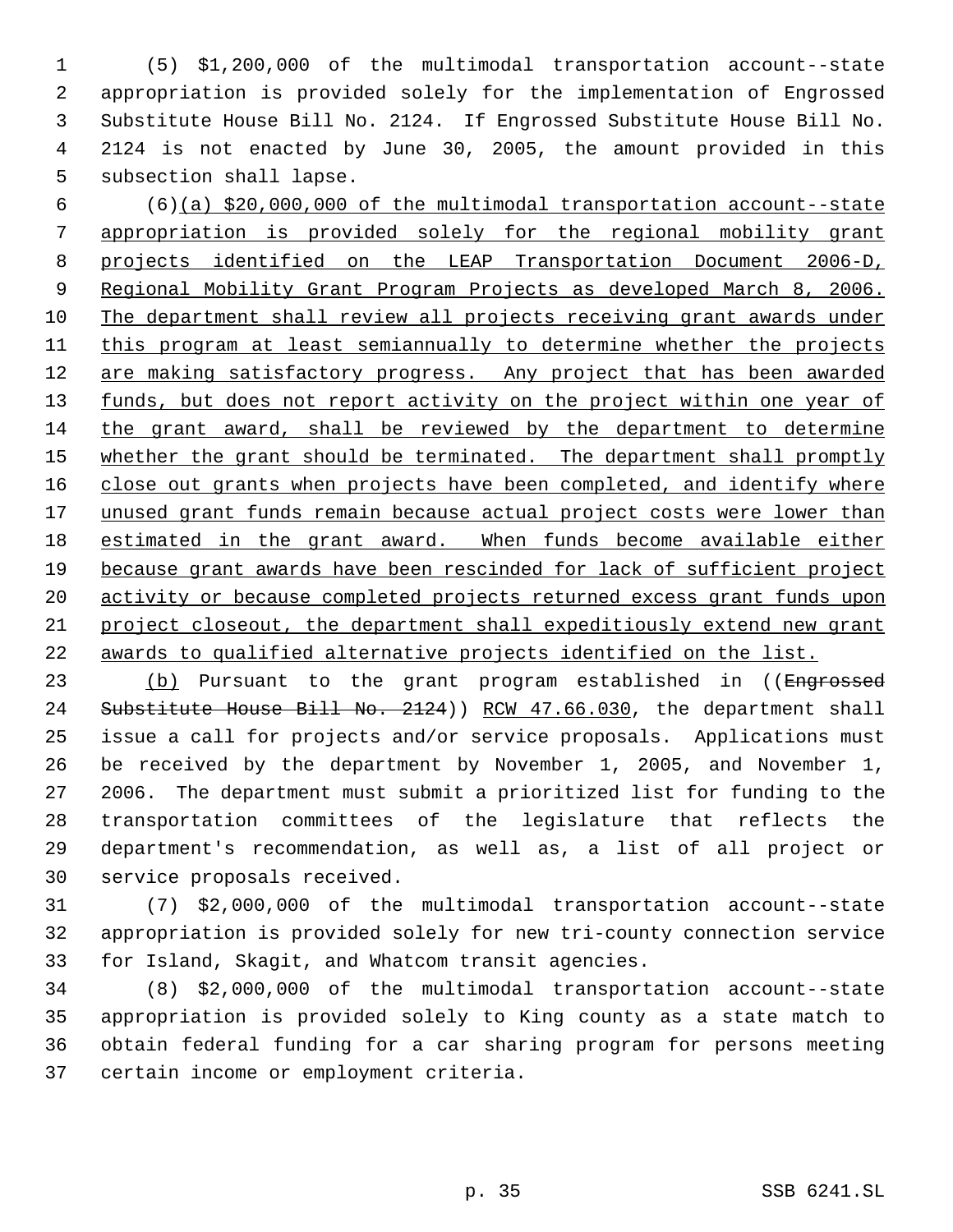(9) \$750,000 of the multimodal transportation account--state appropriation is provided solely for the implementation of the local government and regional transportation planning requirements in Engrossed Substitute Senate Bill No. 6566 (commute trip reduction). The department may use contract or temporary employees to implement the bill and shall allocate the remaining funds to regional transportation planning organizations, counties, and cities on an as needed basis. If Engrossed Substitute Senate Bill No. 6566 is not enacted by June 30, 9 2006, the amount provided in this subsection shall lapse. (10) \$200,000 of the multimodal account appropriation is provided

 solely for up to three low-income car ownership programs. The department shall seek to leverage available federal funds from the job 13 access and reverse commute program to augment the funding provided in this subsection. Additionally, the department shall report back to the appropriate committees of the legislature with a review of the obstacles presented by state laws on surplus property disposal to 17 community organizations reconditioning cars and selling those cars at below market rates to low-income families.

 **Sec. 227.** 2005 c 313 s 226 (uncodified) is amended to read as follows:

 **FOR THE DEPARTMENT OF TRANSPORTATION--MARINE--PROGRAM X** Puget Sound Ferry Operations Account--State 23 Appropriation . . . . . . . . . . . . . . . . ((\$350,454,000)) \$372,254,000 Multimodal Transportation Account--State Appropriation . . . . . . . . . . . . . . . . . . . . . \$3,660,000 27 TOTAL APPROPRIATION . . . . . . . . . . . . . ((\$354,114,000)) \$375,914,000

 The appropriations in this section are subject to the following conditions and limitations:

 (1) ((\$57,928,000)) \$75,280,000 of the total appropriation is provided solely for auto ferry vessel operating fuel in the 2005-2007 biennium.

 (2) ((The total appropriation provides for the compensation of ferry employees. The expenditures for compensation paid to ferry employees during the 2005-2007 biennium may not exceed \$222,356,000, plus a dollar amount, as prescribed by the office of financial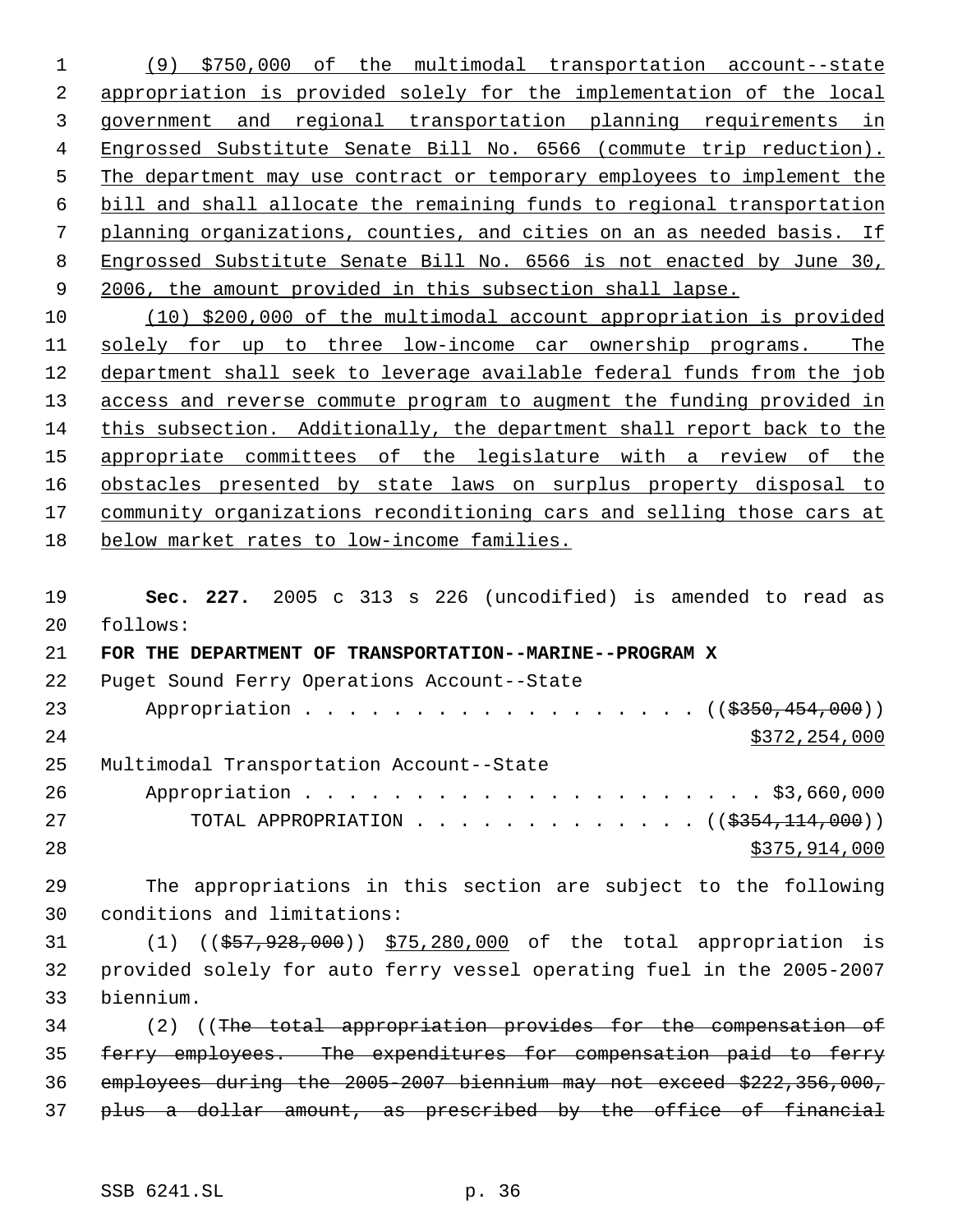management, that is equal to any insurance benefit increase granted general government employees in excess of \$584.58 a month annualized per eligible marine employee multiplied by the number of eligible marine employees for fiscal year 2006 and \$584.58 a month annualized per eligible marine employee multiplied by the number of eligible marine employees for fiscal year 2007, a dollar amount as prescribed by the office of financial management for costs associated with pension amortization charges, and a dollar amount prescribed by the office of 9 financial management for salary increases during the 2005-2007 10 biennium. For the purposes of this section, the expenditures for compensation paid to ferry employees shall be limited to salaries and wages and employee benefits as defined in the office of financial 13 management's policies, regulations, and procedures named under objects 14 of expenditure "A" and "B"  $(7.2.6.2)$ .)) The maximum amount of 15 expenditures for compensation paid to ferry employees during the 2005-2007 biennium shall not exceed \$226,455,000. This amount reflects the sole source of state funding available to support the implementation of any collective bargaining agreements or arbitration awards with respect to state ferry employee compensation, including salaries, wages, and employee benefits, during the 2005-2007 biennium, which amount includes \$6,223,000 in full satisfaction of the arbitration awards for the 2001-2003 biennium and \$1,339,000 for labor 23 productivity gains agreements. The department's use of this expenditure authority constitutes a good faith attempt to implement such agreements and awards, including those applicable to prior biennia. It is the intent of the legislature that the expenditure authority provided in this subsection fully satisfy any agreements or awards required to be implemented during the 2005-2007 biennium, and that the provisions of Substitute House Bill No. 3178 (marine employees collective bargaining) will govern the implementation of agreements or awards effective beginning with the 2007-2009 biennium. For the purposes of this section, the expenditures for compensation paid to ferry employees shall be limited to salaries and wages and employee benefits as defined in the office of financial management's state administrative and accounting manual, chapter 75.70, named under objects of expenditure "A" and "B".

 (3) \$1,116,000 of the Puget Sound ferry operations account--state appropriation is provided solely for ferry security operations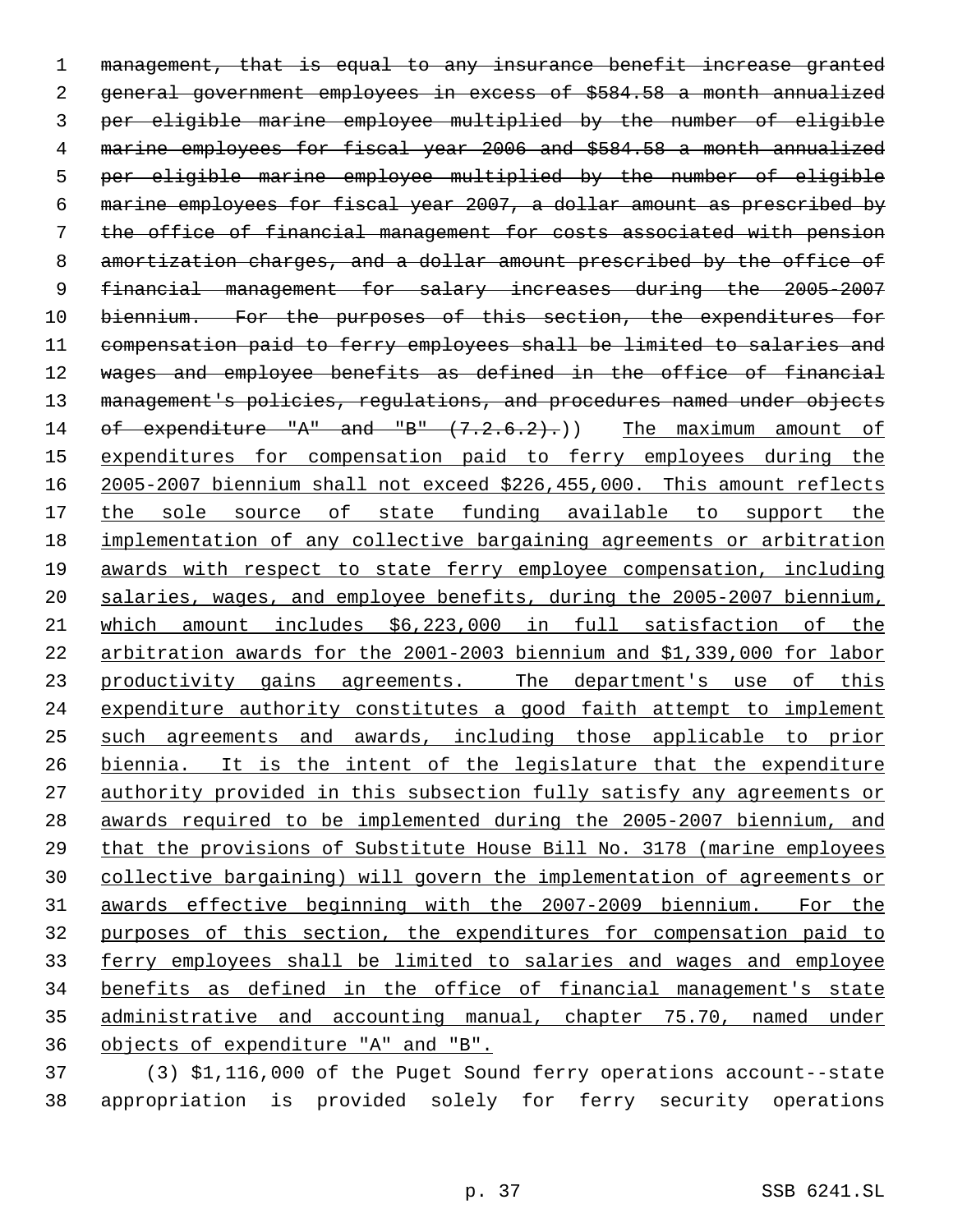necessary to comply with the ferry security plan submitted by the Washington state ferry system to the United States coast guard. The department shall track security costs and expenditures. Ferry security operations costs shall not be included as part of the operational costs that are used to calculate farebox recovery.

 (4) The Washington state ferries must work with the department's information technology division to implement an electronic fare system, including the integration of the regional fare coordination system (smart card). Each December and June, semi-annual updates must be provided to the transportation committees of the legislature concerning the status of implementing and completing this project, with updates concluding the first December after full project implementation.

 (5) The Washington state ferries shall continue to provide service to Sidney, British Columbia.

 (6) \$3,660,000 of the multimodal transportation account--state appropriation is provided solely to provide passenger-only ferry service. The ferry system shall continue passenger-only ferry service 18 from Vashon Island to Seattle ((through June 30, 2007)) until such time as a county ferry district's assumption of the route, as authorized by Substitute Senate Bill No. 6787. Beginning September 1, 2005, ferry system management shall implement its agreement with the Inlandboatmen's Union of the Pacific and the International Organization of Masters, Mates and Pilots providing for part-time passenger-only 24 work schedules. ((Funds may not be spent to implement the results of the passenger-only ferry study conducted by the joint transportation committee provided in section 205 of this act until approved by the 27 <del>legislature.</del>))

 (7) \$350,000 of the Puget Sound ferry operations account--state appropriation is provided solely for the implementation of Substitute House Bill No. 3178 (marine employees collective bargaining). If Substitute House Bill No. 3178 is not enacted by June 30, 2006, the amount provided in this subsection shall lapse.

 **Sec. 228.** 2005 c 313 s 227 (uncodified) is amended to read as follows:

**FOR THE DEPARTMENT OF TRANSPORTATION--RAIL--PROGRAM Y--OPERATING**

Multimodal Transportation Account--State

37 Appropriation . . . . . . . . . . . . . . . . ((\$36,420,000))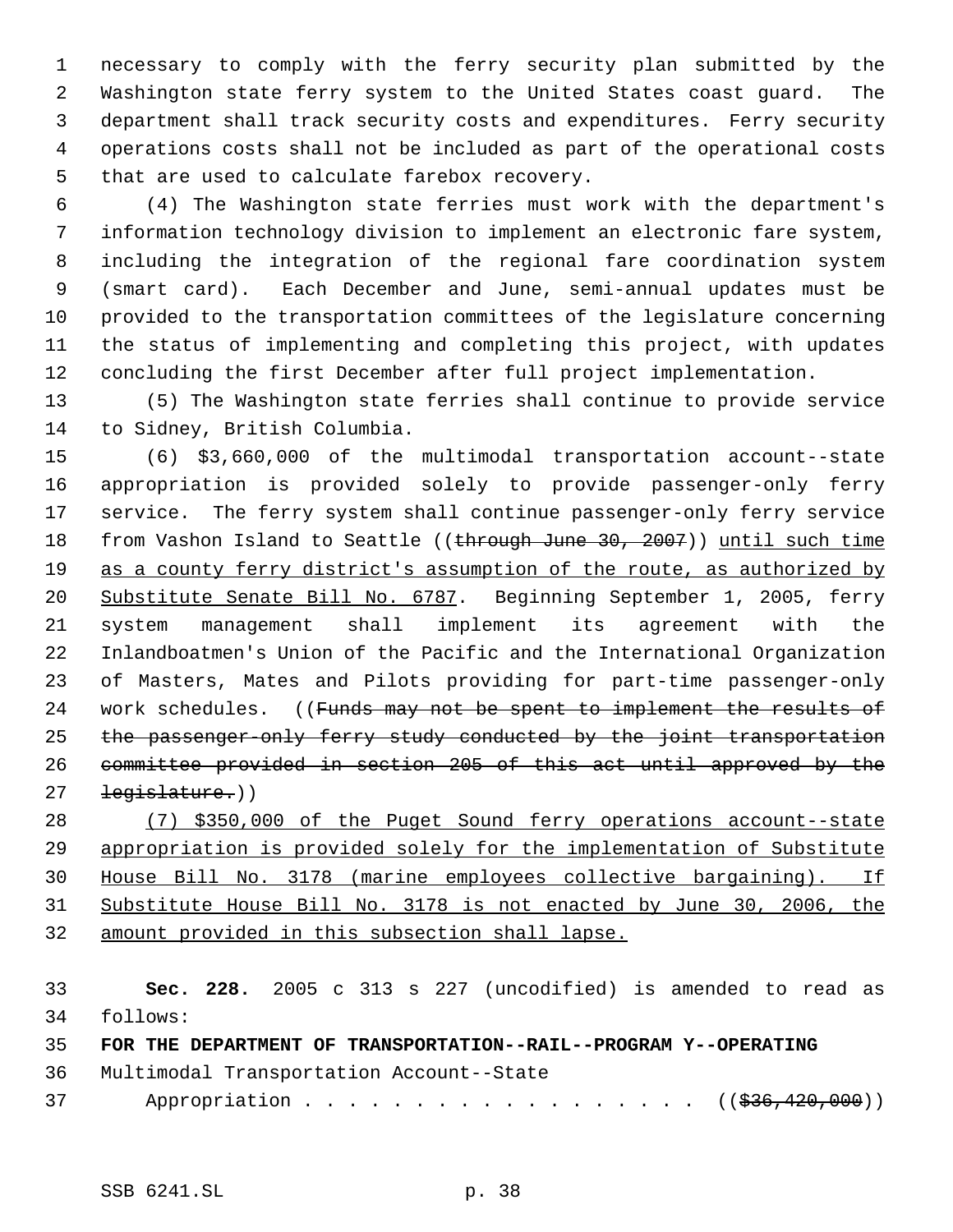The appropriation in this section is subject to the following conditions and limitations:

 (1)(a) \$29,091,000 of the multimodal transportation account--state appropriation is provided solely for the Amtrak service contract and Talgo maintenance contract associated with providing and maintaining the state-supported passenger rail service. Upon completion of the 8 rail platform project in the city of Stanwood, the department shall provide daily Amtrak Cascades service to the city.

 (b) The department shall negotiate with Amtrak and Burlington Northern Santa Fe to adjust the Amtrak Cascades schedule to leave Bellingham at a significantly earlier hour.

 (2) \$2,750,000 of the multimodal transportation account--state appropriation is provided solely for a new round trip rail service between Seattle and Portland beginning July 1, 2006.

(3) No AMTRAK Cascade runs may be eliminated.

 (4) ((\$200,000)) \$40,000 of the multimodal transportation account-- state appropriation is provided solely for the produce railcar program. The department is encouraged to implement the produce railcar program by maximizing private investment.

 (5) \$500,000 of the multimodal transportation account--state appropriation is provided solely for a study of the realignment of highway and rail in the Longview industrial area (SR 432) corridor, specifically regarding whether the construction of a limited access bypass highway to reduce congestion resulting from anticipated growth in future rail and truck traffic, is a feasible alternative. In 27 conducting the study, the department shall consult port districts, local government planning staff, and rail road companies, and other appropriate stakeholders.

 (6) \$60,000 of the multimodal transportation account--state appropriation is provided solely for a study of the need for transloading capabilities in the West Plains area that could be served by the Geiger Spur, including evaluation of prospective transloader sites, potential operators and users, and the type, size, and special needs of shippers/customers. The study must also evaluate the costs associated with building and operating a transloader site and the impact to local roadways and surrounding land uses. In conducting the study, the department shall consult with Spokane County.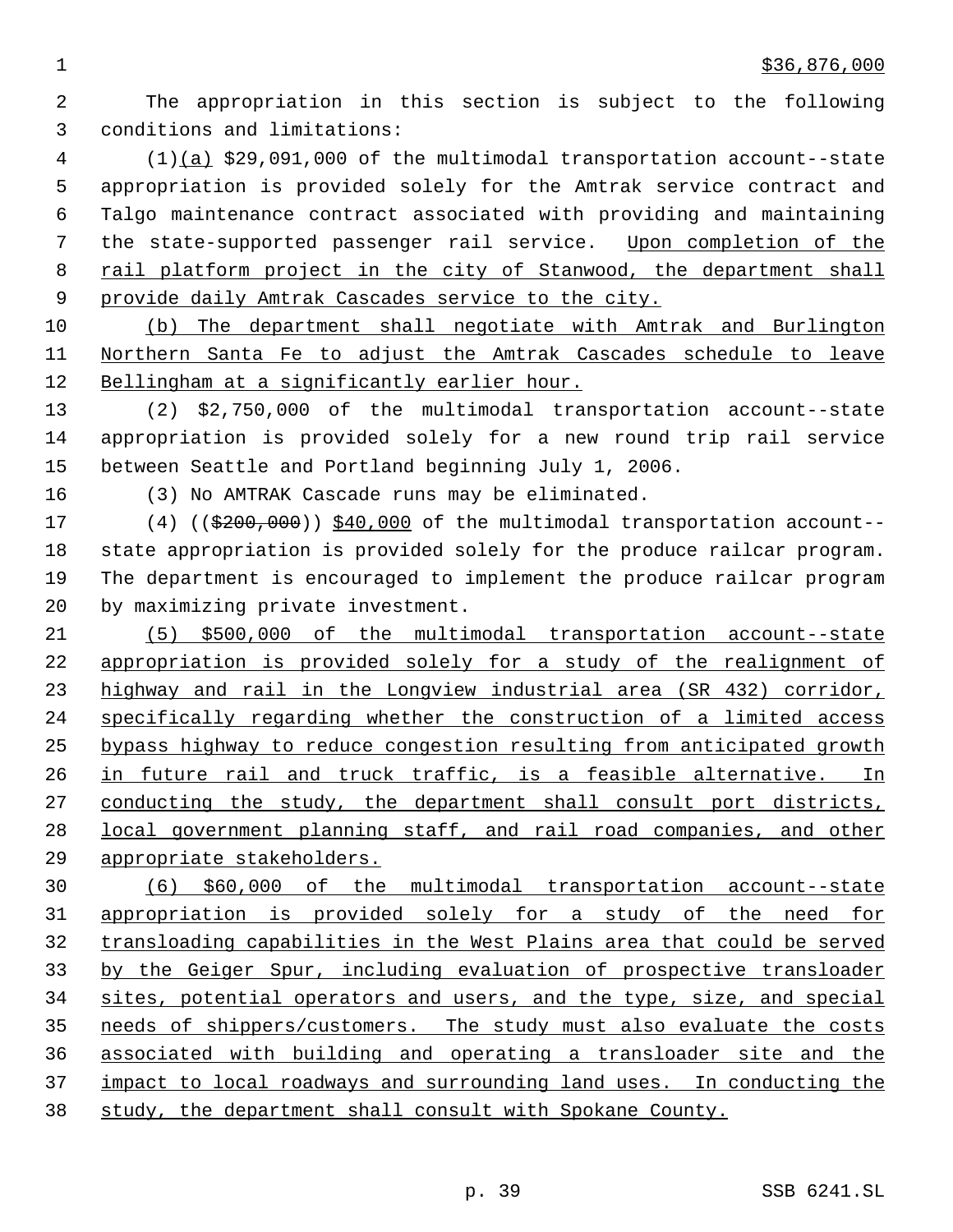**Sec. 229.** 2005 c 313 s 228 (uncodified) is amended to read as follows: **FOR THE DEPARTMENT OF TRANSPORTATION--LOCAL PROGRAMS--PROGRAM Z-- OPERATING** 5 Motor Vehicle Account--State Appropriation . . . . . ((\$7,947,000))  $\frac{1}{58,500,000}$  Motor Vehicle Account--Federal Appropriation . . . . . . . \$2,597,000 8 Multimodal Transportation Account--State Appropriation . ((\$211,000))  $\frac{$411,000}{ }$ 10 TOTAL APPROPRIATION . . . . . . . . . . . . . ((\$10,755,000)) \$11,508,000 The appropriations in this section are subject to the following conditions and limitations: (1) \$211,000 of the motor vehicle account--state appropriation and 15 ((\$211,000)) \$411,000 of the multimodal transportation account--state appropriation are provided solely for the state's contribution to county and city studies of flood hazards in association with interstate highways. First priority shall be given to threats along the I-5 corridor. (2) \$525,000 of the motor vehicle account--state appropriation is provided solely to the department in accordance with RCW 46.68.110(2) and 46.68.120(3) and shall be used by the department solely for contract services with the association of Washington cities and the Washington state association of counties for improving transportation permitting and mitigation processes. **TRANSPORTATION AGENCIES--CAPITAL Sec. 301.** 2005 c 313 s 302 (uncodified) is amended to read as follows: **FOR THE COUNTY ROAD ADMINISTRATION BOARD** Rural Arterial Trust Account--State Appropriation . . ((\$67,933,000)) \$64,933,000 32 Motor Vehicle Account--State Appropriation . . . . . . . . \$355,000 County Arterial Preservation Account--State 34 Appropriation . . . . . . . . . . . . . . . . ((\$30,392,000))

 \$32,697,000 36 TOTAL APPROPRIATION . . . . . . . . . . . . ((\$98,680,000))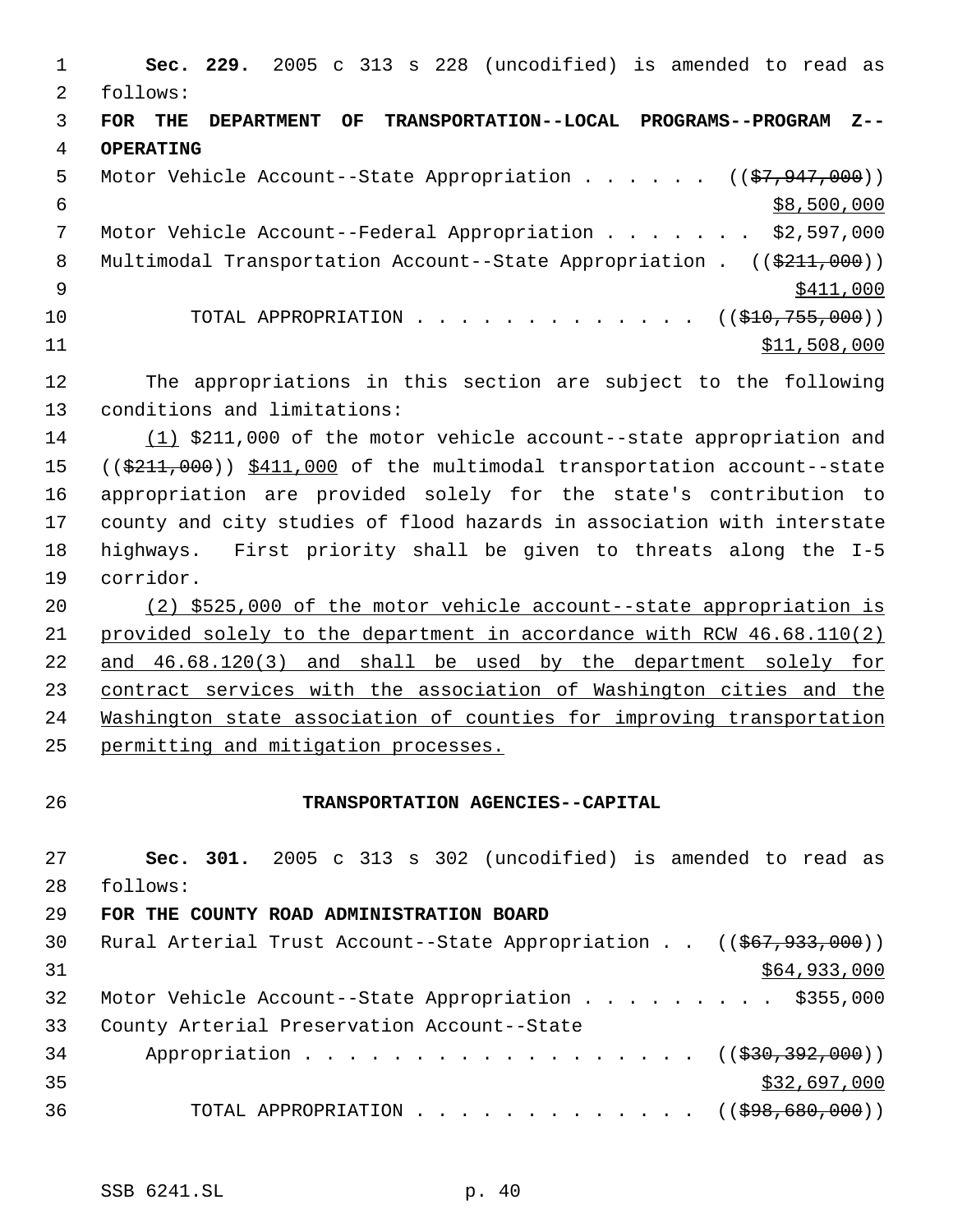$\frac{$97,985,000}{ }$ 

 The appropriations in this section are subject to the following conditions and limitations: \$355,000 of the motor vehicle account-- state appropriation is provided for county ferries as set forth in RCW 47.56.725(4).

 **Sec. 302.** 2005 c 313 s 303 (uncodified) is amended to read as follows: **FOR THE TRANSPORTATION IMPROVEMENT BOARD** 9 Urban Arterial Trust Account--State Appropriation . . ((\$99,425,000)) \$101,425,000 Small City Preservation and Sidewalk 12 Account--State Appropriation . . . . . . . . . . . . \$2,000,000 Transportation Improvement Account--State 14 Appropriation . . . . . . . . . . . . . . . . ((\$103,601,000)) \$94,401,000 16 TOTAL APPROPRIATION . . . . . . . . . . . . ((<del>\$205,026,000</del>)) \$197,826,000

 The appropriations in this section are subject to the following conditions and limitations:

 (1) The transportation improvement account--state appropriation 21 includes up to \$14,143,000 in proceeds from the sale of bonds 22 authorized in RCW 47.26.500. ((The transportation improvement board may authorize the use of current revenues available to the agency in 24 lieu of bond proceeds for any part of the state appropriation.))

 (2) \$2,000,000 of the small city preservation and sidewalk account--state appropriation is provided to fund the provisions of chapter 83, Laws of 2005 (Substitute Senate Bill No. 5775).

 **Sec. 303.** 2005 c 313 s 304 (uncodified) is amended to read as follows: **FOR THE DEPARTMENT OF TRANSPORTATION--PROGRAM D (DEPARTMENT OF TRANSPORTATION-ONLY PROJECTS)--CAPITAL** 32 Motor Vehicle Account--State Appropriation . . . . . ((\$2,492,000)) \$2,328,000 The appropriation in this section is subject to the following

conditions and limitations: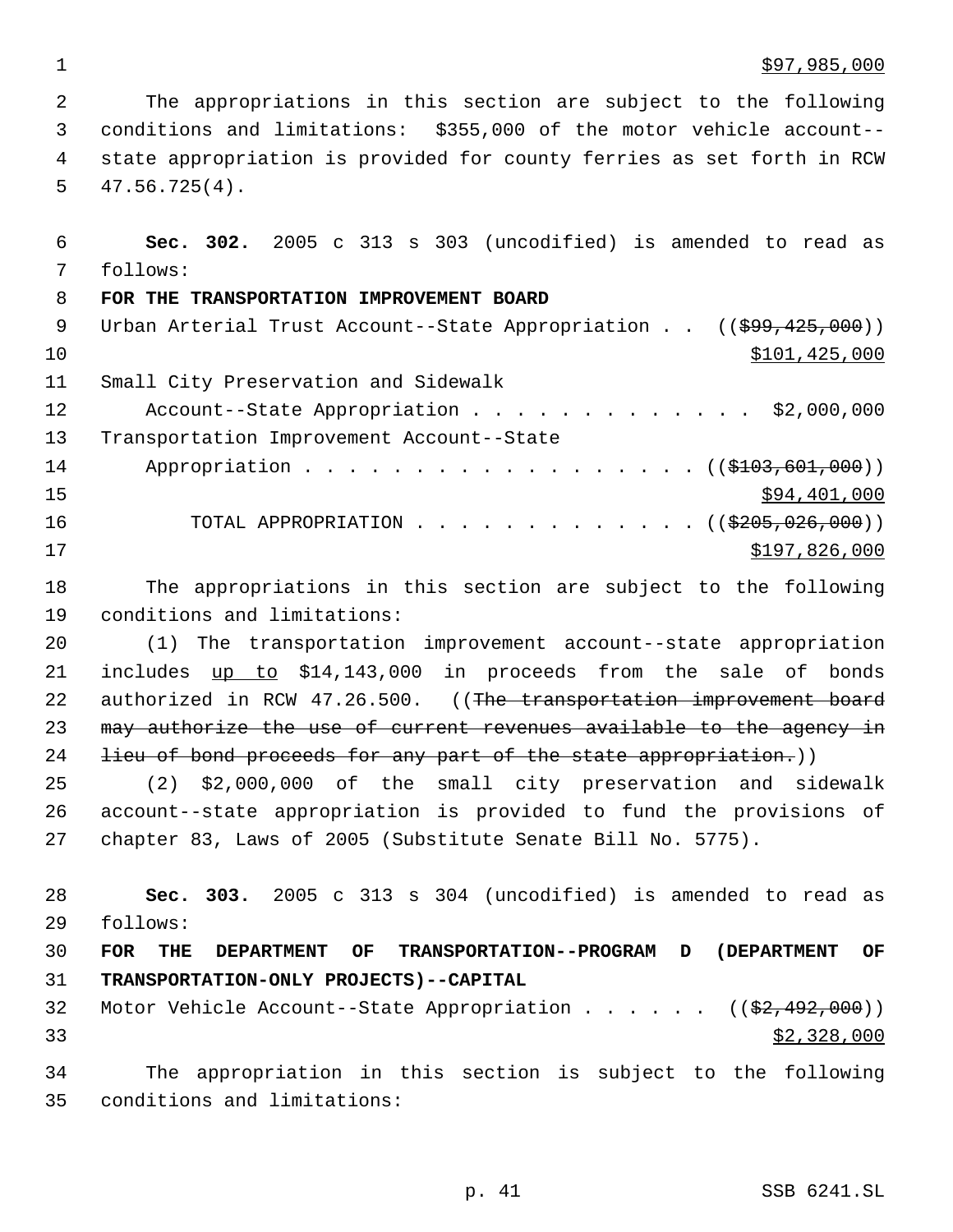1 (1) ((\$601,000)) \$584,000 of the motor vehicle account--state 2 appropriation is provided solely for  $((thee))$  statewide administration.

 (2) \$632,000 of the motor vehicle account--state appropriation is provided solely for regional minor projects.

5 (3) ((\$224,000)) \$305,000 of the motor vehicle account--state appropriation is provided solely for designing the replacement of the existing outdated maintenance facility in Ephrata.

8 (4) ((\$219,000)) \$239,000 of the motor vehicle account--state appropriation is provided solely for the designing of the northwest regional maintenance complex in Seattle.

11 (5) ((\$833,000)) \$568,000 of the motor vehicle account--state appropriation is provided solely for the Olympic region headquarters project.

 (a) The department of transportation is authorized to use certificates of participation for the financing of the Olympic region project in the amount of \$34,874,000 plus financing expenses and required reserves pursuant to chapter 39.94 RCW.

 (b) The Washington state department of transportation may utilize the design-build process in accordance with chapter 39.10 RCW for the Olympic region project. If the design-build process is used, it may be developed in partnership with the department of general administration.

 \***Sec. 304.** 2005 c 313 s 305 (uncodified) is amended to read as follows: **FOR THE DEPARTMENT OF TRANSPORTATION--IMPROVEMENTS--PROGRAM I** Transportation 2003 Account (Nickel Account)--State 26 Appropriation . . . . . . . . . . . . . . . ((\$1,175,004,000)) 27 \$1,190,511,000 28 Motor Vehicle Account--State Appropriation . . . . . ((\$70,359,000)) \$85,165,000 30 Motor Vehicle Account--Federal Appropriation . . . . ((\$229,036,000)) \$395,043,000 Motor Vehicle Account--Private/Local Appropriation . . ((\$33,893,000))  $\frac{$58,522,000}{558,522,000}$ 34 Special Category C Account--State Appropriation . . . . ((\$3,419,000))  $35 - 35$   $37 - 479$ ,000 36 Tacoma Narrows Toll Bridge Account Appropriation . . ((\$272,329,000))  $$274,038,000$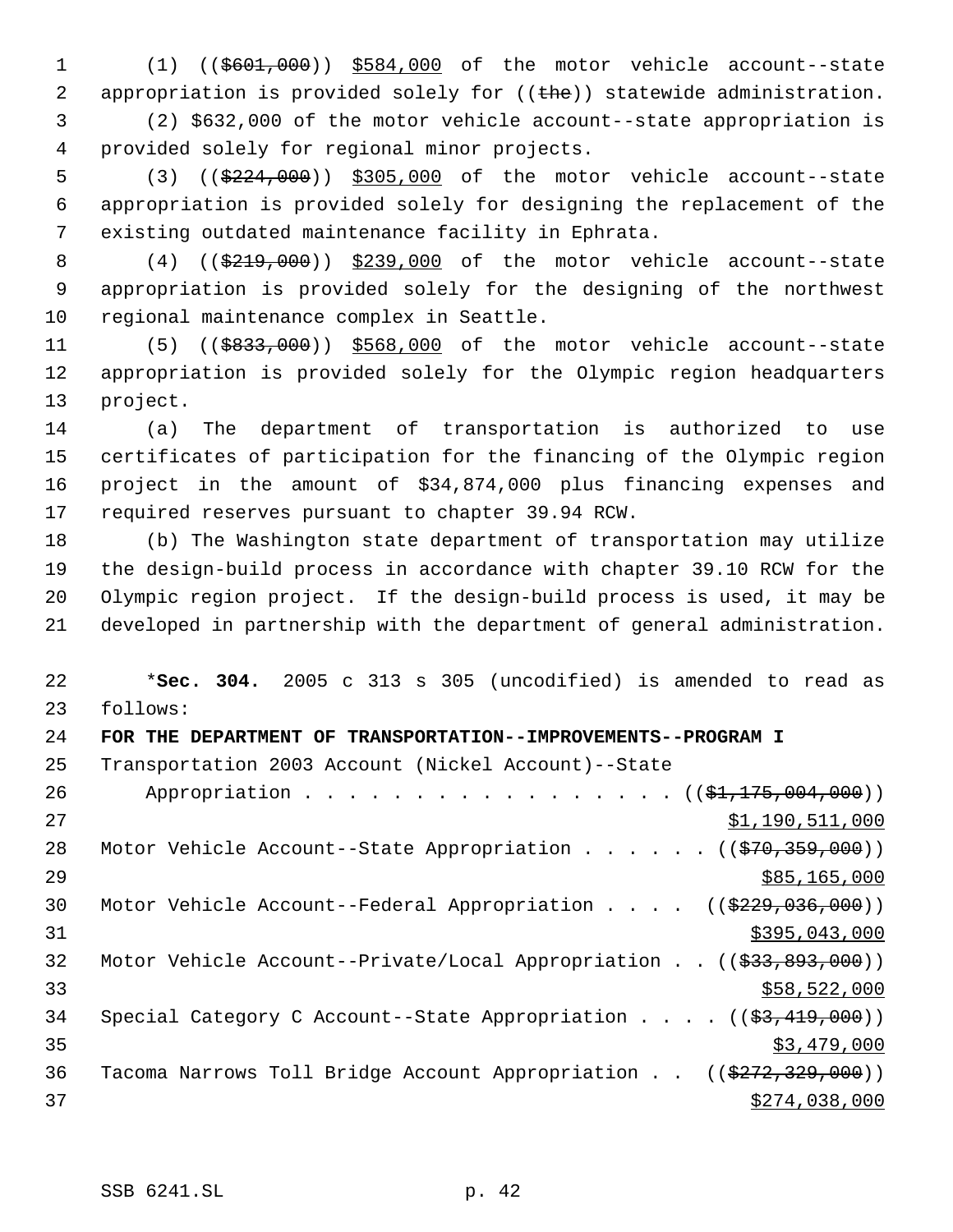|   | Transportation Partnership Account--State |
|---|-------------------------------------------|
| 2 | Appropriation ((\$519,786,000))           |
|   | \$384,186,000                             |
| 4 | Multimodal Transportation Account--State  |
|   |                                           |

|       | $\overline{5}$                                         |
|-------|--------------------------------------------------------|
| - 6 - | TOTAL APPROPRIATION ( $(\frac{2}{2}, 303, 826, 000)$ ) |
|       | \$2,391,946,000                                        |

 The appropriations in this section are subject to the following conditions and limitations:

 (1)(a) The entire transportation 2003 account (nickel account) appropriation and the entire transportation partnership account appropriation are provided solely for the projects and activities as listed by fund, project and amount in LEAP Transportation Document 14 ((2005-6)) 2006-1, Highway Improvement Program (I) as developed ((April 15 24, 2005)) March 8, 2006. However, limited transfers of allocations between projects may occur for those amounts listed subject to the conditions and limitations in section 603 of this act.

18 (b) Within the amounts provided in this subsection, ((\$5,000,000)) \$6,835,000 of the transportation partnership account--state 20 appropriation ((is provided solely)), \$5,002,000 of the transportation 2003 account (nickel account)--state appropriation, and \$2,645,000 of 22 the motor vehicle account--federal appropriation are for project 23 ((<del>109040S</del>)) 109040T: I-90/Seattle to Mercer Island - Two way transit/HOV. Expenditure of these funds on construction is contingent upon the development of an access plan that provides equitable and dependable access for I-90 Mercer Island exit and entry.

 (c) Within the amounts provided in this subsection, \$500,000 of the 28 transportation partnership account--state appropriation is ((provided 29 solely)) for a west Olympia access study, to complete an access study for state route 101/west Olympia.

 (d) Within the amounts provided in this subsection, \$800,000 of the 32 transportation partnership account--state appropriation is ((provided 33 solely)) for an SR 534 access point decision report.

 (f) Within the amounts provided within this subsection, ((\$435,000,000)) \$6,000,000 of the transportation partnership account-- 36 state appropriation is ((provided solely)) for project 509009B: I-90 Snoqualmie Pass East - Hyak to Keechelus dam. However, if the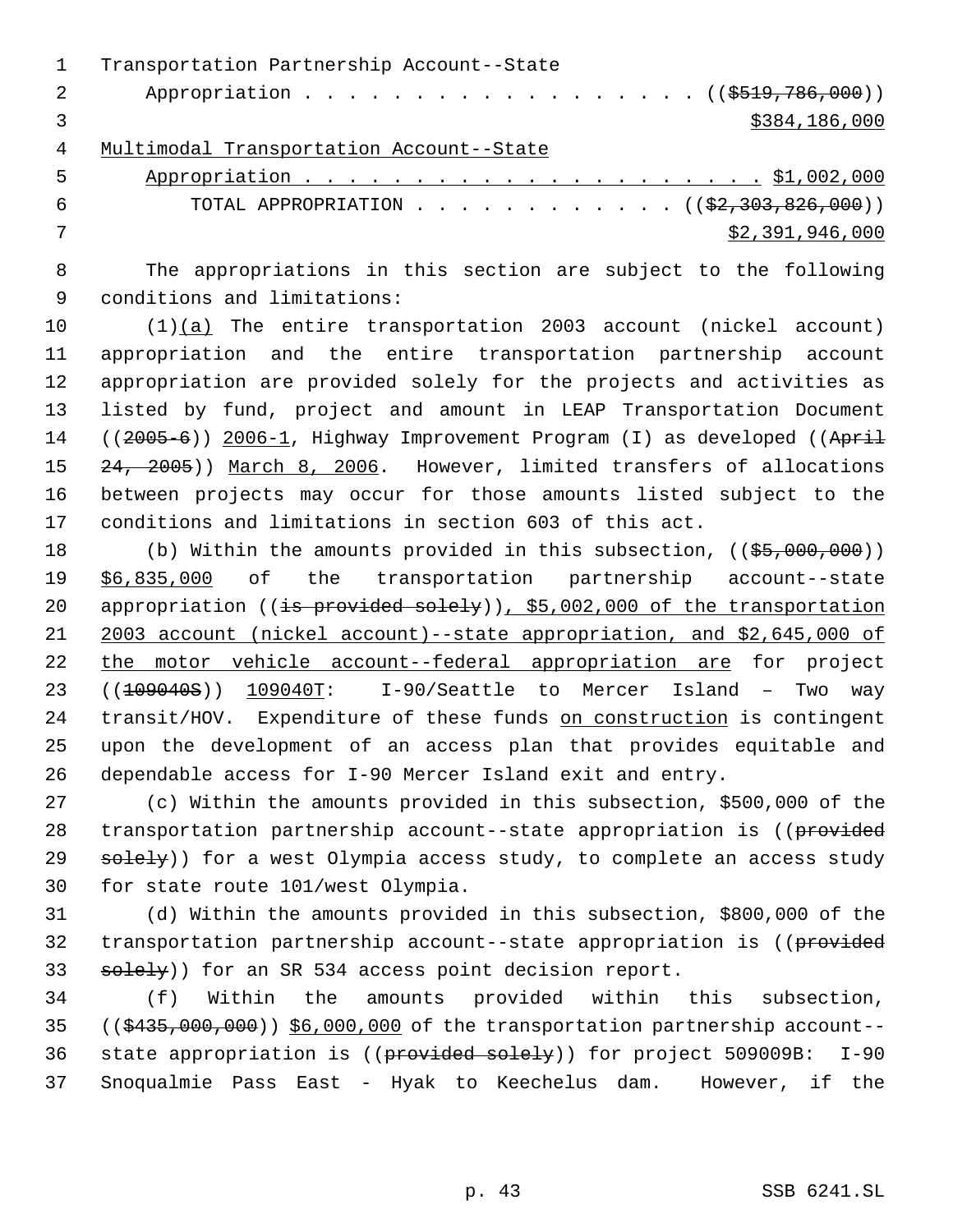preferred alternative selected for this project results in a lower total project cost, the remaining funds may be used for concrete rehabilitation on I-90 in the vicinity of this project.

 (g) Within the amounts provided in this subsection, \$12,841,000 of the transportation 2003 account (nickel account)--state appropriation and \$4,939,000 of the transportation partnership account--state appropriation are for construction of a new interchange on SR 522 to provide direct access to the University of Washington Bothell/Cascadia 9 community college joint campus. This appropriation assumes an additional \$8,061,000 will be provided in the 2007-09 biennium from the transportation partnership account.

 (h) Within the amounts provided in this subsection, \$19,262,149 of 13 the motor vehicle account--federal appropriation and \$1,873,478 of the transportation 2003 account (nickel account) appropriation are for project 154302E: SR 543 (I-5 to the international boundary).

 (2) The motor vehicle account--state appropriation includes 17 ((\$53,000,000)) up to \$50,000,000 in proceeds from the sale of bonds 18 authorized by RCW 47.10.843. ((The transportation commission may 19 authorize the use of current revenues available to the department of transportation in lieu of bond proceeds for any part of the state appropriation.))

22 (3) ((The department shall not commence construction on any part of the SR 520 bridge project until agreements have been reached with the 24 incorporated towns or cities that represent the communities affected by the SR 520 project. The agreements must provide reasonable assurance that no further degradation will occur to the citizens' current use and 27 enjoyment of their properties as a result of repairs and improvements made to the SR 520 bridge and its connecting roadways. Such assurances may be achieved through engineering design choices, mitigation measures, or a combination of both.)) The department shall not commence construction on any part of the state route number 520 bridge replacement and HOV project until a record of decision has been reached providing reasonable assurance that project impacts will be avoided, minimized, or mitigated as much as practicable to protect against further adverse impacts on neighborhood environmental quality as a result of repairs and improvements made to the state route 520 bridge and its connecting roadways, and that any such impacts will be addressed through engineering design choices, mitigation measures, or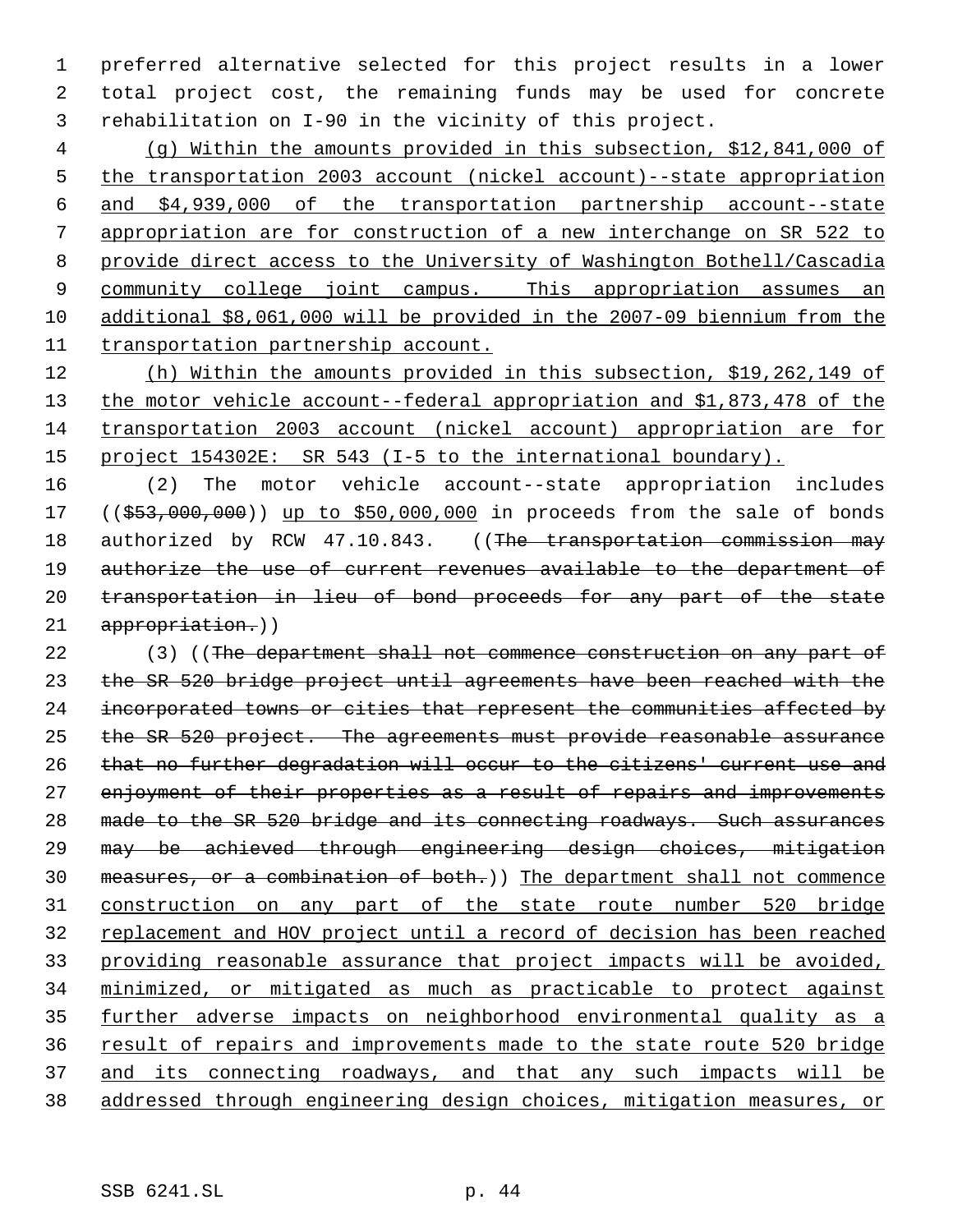1 a combination of both. The requirements of this section shall not 2 apply to off-site pontoon construction supporting the state route 3 number 520 bridge replacement and HOV project.

 4 (4) The transportation partnership account--state appropriation 5 includes ((\$400,000,000)) up to \$150,000,000 in proceeds from the sale 6 of bonds authorized ((by Substitute House Bill No. 2311 (or the version 7 as enacted into law))) in RCW 47.10.873. ((The transportation 8 commission may authorize the use of current revenues available to the 9 department of transportation in lieu of bond proceeds for any part of 10 the state appropriation.))

11 (5) The Tacoma Narrows toll bridge account--state appropriation 12 includes up to \$257,016,000 in proceeds from the sale of bonds 13 authorized by RCW 47.10.843. The Tacoma Narrows toll bridge account-- 14 state appropriation includes ((\$15,313,000)) up to \$17,022,000 in 15 unexpended proceeds from the ((January 2003)) March 2005 bond sale 16 authorized in RCW 47.10.843 for the Tacoma Narrows bridge project.

17 (6) The transportation 2003 account (nickel account)--state 18 appropriation includes (( $\frac{6940,000,000}{9940,000}$ ) up to \$880,000,000 in proceeds 19 from the sale of bonds authorized by chapter 147, Laws of 2003. ((The 20 transportation commission may authorize the use of current revenues 21 available to the department of transportation in lieu of bond proceeds 22 for any part of the state appropriation.

 $(7)$  To manage some projects more efficiently, federal funds may be transferred from program Z to program I and replaced with state funds 25 in a dollar-for-dollar match. Fund transfers authorized under this subsection shall not affect project prioritization status. Appropriations shall initially be allotted as appropriated in this act. The department shall not transfer funds as authorized under this subsection without approval of the transportation commission and the director of financial management. The department shall submit a report on those projects receiving fund transfers to the transportation committees of the senate and house of representatives by December 1, 33 2006.

 $(8)$ )) (7) The department shall, on a quarterly basis beginning July 35 1, 2005, provide to the office of financial management and the 36 legislature reports providing the status on each project in the project 37 lists submitted pursuant to this act ((and on any additional projects 38 for which the department has expended funds during the 2005-07 fiscal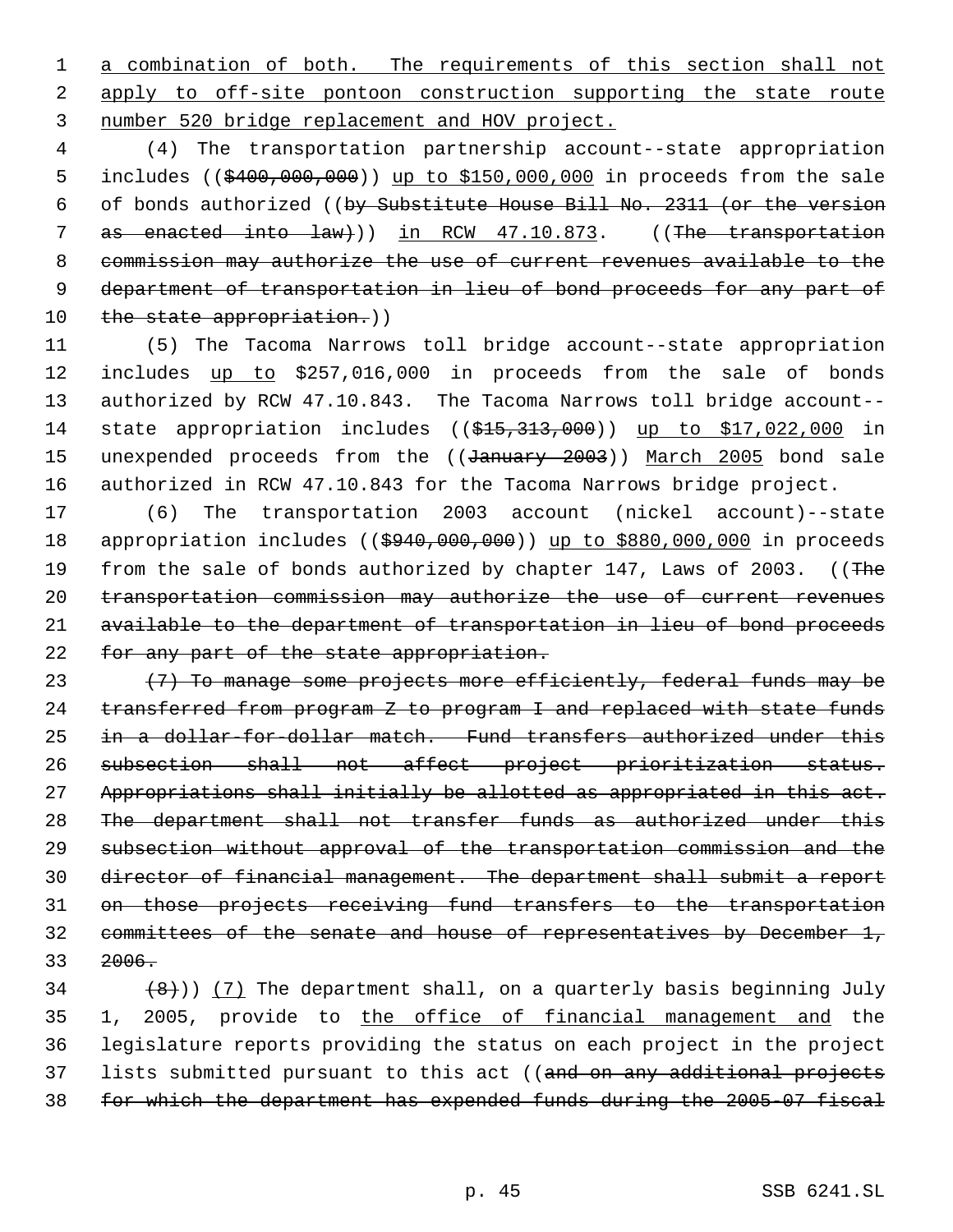1 biennium)). Other projects may be reported on a programmatic basis. 2 The department shall work with the office of financial management and the transportation committees of the legislature to agree on report formatting and elements. Elements shall include, but not be limited to, project scope, schedule, and costs. The department shall also provide the information required under this subsection on a quarterly basis via the transportation executive information systems (TEIS).

 $((+9))$   $(8)$  The department of transportation shall conduct an analysis of the causes of traffic congestion on I-5 in the vicinity of Fort Lewis and develop recommendations for alleviating the congestion. The department must report to the transportation committees of the legislature by December 1, 2005, on its analysis and recommendations regarding traffic congestion on I-5 in the vicinity of Fort Lewis.

14 ( $((+10))$  (9) The department of transportation is authorized to proceed with the SR 519 Intermodal Access project if the city of Seattle has not agreed to a project configuration or design by July 1, 2006.

 (((12) \$13,000,000 of the transportation 2003 account (nickel account)--state appropriation and \$5,000,000 of the transportation partnership account--state appropriation are provided solely for construction of a new interchange on SR 522 to provide direct access to the University of Washington Bothell/Cascadia community college joint campus. This appropriation assumes an additional \$8,000,000 will be provided in the 2007-09 biennium from the transportation partnership  $25 \qquad \text{account.}$ )

 (10) The motor vehicle account--state appropriation includes up to \$14,214,000 in unexpended proceeds from the sale of bonds authorized in RCW 47.10.843.

 (11) The special category C account--state appropriation includes up to \$1,710,000 in unexpended proceeds from the sale of bonds authorized in RCW 47.10.812.

 (12) The department should consider using mitigation banking on appropriate projects whenever possible, without increasing the cost to projects. The department should consider using the advanced environmental mitigation revolving account (AEMRA) for corridor and watershed based mitigation opportunities, in addition to project specific mitigation.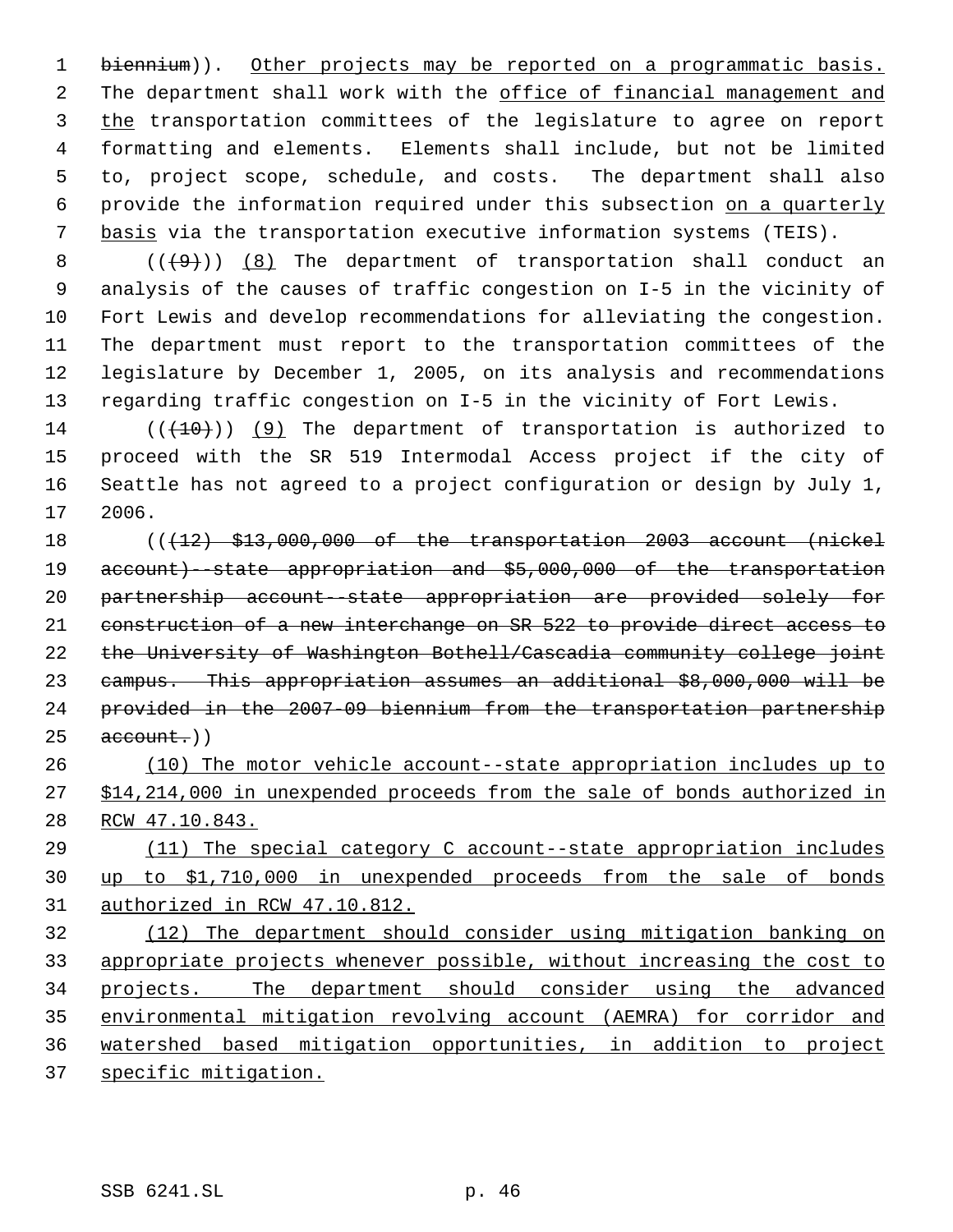(13) \$500,000 of the motor vehicle account--state appropriation is provided solely for a planning study regarding congestion mitigation improvements on state route 101 in the vicinity of the city of Aberdeen.

 (14) \$6,200,000 of the motor vehicle account--federal appropriation is provided solely for eastern Washington international border crossing and freight mobility projects, including pavement preservation, pavement structural strengthening, and other safety enhancements. Projects shall include funding for U.S. route 97 international border vicinity paving and improvement projects.

 (15) \$3,509,738 of the motor vehicle account--federal appropriation and \$30,793 of the motor vehicle account--state appropriation are provided solely for project 100598C: I-5 Blaine Exit interchange improvements.

 *(16) \$250,000 of the transportation 2003 (nickel) account appropriation within the SR 520 project funding for project design is provided solely for the city of Seattle to prepare a plan for addressing the impacts of the SR 520 bridge replacement and HOV project on Seattle neighborhoods, parks, and institutions of higher education. In evaluating the project's impacts, the city shall give great weight to the concerns of neighborhoods and institutions of higher education impacted by design proposals. The mayor and council shall convene the advisory committee. The mayor and council shall have final approval of the plan. The legislature intends that the plan will allow a comprehensive approach to mitigating the impacts of the project and that the city presents the plan to the state department of transportation. The state department of transportation shall not commence construction on any part of the SR 520 bridge replacement and HOV project until agreements have been reached with the city, consistent with the 520 expansion impact plan.*

 *The city must designate representation from the community council of each neighborhood impacted by the SR 520 bridge replacement and HOV project and representation from the arboretum to serve on an advisory committee to guide the planning process and plan preparation of the 520 expansion impact plan. The University of Washington shall designate a representative to serve on the advisory committee. The secretary of the state department of transportation shall designate a representative to serve on the advisory committee. The funds provided may be spent to*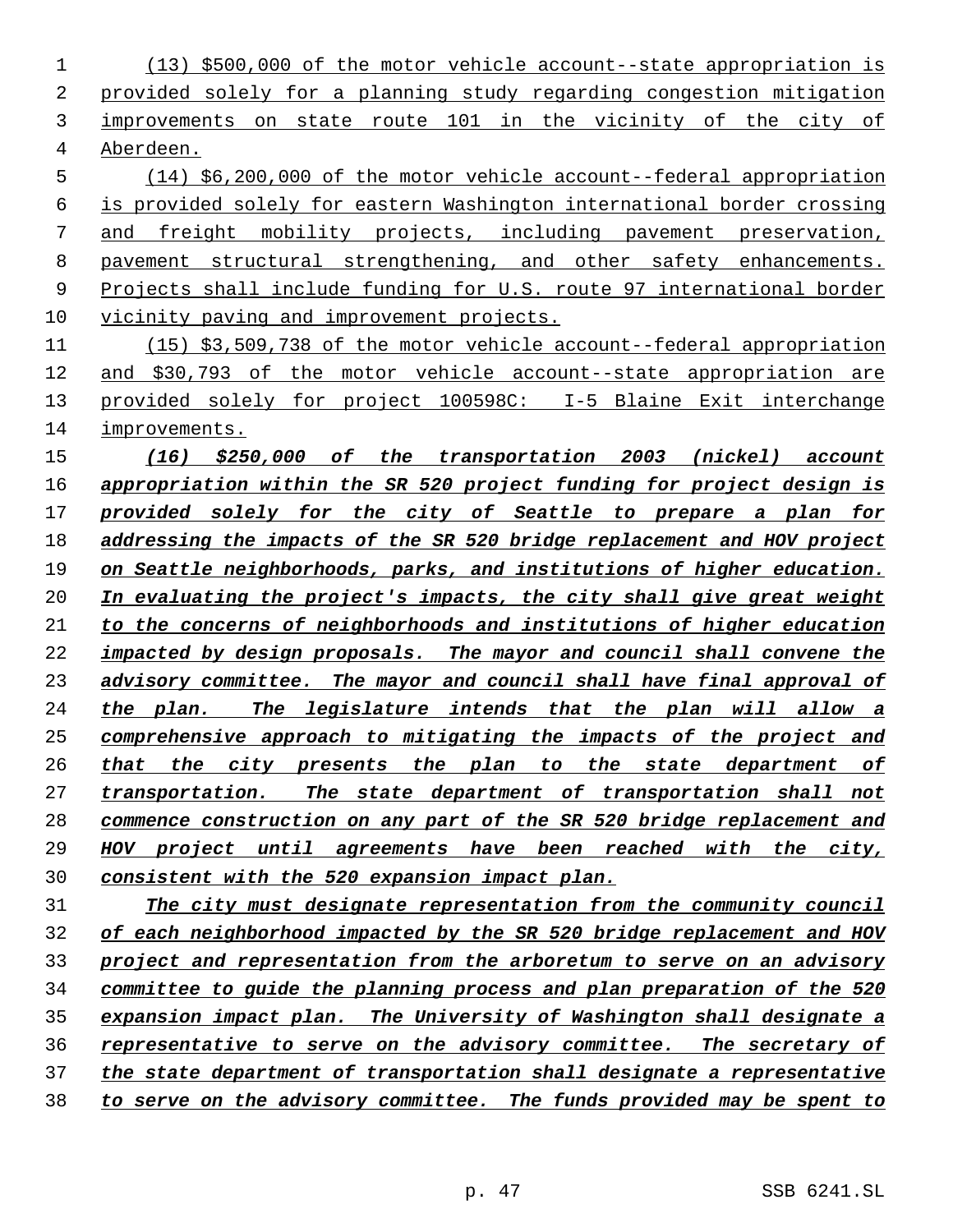| 1  | contract with a consultant to: (a) Facilitate the activities of the     |
|----|-------------------------------------------------------------------------|
| 2  | advisory committee; (b) analyze impacts of alternative designs; (c)     |
| 3  | perform conceptual design work on proposals made by the advisory        |
| 4  | committee; and (d) prepare mitigation plans for alternative design      |
| 5  | concepts.                                                               |
| 6  | The legislature recognizes that the finance and project<br>(17)         |
| 7  | implementation planning processes required for the Alaskan Way viaduct  |
| 8  | and Seattle Seawall replacement project and the SR 520 bridge           |
| 9  | replacement and HOV project cannot quarantee appropriate decisions      |
| 10 | unless key study assumptions are reasonable with respect to each        |
| 11 | project.                                                                |
| 12 | To assure appropriate finance plan and project implementation plan      |
| 13 | assumptions, an expert review panel shall be appointed to provide       |
| 14 | independent financial and technical review for development of a finance |
| 15 | plan and project implementation plan for the projects described in this |
| 16 | subsection.                                                             |
| 17 | (a) The expert review panel shall consist of five to ten members        |
| 18 | who are recognized experts in relevant fields, such as planning,        |
| 19 | engineering, finance, law, the environment, emerging transportation     |
| 20 | technologies, geography, and economics.                                 |
| 21 | (b) The expert review panel shall be selected cooperatively by the      |
| 22 | chairs of the senate and house transportation committees, the secretary |
| 23 | of the department of transportation, and the governor to assure a       |
| 24 | balance of disciplines.                                                 |
| 25 | (c) The chair of the expert review panel shall be designated by the     |
| 26 | governor.                                                               |
| 27 | (d) The expert panel shall, with respect to completion of the           |
| 28 | project alternatives as described in the draft environmental impact     |
| 29 | statement of each project:                                              |
| 30 | (i) Review the finance plan for the project to ensure that it           |
| 31 | clearly identifies secured and anticipated funding sources and is       |
| 32 | feasible and sufficient;                                                |
| 33 | (ii) Review the project implementation plan covering all state and      |
| 34 | local permitting and mitigation approvals that ensure the most          |
| 35 | expeditious and cost-effective delivery of the project; and             |
| 36 | (iii) Report its findings and recommendations on the items              |
| 37 | described in (d)(i) and (ii) of this subsection to the<br><u>joint</u>  |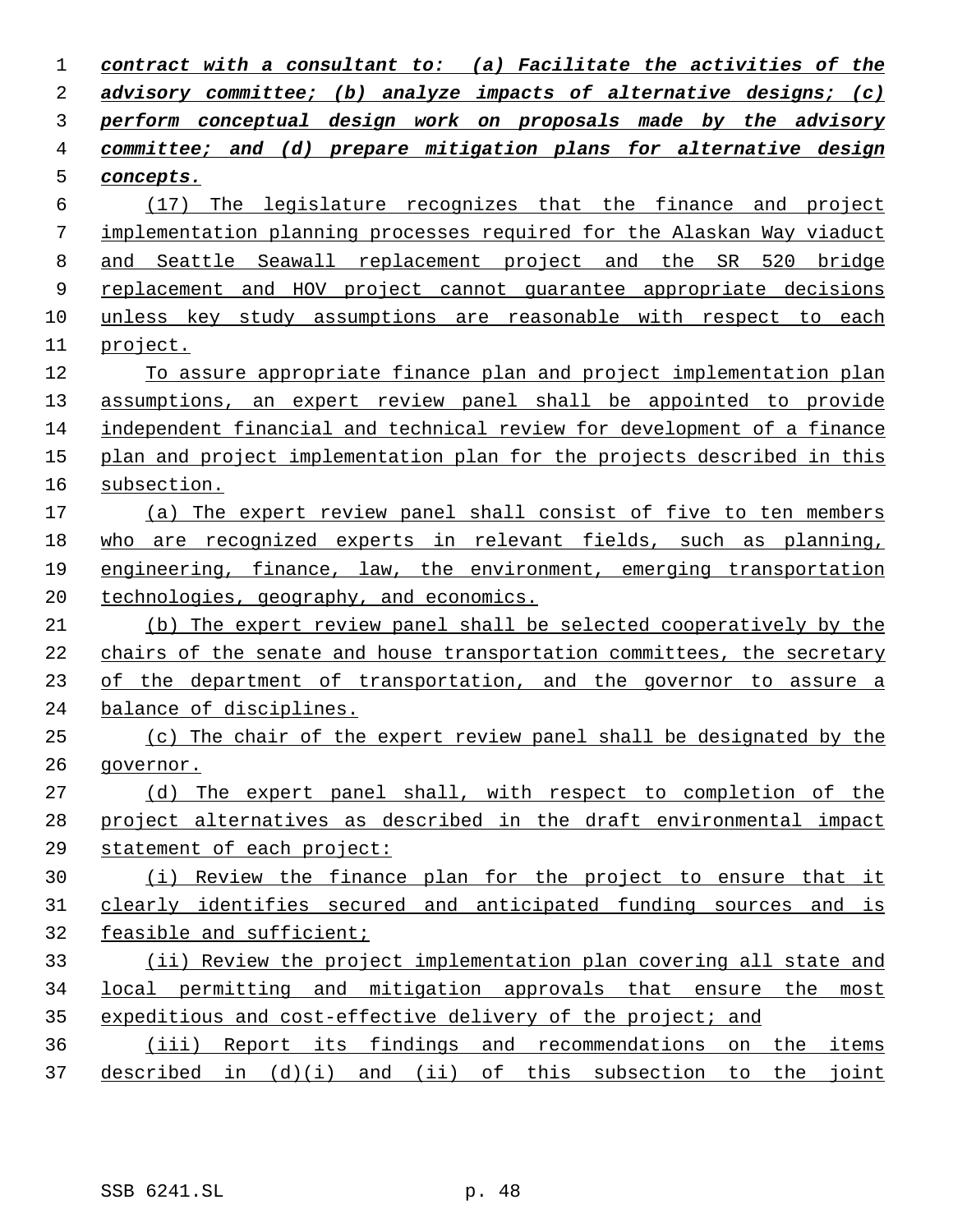transportation committee, the office of financial management, and the governor no later than September 1, 2006.

 (e) Upon receipt of the expert review panel's findings and recommendations under (d)(iii) of this subsection, the governor must make a finding of whether each finance plan is feasible and sufficient to complete the project as described in the draft environmental impact statement.

 (f) Nothing in this section shall be interpreted to delay construction of any of the projects referenced in this subsection.

 (18)(a) Prior to commencing construction on either project, the department of transportation must complete all of the following requirements for both the Alaskan Way viaduct and Seattle Seawall replacement project, and the state route number 520 bridge replacement and HOV project: (i) In accordance with the national environmental policy act, the department must designate the preferred alternative, prepare a substantial project mitigation plan, and complete a comprehensive cost estimate review using the department's cost estimate validation process, for each project; (ii) in accordance with all applicable federal highway administration planning and project management requirements, the department must prepare a project finance plan for each project that clearly identifies secured and anticipated fund sources, cash flow timing requirements, and project staging and phasing plans if applicable; and (iii) the department must report these results for each project to the joint transportation committee.

 (b) The requirements of this subsection shall not apply to (i) utility relocation work, and related activities, on the Alaskan Way viaduct and Seattle Seawall replacement project and (ii) off-site pontoon construction supporting the state route number 520 bridge

 replacement and HOV project. *\*Sec. 304 was partially vetoed. See message at end of chapter.*

 **Sec. 305.** 2005 c 313 s 306 (uncodified) is amended to read as follows: **FOR THE DEPARTMENT OF TRANSPORTATION--PRESERVATION--PROGRAM P**  Transportation 2003 Account (Nickel Account)--State 34 Appropriation . . . . . . . . . . . . . . . . ((\$10,622,000)) \$1,687,000 36 Motor Vehicle Account--State Appropriation . . . . . ((\$76,824,000))

 $394,799,000$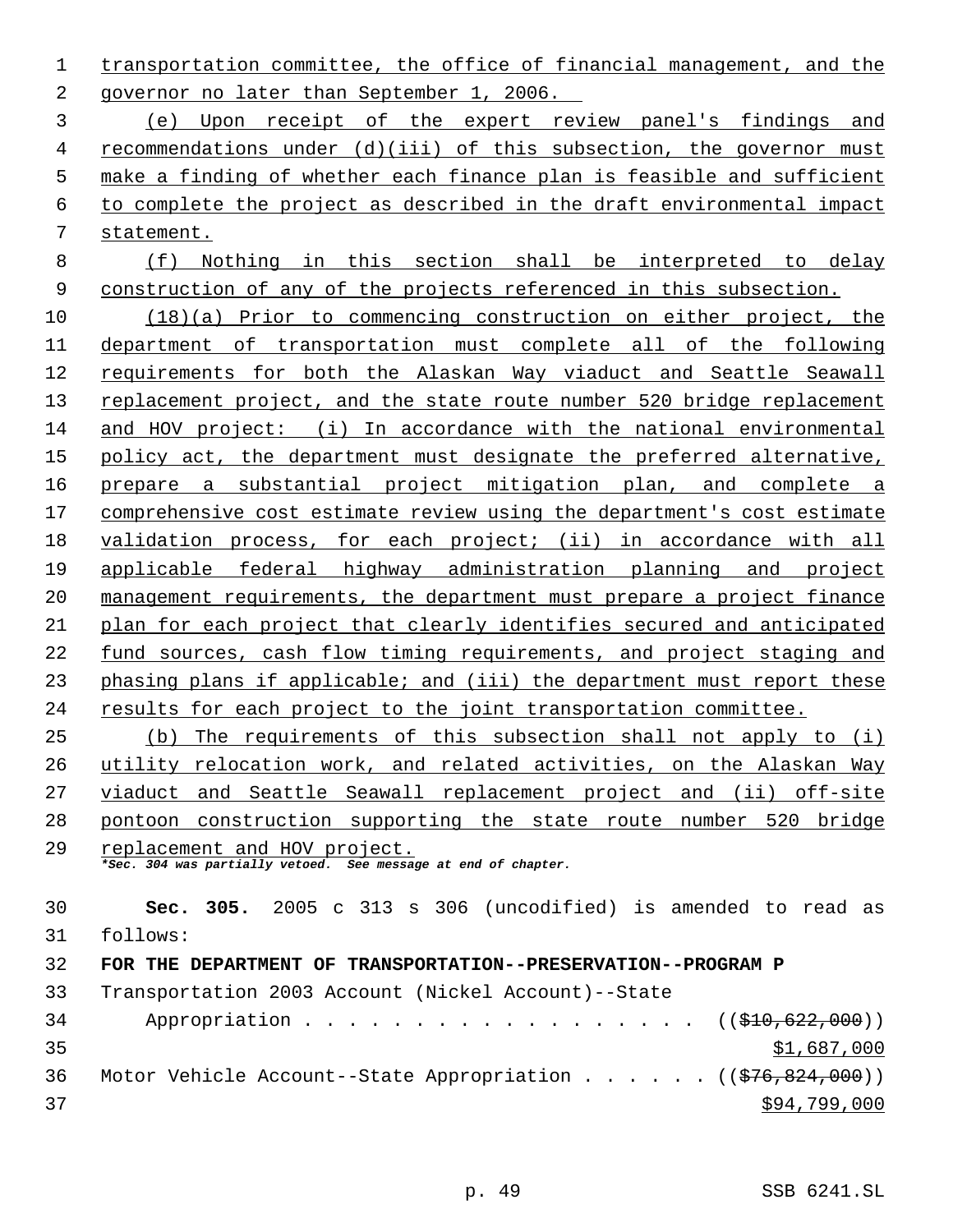1 Motor Vehicle Account--Federal Appropriation . . . . ((\$404,360,000)) 2 \$435,310,000 \$435,310,000 Motor Vehicle Account--Private/Local Appropriation . . ((\$6,656,000)) \$8,485,000 Puyallup Tribal Settlement Account--State Appropriation . . . . . . . . . . . . . . . . . . . . \$11,000,000 Transportation Partnership Account--State 8 Appropriation . . . . . . . . . . . . . . . . . (  $(\frac{2139}{139}, \frac{533}{1000})$  )  $\frac{$24,540,000}{ }$ 10 TOTAL APPROPRIATION . . . . . . . . . . . . . ((\$648,995,000)) \$575,821,000

 The appropriations in this section are subject to the following conditions and limitations:

 (1) The entire transportation 2003 account (nickel account) appropriation and the entire transportation partnership account appropriation are provided solely for the projects and activities as listed by fund, project and amount in LEAP Transportation Document ((2005-6)) 2006-1, Highway Preservation Program (P) as developed 19 ((April 24, 2005)) March 8, 2006. However, limited transfers of allocations between projects may occur for those amounts listed subject to the conditions and limitations in section 603 of this act.

22 (((a) Within the amounts provided in this subsection, \$139,033,000 23 of the transportation partnership account-state appropriation is provided solely for implementation of structures preservation (P2) 25 projects.

 (b) Within the amounts provided in this subsection, \$500,000 of the 27 transportation partnership account state appropriation is provided 28 solely for implementation of other facilities (P3) projects.))

 (2) \$11,000,000 of the Puyallup tribal settlement account--state appropriation is provided solely for mitigation costs associated with 31 the Murray Morgan/((11st)) 11th Street Bridge demolition. The department may negotiate with the city of Tacoma for the purpose of transferring ownership of the Murray Morgan/11th Street Bridge to the city. The department may use the Puyallup tribal settlement account appropriation, as well as any funds appropriated in the current biennium and planned in future biennia for the demolition and mitigation for the demolition of the bridge to rehabilitate or replace the bridge, if agreed to by the city. In no event shall the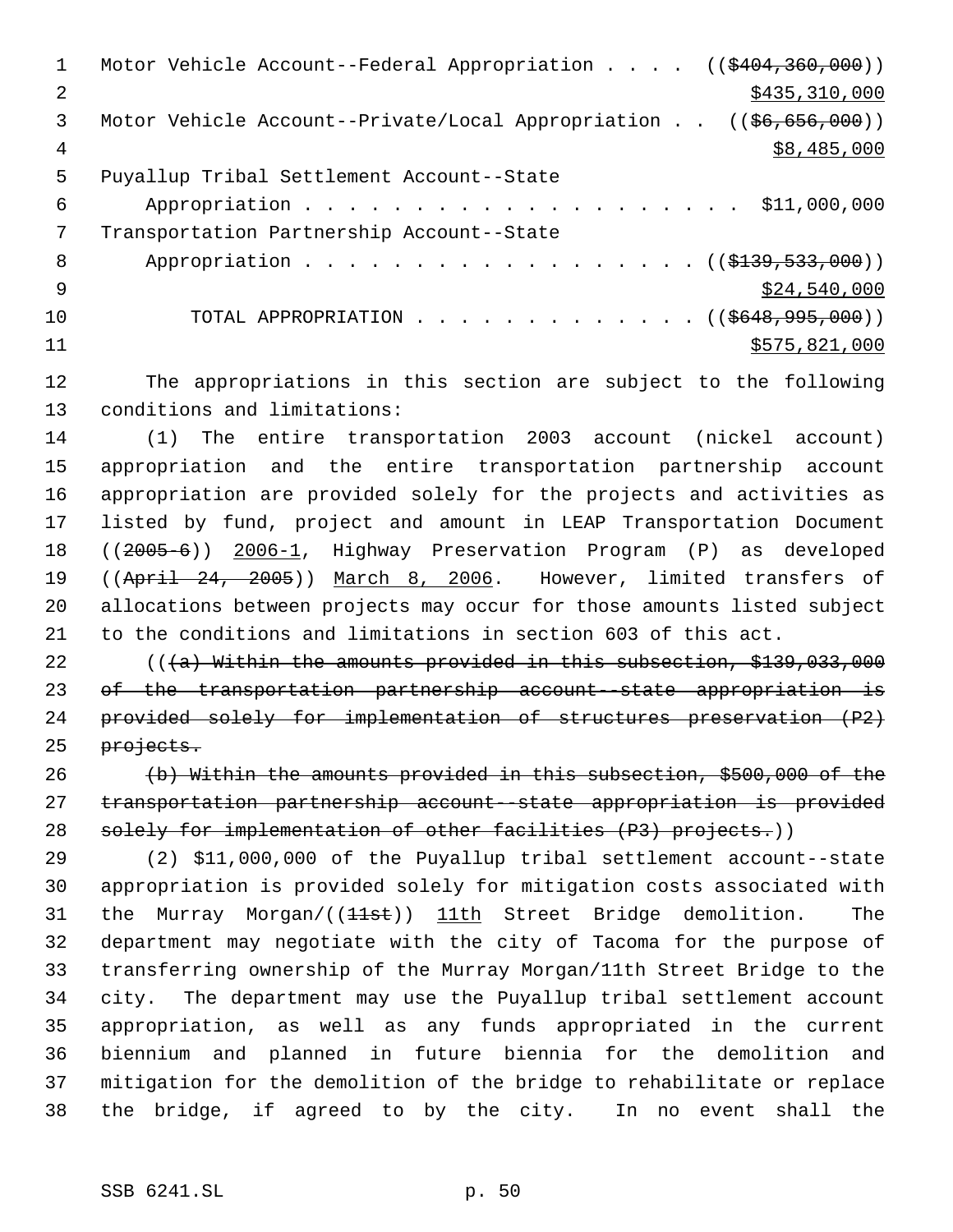department's participation exceed \$26,500,000 and no funds may be expended unless the city of Tacoma agrees to take ownership of the bridge in its entirety and provide that the payment of these funds extinguishes any real or implied agreements regarding future expenditures on the bridge.

 (3) ((\$11,590,000)) \$740,000 of the motor vehicle account--state 7 appropriation, ((\$95,299,000)) \$106,149,000 of the motor vehicle 8 account--federal appropriation, and ((\$113,591,000)) \$10,305,000 of the transportation partnership account--state appropriation are provided solely for the Hood Canal bridge project.

 (4) The motor vehicle account--state appropriation includes 12 ((\$530,000)) up to \$735,000 in unexpended proceeds from the sale of bonds authorized in RCW 47.10.761 and 47.10.762 for emergency purposes. (5) The department of transportation shall continue to implement the lowest life cycle cost planning approach to pavement management throughout the state to encourage the most effective and efficient use of pavement preservation funds. Emphasis should be placed on increasing the number of roads addressed on time and reducing the number of roads past due.

20 (6) ((To manage some projects more efficiently, federal funds may be transferred from program Z to program P and replaced with state funds in a dollar-for-dollar match. Fund transfers authorized under this subsection shall not affect project prioritization status. Appropriations shall initially be allotted as appropriated in this act. The department shall not transfer funds as authorized under this subsection without approval of the transportation commission and the 27 director of financial management. The department shall submit a report on those projects receiving fund transfers to the transportation 29 committees of the senate and house of representatives by December 1, 2006.

 $(7)$ )) The department shall, on a quarterly basis beginning July 1, 2005, provide to the office of financial management and the legislature reports providing the status on each project in the project lists 34 submitted pursuant to this act ((and on any additional projects for which the department has expended funds during the 2005-07 fiscal biennium)). Other projects may be reported on a programmatic basis. 37 The department shall work with the office of financial management and 38 the transportation committees of the legislature to agree on report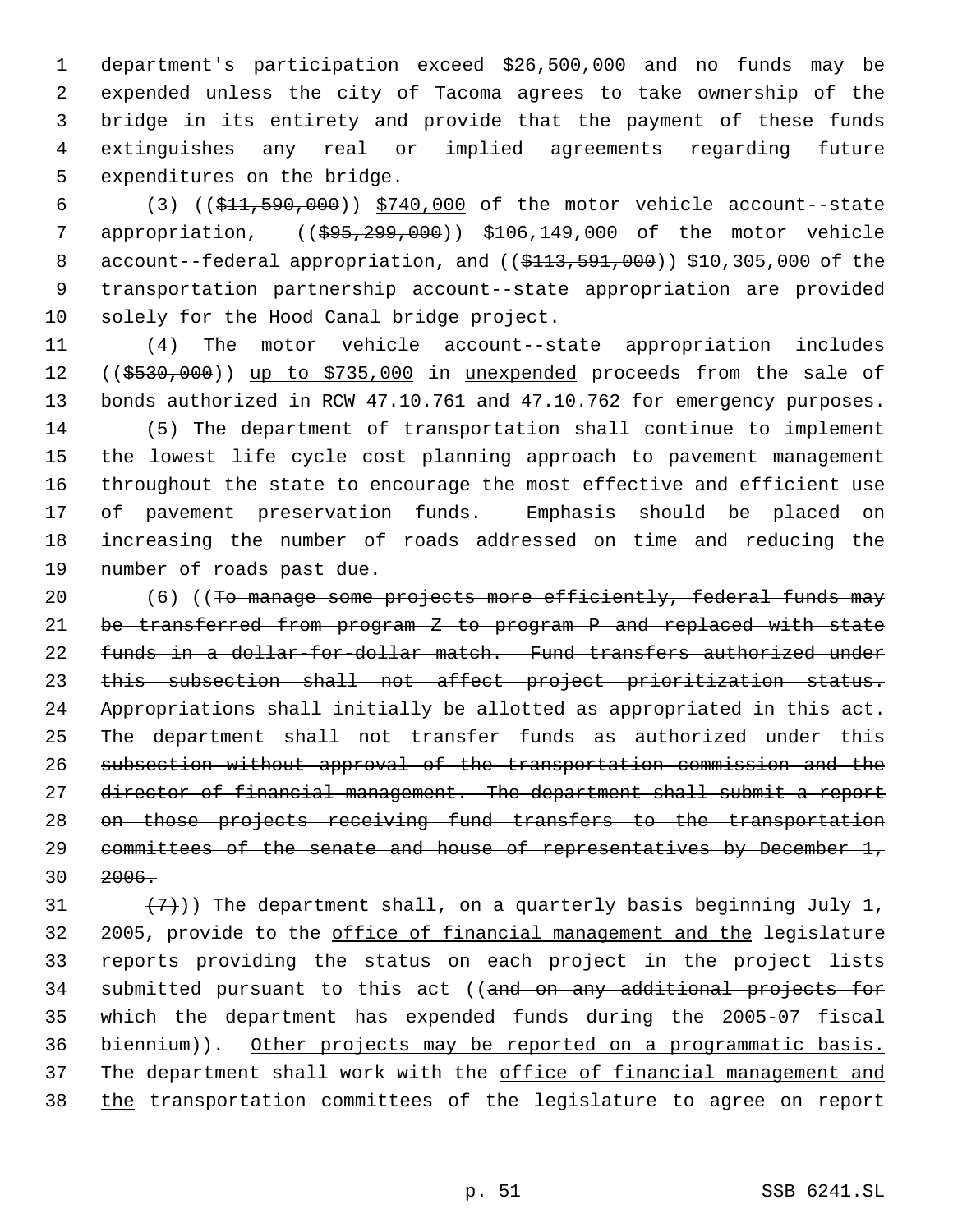formatting and elements. Elements shall include, but not be limited to, project scope, schedule, and costs. The department shall also 3 provide the information required under this subsection on a quarterly 4 basis via the transportation executive information systems (TEIS). (7) The motor vehicle account--state appropriation includes up to \$912,000 in unexpended proceeds from the sale of bonds authorized in RCW 47.10.843. (8) The motor vehicle account--state appropriation includes up to \$6,000,000 in proceeds from the sale of bonds authorized by RCW 47.10.843. (9) \$4,000,000 of the motor vehicle account--federal appropriation and \$6,000,000 of the motor vehicle account--state appropriation are 13 for expenditures on damaged state roads due to flooding, mudslides, rock fall, or other unforeseen events. Slide repair on state routes 101, 4, 107, and 105 must be funded from this amount if federal 16 emergency funds are not available. **Sec. 306.** 2005 c 313 s 307 (uncodified) is amended to read as follows: **FOR THE DEPARTMENT OF TRANSPORTATION-- TRAFFIC OPERATIONS--PROGRAM Q-- CAPITAL** 21 Motor Vehicle Account--State Appropriation . . . . . ((\$17,519,000))  $517,555,000$ 23 Motor Vehicle Account--Federal Appropriation . . . . . . \$15,068,000 24 Motor Vehicle Account--Local Appropriation . . . . . . . . \$108,000 25 TOTAL APPROPRIATION . . . . . . . . . . . . ((\$32,695,000))  $\frac{$32,731,000}{20}$  The appropriations in this section are subject to the following conditions and limitations: The motor vehicle account--state appropriation includes \$11,255,000 for state matching funds for federally selected competitive grant or congressional earmark projects other than the commercial vehicle information systems and network. These moneys shall be placed into reserve status until such time as

 \***Sec. 307.** 2005 c 313 s 308 (uncodified) is amended to read as follows:

federal funds are secured that require a state match.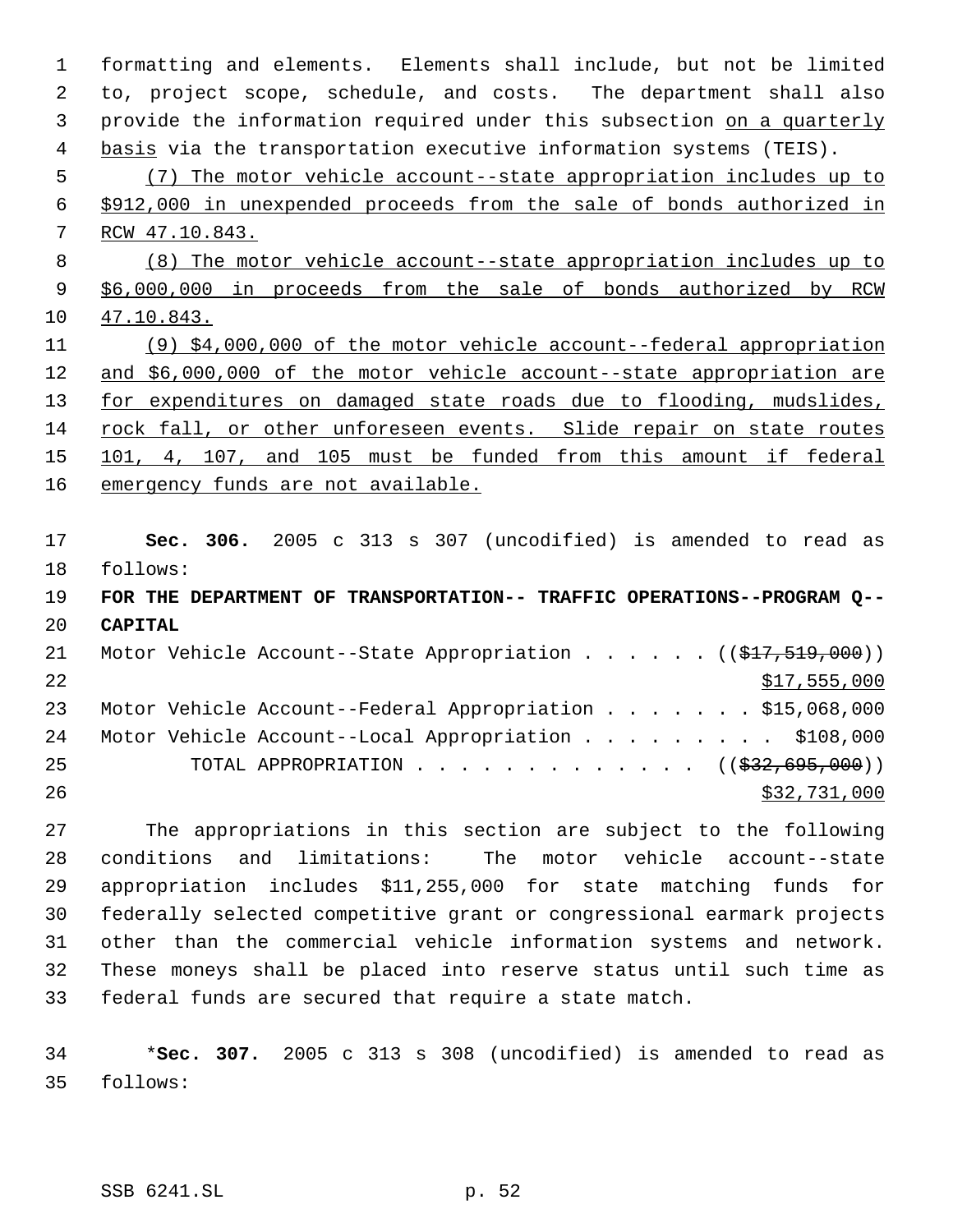**FOR THE DEPARTMENT OF TRANSPORTATION--WASHINGTON STATE FERRIES CONSTRUCTION--PROGRAM W** Puget Sound Capital Construction Account--State 4 Appropriation . . . . . . . . . . . . . . . . (  $(\frac{153}{153}, \frac{184}{100})$  )  $5 - 5$   $5 - 22,324,000$  Puget Sound Capital Construction Account--Federal 7 Appropriation . . . . . . . . . . . . . . . . . ((\$59,967,000))  $8 \times 73,590,000$  Puget Sound Capital Construction Account--Private/Local Appropriation . . . . . . . . . . . . . . . . . . . . . . \$26,000 Multimodal Transportation Account--State Appropriation . . \$13,249,000 Transportation 2003 Account (Nickel Account)--State 13 Appropriation . . . . . . . . . . . . . . . . . ((\$34,987,000)) \$34,991,000 15 TOTAL APPROPRIATION . . . . . . . . . . . . ((\$261,413,000)) \$244,180,000

 The appropriations in this section are provided for improving the Washington state ferry system, including, but not limited to, vessel construction, major and minor vessel preservation, and terminal preservation, construction, and improvements. The appropriations in this section are subject to the following conditions and limitations:

 (1) The Puget Sound capital construction account--state 23 appropriation includes ((\$72,000,000)) up to \$40,950,000 in proceeds from the sale of bonds authorized by RCW 47.10.843 for vessel and terminal acquisition, major and minor improvements, and long lead time 26 materials acquisition for the Washington state ferries. ((The transportation commission may authorize the use of current revenues available to the motor vehicle account in lieu of bond proceeds for any 29 part of the state appropriation.))

 (2) The multimodal transportation account--state appropriation 31 includes up to \$10,249,000 in proceeds from the sale of bonds 32 authorized by RCW 47.10.867. ((The transportation commission may authorize the use of current revenues available to the department of transportation in lieu of bond proceeds from any part of the state appropriation.))

 (3) \$15,617,000 of the Puget Sound capital construction account-- state appropriation is provided solely for the Eagle Harbor Terminal Preservation project.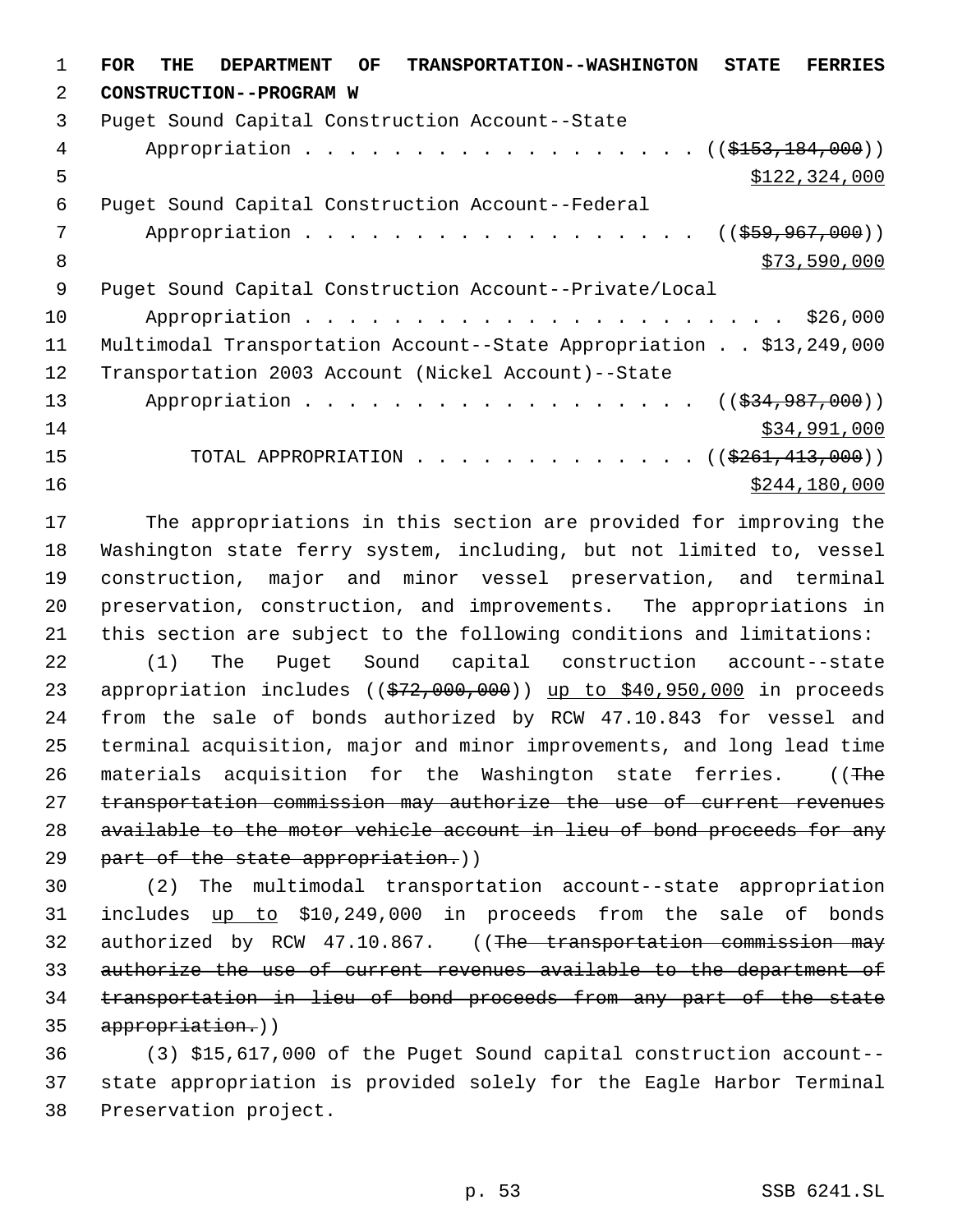(4) The entire transportation 2003 account (nickel account) appropriation and \$10,249,000 of the multimodal transportation account--state appropriation are provided solely for the projects and activities as listed by fund, project and amount in LEAP Transportation Document ((2005-6)) 2006-1, Ferries Construction Program (W) as developed ((April 24, 2005)) March 8, 2006. However, limited transfers of allocations between projects may occur for those amounts listed subject to the conditions and limitations in section 603 of this act.

 (5) The department shall, on a quarterly basis beginning July 1, 2005, provide to the office of financial management and the legislature reports providing the status on each project in the project lists submitted pursuant to this act and on any additional projects for which the department has expended funds during the 2005-07 fiscal biennium. Elements shall include, but not be limited to, project scope, schedule, and costs. The department shall also provide the information required under this subsection via the transportation executive information systems (TEIS).

 (6) \$3,000,000 of the multimodal transportation account--state 19 appropriation is provided solely ((to implement approved 20 recommendations of the stakeholder task force convened to study the most reliable and cost-effective means of providing passenger-only ferry service. The funds provided in this subsection shall be placed 23 in reserve by the office of financial management. The funds may not be 24 released until approved by the legislature)) for passenger-only projects. Projects may include vessel or terminal projects or costs associated with selling vessels.

 (7) The multimodal transportation account--state appropriation includes up to \$1,170,000 in unexpended proceeds from the sale of bonds authorized in RCW 47.10.867.

 *(8) \$37,117,000 of the Puget Sound capital construction account-- state appropriation is for the initial procurement of four 144-vehicle auto-passenger ferry vessels using the process outlined in Substitute* 

*Senate Bill No. 6853 and is contingent upon the enactment of Substitute*

 *Senate Bill No. 6853. \*Sec. 307 was partially vetoed. See message at end of chapter.*

 **Sec. 308.** 2005 c 313 s 309 (uncodified) is amended to read as follows: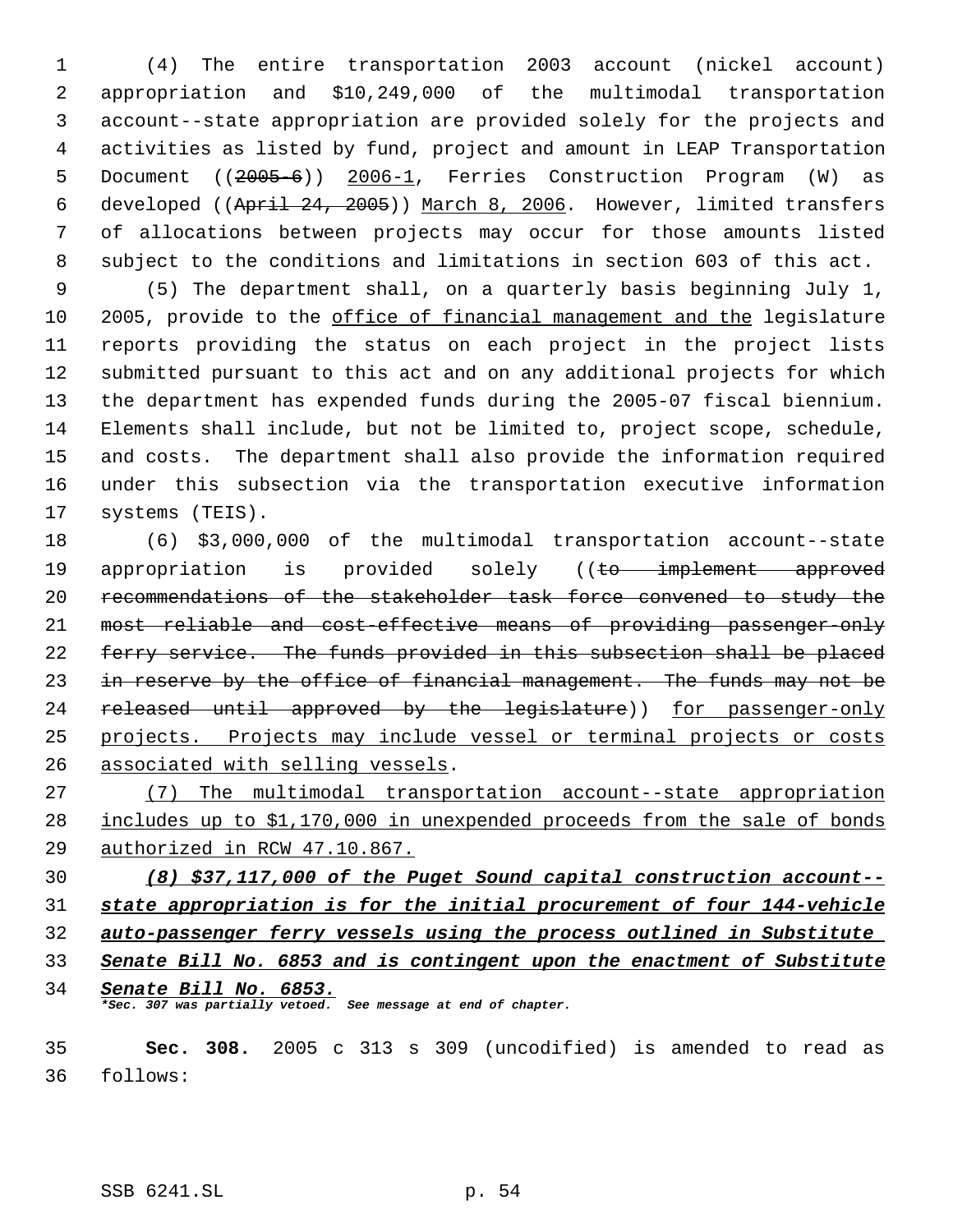|               | FOR THE DEPARTMENT OF TRANSPORTATION--RAIL--PROGRAM Y--CAPITAL   |
|---------------|------------------------------------------------------------------|
| $\mathcal{L}$ | Essential Rail Assistance Account--State Appropriation \$250,000 |
| 3             | Multimodal Transportation Account--State                         |
| 4             | Appropriation ( $(\frac{1}{567}, \frac{158}{190})$ )             |
| 5             | \$68,176,000                                                     |
| 6             | Multimodal Transportation Account--Private/Local                 |
| 7             |                                                                  |
| 8             | Multimodal Transportation Account--Federal                       |
| 9             | Appropriation ( $(\frac{11.966}{000})$ )                         |
| 10            | \$17,268,000                                                     |
| 11            |                                                                  |
| 12            | \$93,981,000                                                     |
|               |                                                                  |

 The appropriations in this section are subject to the following conditions and limitations:

 (1) The multimodal transportation account--state appropriation 16 includes up to \$33,435,000 in proceeds from the sale of bonds and up to \$830,000 in unexpended bond proceeds authorized by RCW 47.10.867. ((The transportation commission may authorize the use of current 19 revenues available to the department of transportation in lieu of bond 20 proceeds for any part of the state appropriation.))

 (2) If federal block grant funding for freight or passenger rail is received, the department shall consult with the transportation committees of the legislature prior to spending the funds on additional projects.

25 (3)(a) ((\$67,158,000)) \$68,176,000 of the multimodal transportation 26 account--state appropriation, ((\$11,966,000)) \$17,268,000 of the multimodal transportation account--federal appropriation, \$8,287,000 of the multimodal transportation account--local appropriation, and \$250,000 of the essential rail assistance account are provided solely for the projects and activities as listed by fund, project and amount 31 in LEAP Transportation Document ((2005-2)) 2006-C, Rail Capital Program (Y) as developed ((April 23, 2005)) March 8, 2006. However, limited transfers of allocations between projects may occur for those amounts listed subject to the conditions and limitations in section 603 of this act.

 (b) Within the amounts provided in this subsection, \$6,500,000 of the multimodal transportation account--state appropriation is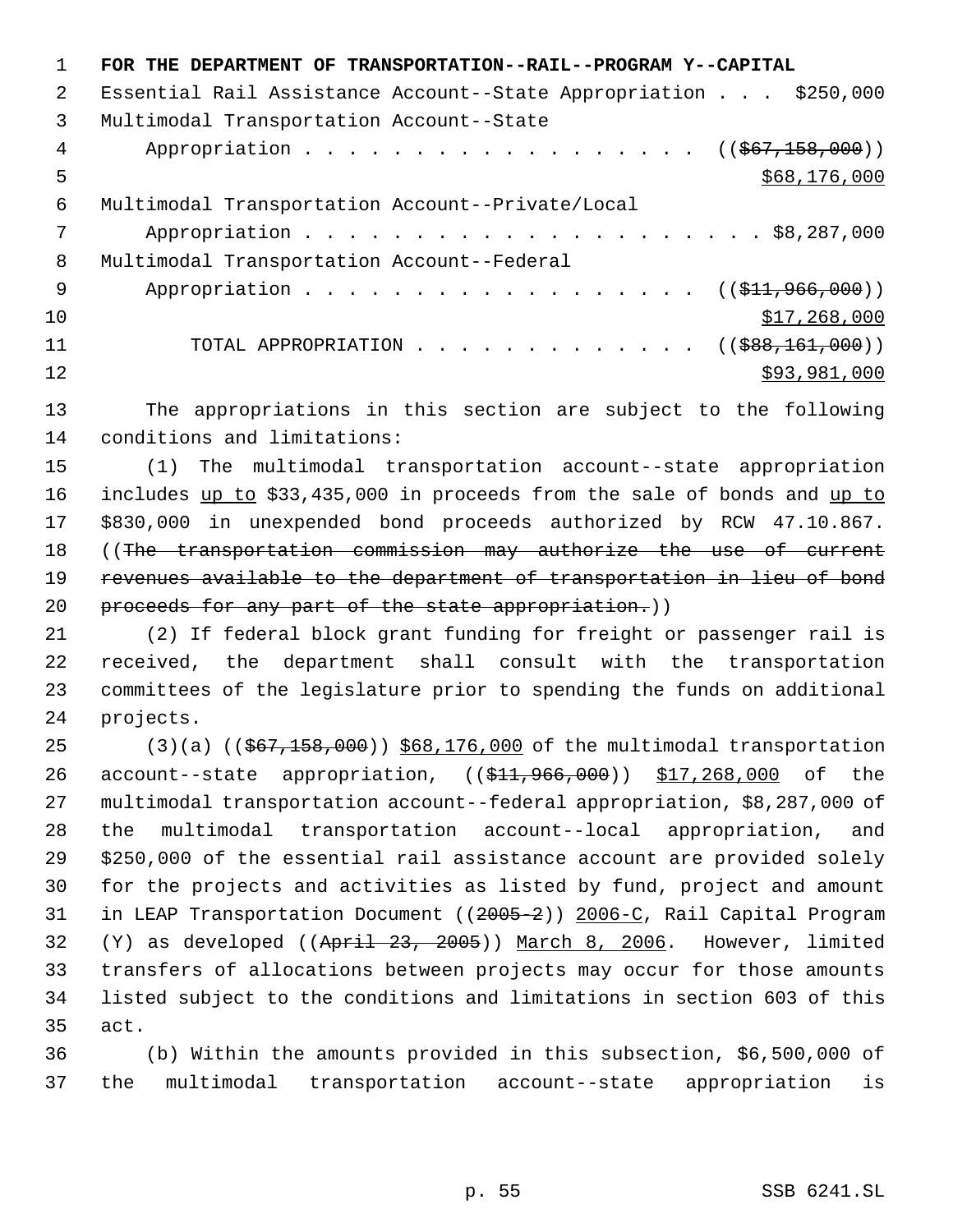1 ((provided solely)) for the two commuter rail projects listed in the LEAP Transportation Document ((2005-6)) 2006-C, Rail Capital Program (Y) as developed ((April 24, 2005)) March 8, 2006.

 (c) The office of financial management shall negotiate the purchase 5 of the CW line. The purchase agreement must include both the operating and capital rights of the CW line. If the office of financial management is unable to negotiate the purchase of the CW line, the office may stop all negotiations and acquire the line and operational 9 rights through any other alternative means available. The office of financial management shall also negotiate a new operational agreement 11 for the line, in consultation with local governments and other stakeholders.

13 (d) The office of financial management shall negotiate the purchase of the operating rights of the P&L and PV Hooper lines. If the office 15 of financial management is unable to negotiate the purchase of the operating rights of the P&L and PV Hooper lines, the office may stop 17 all negotiations and acquire the operating rights through any other alternative means available. The office of financial management shall also negotiate new operational agreement(s) for the P&L and PV Hooper lines in consultation with local governments and other stakeholders.

 (e) In order to maintain the operation of the Palouse River & Coulee City rail lines, the office of financial management is 23 authorized to negotiate an agreement wherein they may forgive all or part of the existing freight rail assistance loan to the current operator of the Palouse River & Coulee City rail lines in exchange for good and valuable consideration.

 (4) If the department issues a call for projects, applications must be received by the department by November 1, 2005, and November 1, 2006.

 (5) \$50,000 of the multimodal transportation account--state appropriation is provided solely for a study of eastern Skagit county freight rail. The study shall examine the feasibility of restoring portions of freight rail line to the towns of Lyman, Hamilton, and Concrete. The study must also identify existing and potential industrial sites available for development and redevelopment, and the freight rail service needs of the identified industrial sites.

 (6) The department shall finalize and issue the Amtrak Cascades long range plan update as of the effective date of this act.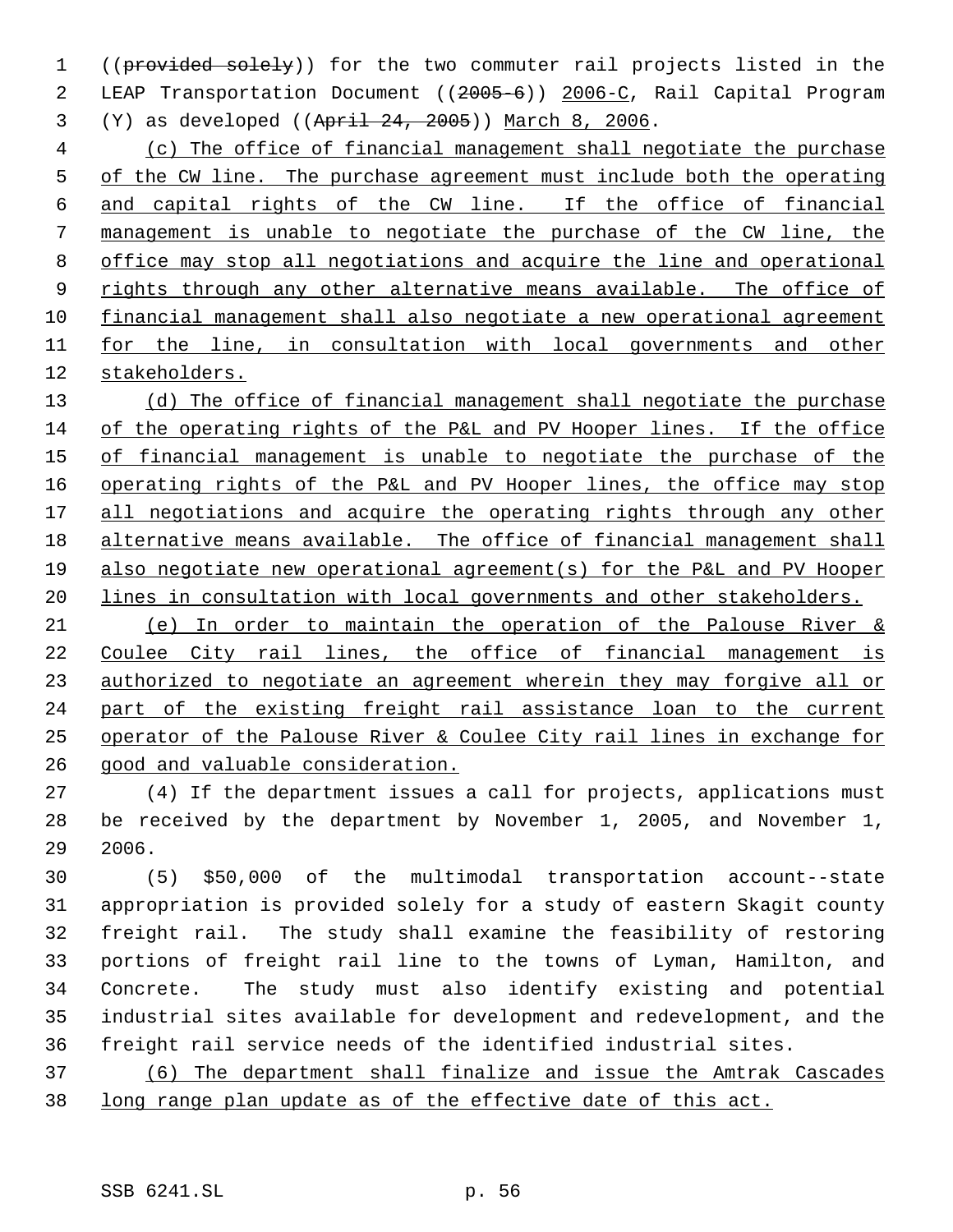(7) Funds provided for the Tacoma rail improvement project may be expended for preconstruction engineering. (8) \$2,500,000 of the multimodal transportation account--state appropriation is provided solely for a rail loop at the Port of Walla Walla. \***Sec. 309.** 2005 c 313 s 310 (uncodified) is amended to read as follows: **FOR THE DEPARTMENT OF TRANSPORTATION--LOCAL PROGRAMS--PROGRAM Z-- CAPITAL** Highway Infrastructure Account--State Appropriation . . . . . \$207,000 Highway Infrastructure Account--Federal Appropriation . . . \$1,602,000 12 Motor Vehicle Account--Federal Appropriation . . . . . ((\$18,221,000)) \$48,998,000 14 Motor Vehicle Account--State Appropriation . . . . . ((\$6,702,000)) \$8,340,000 16 Transportation Partnership Account--State Appropriation . . \$2,008,000 Freight Mobility Investment Account--State 18 Appropriation . . . . . . . . . . . . . . . . ((\$12,000,000)) \$6,000,000 Passenger Ferry Account--State Appropriation . . . . . . . \$9,000,000 Multimodal Transportation Account--State 22 Appropriation . . . . . . . . . . . . . . . . ((\$36,002,000))

 \$39,403,000 Transportation 2003 Account (nickel account)--State

 Appropriation . . . . . . . . . . . . . . . . . . . . . . \$557,000 Freight Mobility Multimodal Account--State Appropriation . . . . . . . . . . . . . . . . . . . . . \$9,700,000 28 TOTAL APPROPRIATION . . . . . . . . . . . . . ((\$74,734,000))

\$125,815,000

 The appropriations in this section are subject to the following conditions and limitations:

 (1) To manage some projects more efficiently, federal funds may be transferred from program Z to programs I and P and state funds shall be transferred from programs I and P to program Z to replace those federal funds in a dollar-for-dollar match. Fund transfers authorized under this subsection shall not affect project prioritization status. Appropriations shall initially be allotted as appropriated in this act.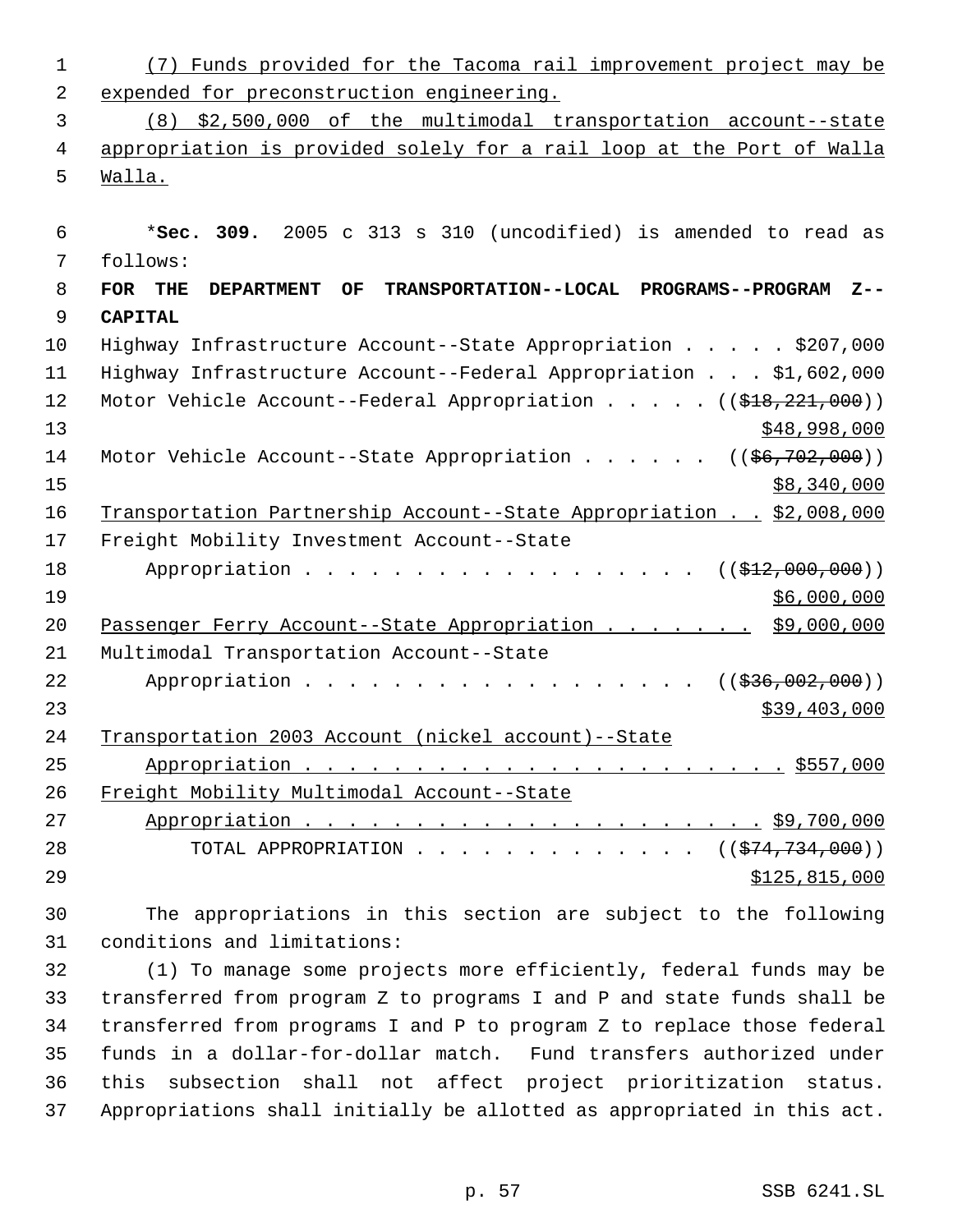The department may not transfer funds as authorized under this 2 subsection without approval of the ((transportation commission)) office of financial management. The department shall submit a report on those projects receiving fund transfers to the transportation committees of the senate and house of representatives by December 1, 2006.

 (2) The department shall, on a quarterly basis, provide status reports to the legislature on the delivery of projects as outlined in the project lists distributed with this act, and on any additional projects for which the department has expended funds during the 2005-07 10 fiscal biennium, except for projects managed by the freight mobility 11 strategic investment board. The department shall work with the transportation committees of the legislature to agree on report formatting and elements. For projects funded by new revenue in the 2003 and 2005 transportation packages, reporting elements shall include, but not be limited to, project scope, schedule, and costs. Other projects may be reported on a programmatic basis. The department 17 shall also provide the information required under this subsection on a 18 quarterly basis via the transportation executive information system (TEIS).

 (3) The multimodal transportation account--state appropriation 21 includes up to \$6,000,000 in proceeds from the sale of bonds authorized 22 by RCW 47.10.867. ((The transportation commission may authorize the 23 use of current revenues available to the department of transportation 24 in lieu of bond proceeds for any part of the state appropriation.))

25 (4) ((\$3,545,000)) \$1,545,000 of the multimodal transportation account--state appropriation is reappropriated and provided solely to fund the multiphase cooperative project with the state of Oregon to dredge the Columbia River. The amount provided in this subsection shall lapse unless the state of Oregon appropriates a dollar-for-dollar match to fund its share of the project.

 $(5)$   $((\frac{274}{000})$   $\frac{2206}{000}$  of the motor vehicle account--state appropriation is reappropriated and provided solely for additional traffic and pedestrian safety improvements near schools. The highways and local programs division within the department of transportation shall administer this program. The department shall review all projects receiving grant awards under this program at least semiannually to determine whether the projects are making satisfactory progress. Any project that has been awarded traffic and pedestrian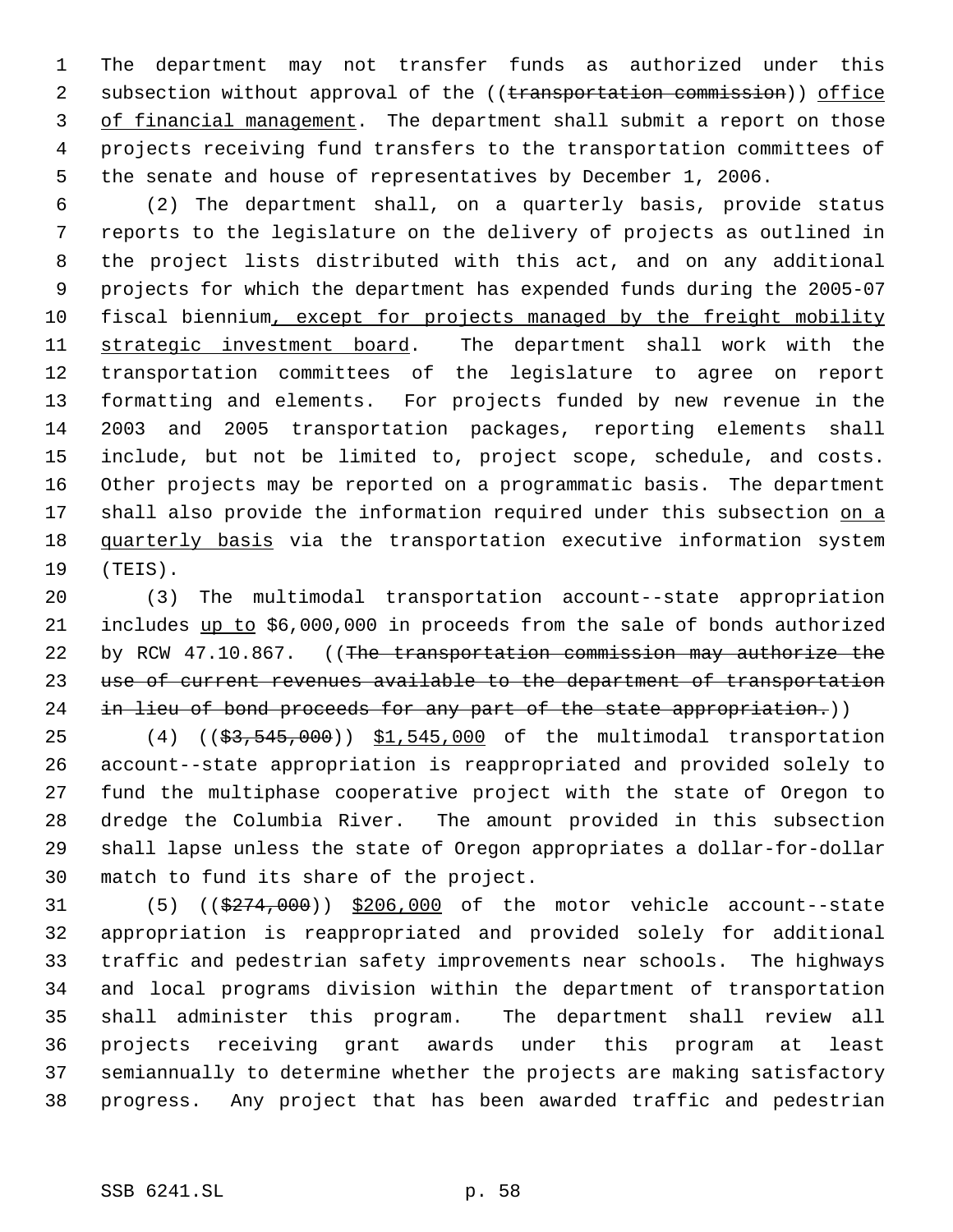safety improvement grant funds, but does not report activity on the project within one year of grant award should be reviewed by the department to determine whether the grant should be terminated. The department must promptly close out grants when projects have been completed, and identify where unused grant funds remain because actual project costs were lower than estimated in the grant award. The department shall expeditiously extend new grant awards to qualified projects when funds become available either because grant awards have been rescinded for lack of sufficient project activity or because completed projects returned excess grant funds upon project closeout.

 (6) The motor vehicle account--state appropriation includes up to \$905,000 in unexpended proceeds from the sale of bonds authorized by RCW 47.10.843.

14 (7) ((\$867,000)) \$607,000 of the multimodal transportation account--state appropriation is reappropriated and provided solely to support the safe routes to school program.

17 (8) ((\$18,221,000)) \$16,110,000 of the motor vehicle account-- federal appropriation is provided solely for the local freight capital projects in progress identified in this subsection. The specific funding listed is provided solely for the respective projects: SR 397 21 Ainsworth Ave. Grade Crossing, ((\$5,180,000)) \$4,992,000; Colville 22 Alternate Truck Route, ((\$2,000,000)) \$1,746,000; S. 228th Street Extension and Grade Separation, \$6,500,000; Bigelow Gulch Road-Urban Boundary to Argonne Rd., \$2,000,000; Granite Falls Alternate Route, 25 ( $(\frac{1}{2}, 791, 000)$ )  $\frac{122,000}{1}$  and Pacific Hwy. E./Port of Tacoma Road to Alexander, \$750,000.

27 (9) ((\$3,400,000)) \$2,898,000 of the motor vehicle account--state appropriation is provided solely for the local freight capital projects in progress identified in this subsection. The specific funding listed is provided solely for the respective projects: Duwamish Intelligent 31 Transportation Systems (ITS), (( $\frac{2}{2}$ , 520,000)) \$2,382,000; Port of 32 Kennewick/Piert Road, ((\$520,000; SR 397 Ainsworth Ave. Grade Crossing, \$360,000)) \$516,000.

 (10) \$6,000,000 of the multimodal account--state appropriation is provided solely for the local freight 'D' street grade separation project.

37 (11) The department ((must)) shall issue a call for pedestrian safety projects, such as safe routes to schools and transit, and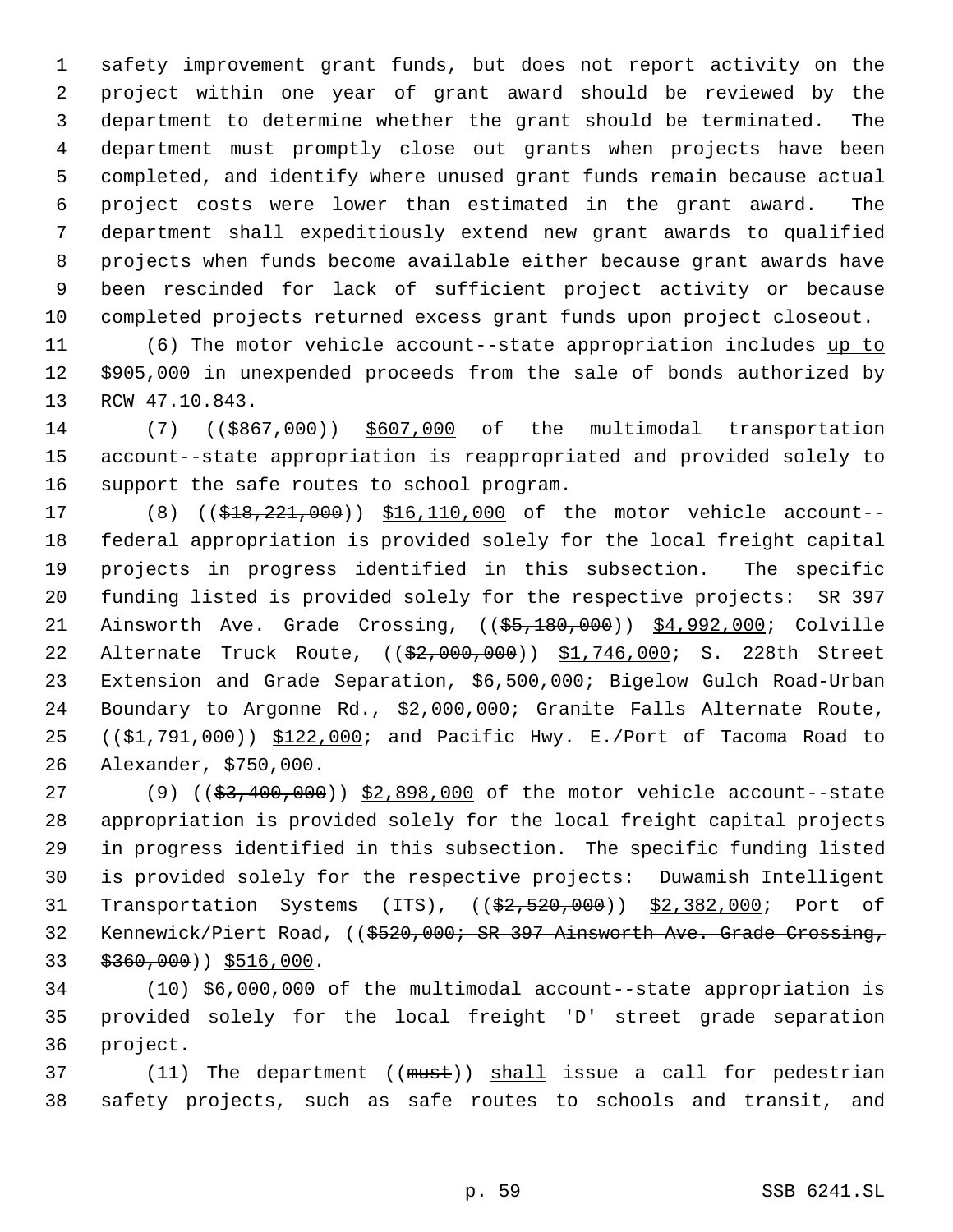bicycle and pedestrian paths. Applications must be received by the department by November 1, 2005, and November 1, 2006. The department shall identify cost-effective projects, and submit a prioritized list to the legislature for funding by December 15th of each year. 5 Recommendations made to the legislature for safe routes to schools and bicycle and pedestrian path projects must, to the extent practicable based on available funding, allocate sixty percent of available funds to bicycle and pedestrian path projects and forty percent to safe 9 routes to schools. Preference  $((with 1)$  shall be given to projects that 10 provide a local match. ((The grant recipients may only be governmental entities.))

12 (12) ((\$19,540,000)) \$18,370,000 of the multimodal transportation 13 account--state appropriation, \$6,000,000 of the freight mobility multimodal account--state appropriation, \$2,008,000 of the 15 transportation partnership account--state appropriation, and 16 ((\$12,000,000)) \$6,000,000 of the freight mobility investment account-- state appropriation are provided solely for the projects and activities as listed by fund, project and amount in LEAP Transportation Document 19 ((2005-6)) 2006-1, Local Programs (Z) as developed ((April 24, 2005)) March 8, 2006. However, limited transfers of allocations between projects may occur for those amounts listed subject to the conditions and limitations in section 603 of this act.

 (13) \$870,000 of the multimodal transportation account--state appropriation is provided solely for the Yakima Avenue, 9th Street to Front Street, pedestrian safety improvement project.

 (14) \$5,000,000 of the multimodal transportation account--state appropriation and \$2,000,000 of the motor vehicle account--federal appropriation are provided solely for the pedestrian and bicycle safety program projects and safe routes to schools program projects identified on the LEAP Transportation Document 2006-B, Pedestrian and Bicycle Safety Program Projects and Safe Routes to Schools Program Projects as developed March 8, 2006. Projects must be allocated funding based on 33 order of priority. The department shall review all projects receiving grant awards under this program at least semiannually to determine 35 whether the projects are making satisfactory progress. Any project that has been awarded funds, but does not report activity on the project within one year of the grant award, shall be reviewed by the department to determine whether the grant should be terminated. The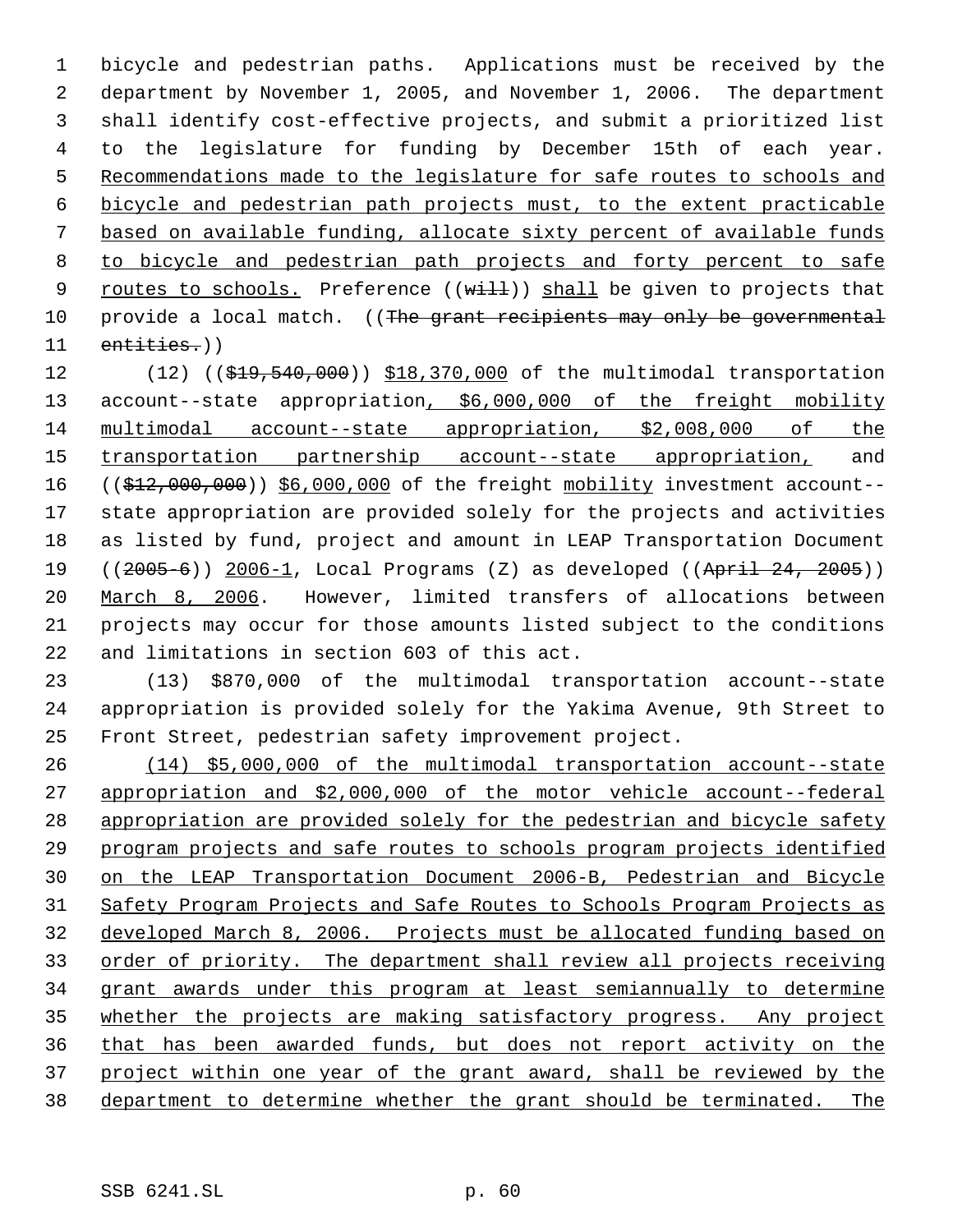department shall promptly close out grants when projects have been completed, and identify where unused grant funds remain because actual project costs were lower than estimated in the grant award. When funds become available either because grant awards have been rescinded for lack of sufficient project activity or because completed projects returned excess grant funds upon project closeout, the department shall expeditiously extend new grant awards to qualified alternative projects identified on the list.

 (15) \$9,700,000 of the motor vehicle account--federal appropriation is provided solely for the intersection and corridor safety program projects as identified on the LEAP Transportation Document 2006-A, Intersection and Corridor Safety Program Projects as developed March 8, 2006.

 (16) \$19,500,000 of the motor vehicle account--federal appropriation is provided solely for rural county two-lane roadway pilot projects including \$7,500,000 already under contract. Any further allocations shall be prioritized by the department based on high-accident-corridor criteria. For purposes of this subsection, "high-accident-corridor" means a highway corridor of one mile or more where analysis of collision history indicates that the section has higher than average collision and severity factors.

 (17) \$2,500,000 of the motor vehicle account--state appropriation is provided solely for the Yakima downtown futures initiative.

 (18) \$810,000 of the multimodal transportation account--state appropriation is provided solely for the projects identified in this subsection: Des Moines creek trail, \$250,000; SR 282 to Port of Ephrata connector, \$385,000; Mount Baker Ridge viewpoint, \$175,000.

 *(19) Regional transportation planning organizations that receive federal surface transportation program funding shall develop and adhere to a strategy for selecting projects based on regional priorities such as growth management, congestion relief, safety, economic development, or other regional priorities which support state and federal policies. The legislature further intends that the federal funds be applied to the prioritized strategic regional transportation projects rather than by formulaic distribution methods. These funds shall not be used for administrative costs. Regional transportation planning organizations shall report the results of their project selection processes to the department by November 15, 2006, specifically outlining their adopted*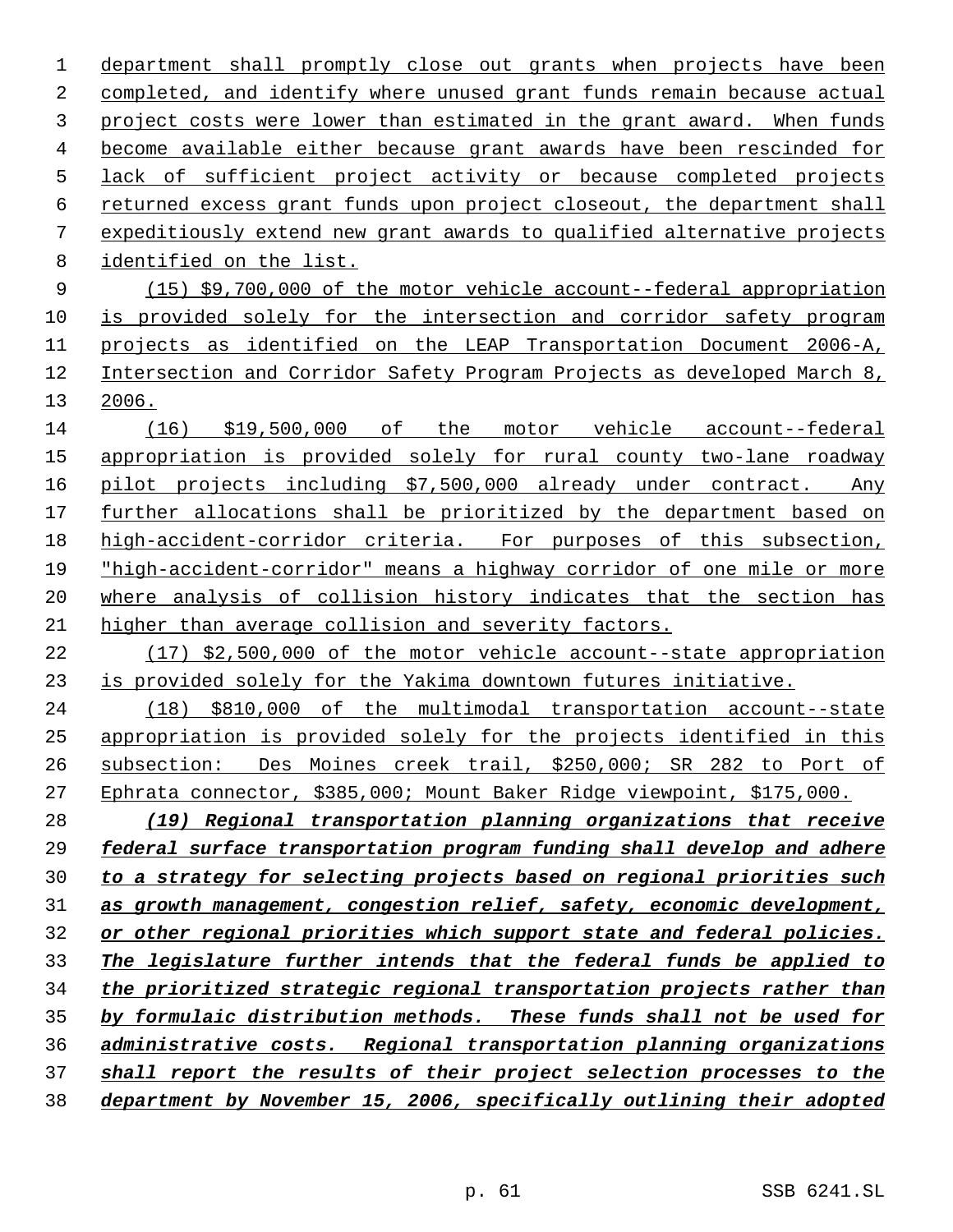*strategy and how their selected projects support regional priorities. The department shall provide a full and transparent accounting of all federal surface transportation program funds received and expected to be received by the state under the new federal surface transportation act, and its proposed distribution, and as soon as possible make this information available to regional transportation planning organizations and the legislature. The department shall also report to the legislative transportation committees by December 31, 2006, as to how the regional project selection processes support regional priorities, and how these regionally selected projects support state and federal policies.* (20) \$688,000 of the motor vehicle account--federal appropriation is provided solely for completion of the Coal Creek Parkway project. (21) \$9,000,000 of the passenger ferry account--state appropriation is provided solely for the implementation of the passenger-only ferry 16 grant program created in Substitute Senate Bill No. 6787. If Substitute Senate Bill No. 6787 is not enacted by June 30, 2006, the 18 amount provided in this subsection shall lapse. *\*Sec. 309 was partially vetoed. See message at end of chapter.* **TRANSFERS AND DISTRIBUTIONS Sec. 401.** 2005 c 313 s 401 (uncodified) is amended to read as follows: **FOR THE STATE TREASURER--BOND RETIREMENT AND INTEREST, AND ONGOING BOND REGISTRATION AND TRANSFER CHARGES: FOR BOND SALES DISCOUNTS AND**

 **DEBT TO BE PAID BY MOTOR VEHICLE ACCOUNT AND TRANSPORTATION FUND REVENUE** Highway Bond Retirement Account Appropriation . . . . ((\$354,913,000))

| ∠ ໐ | HIGHWAY BONQ RELITEMENT ACCOUNT APPROPRIATION (( <del>\$354,913,000</del> ))      |
|-----|-----------------------------------------------------------------------------------|
| 27  | \$334,313,000                                                                     |
| 28  | Nondebt-Limit Reimbursable Account Appropriation ((\$8,775,000))                  |
| 29  | \$6,091,000                                                                       |
| 30  | Ferry Bond Retirement Account Appropriation $($ $($ $\frac{299}{10}, 010, 000) )$ |
| 31  | \$38,241,000                                                                      |
| 32  | Transportation Improvement Board Bond Retirement                                  |
| 33  | Account--State Appropriation $($ $($ $\frac{230}{1000})$                          |
| 34  | \$30,923,000                                                                      |
| 35  | Motor Vehicle Account--State Appropriation ( $(\frac{2}{2}, 562, 000)$ )          |
| 36  | \$682,000                                                                         |
|     |                                                                                   |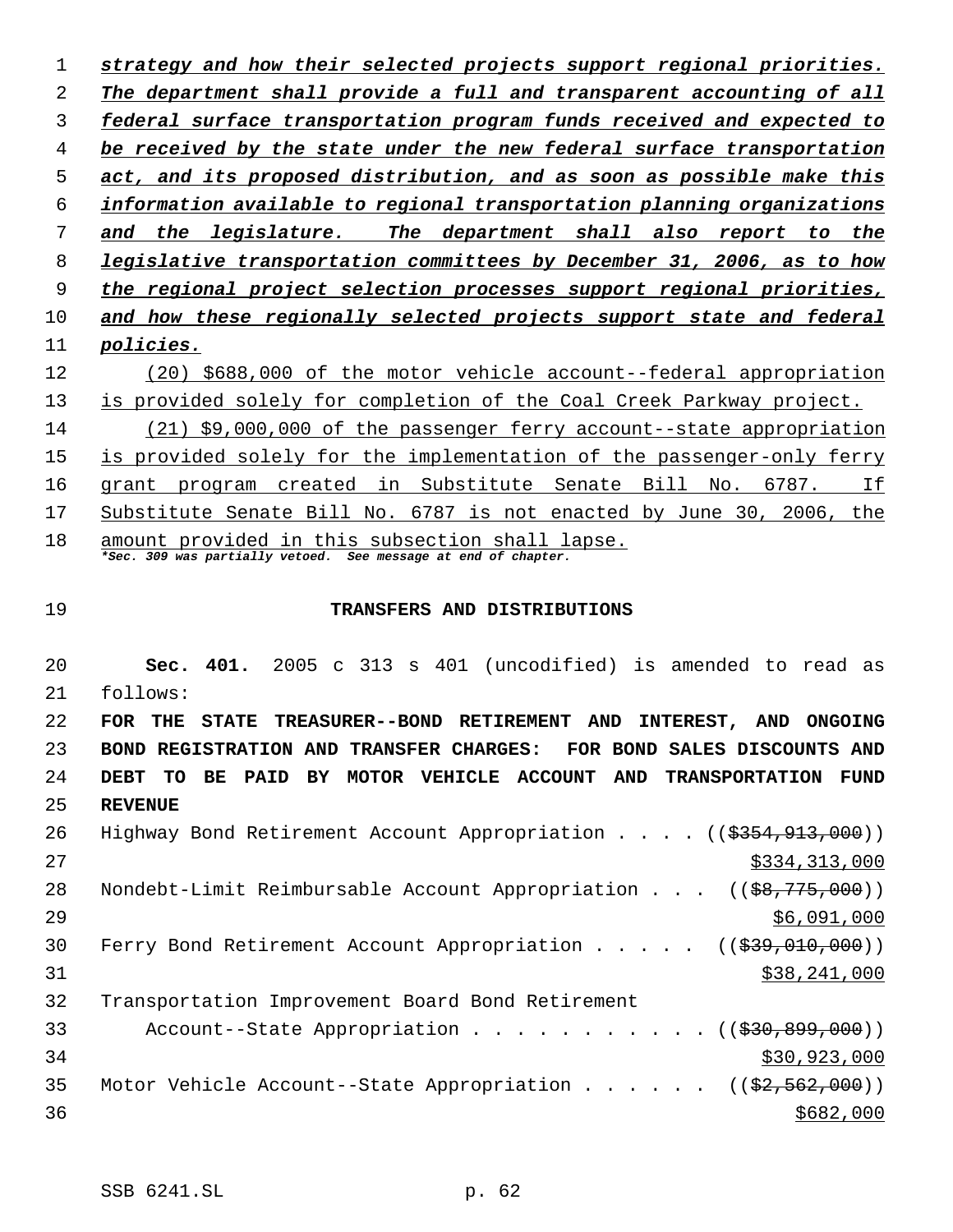| $\mathbf{1}$   | Transportation Improvement Account--State                                   |
|----------------|-----------------------------------------------------------------------------|
| $\overline{2}$ | Appropriation $($ $)$ $)$                                                   |
| 3              | \$120,000                                                                   |
| $\overline{4}$ | Multimodal Transportation Account--State                                    |
| 5              | Appropriation ( $(\frac{2303,000}{1})$ )                                    |
| $\overline{6}$ | \$370,000                                                                   |
| 7              | Transportation 2003 Account (Nickel Account)                                |
| 8              | Appropriation<br>((\$19,177,000))                                           |
| $\mathsf 9$    | \$6,600,000                                                                 |
| 10             | Transportation Partnership Account--State                                   |
| 11             |                                                                             |
| 12             | TOTAL APPROPRIATION ( $(\frac{2455}{744},000)$ )                            |
| 13             | \$418,465,000                                                               |
|                |                                                                             |
| 14             | Sec. 402. 2005 c 313 s 402 (uncodified) is amended to read as               |
| 15             | follows:                                                                    |
| 16             | FOR THE STATE TREASURER--BOND RETIREMENT AND<br>INTEREST, AND ONGOING       |
| 17             | BOND REGISTRATION AND TRANSFER CHARGES:<br>FOR BOND SALE EXPENSES AND       |
| 18             | FISCAL AGENT CHARGES                                                        |
| 19             | Motor Vehicle Account--State Appropriation ( $(\frac{2283}{100})$ )         |
| 20             | \$248,000                                                                   |
| 21             | Transportation Improvement Account--State Appropriation \$13,000            |
| 22             | Multimodal Transportation Account--State Appropriation $((\frac{696}{600})$ |
| 23             | \$35,000                                                                    |
| 24             | Transportation 2003 Account (Nickel Account)--State                         |
| 25             | Appropriation ((\$2,400,000))                                               |
| 26             | \$2,200,000                                                                 |
| 27             | Transportation Partnership Account--State                                   |
| 28             | Appropriation ((\$2,800,000))                                               |
| 29             |                                                                             |
|                | \$375,000                                                                   |
| 30             | TOTAL APPROPRIATION ( $(\frac{25}{50}, \frac{592}{600})$ )                  |
| 31             | \$2,871,000                                                                 |
| 32             | Sec. 403. 2005 c 313 s 403 (uncodified) is amended to read as               |
| 33             | follows:                                                                    |
| 34             | FOR THE STATE TREASURER--BOND RETIREMENT AND INTEREST, AND ONGOING          |
| 35             | BOND REGISTRATION AND TRANSFER CHARGES: FOR MVFT BONDS AND TRANSFERS        |
| 36             |                                                                             |
|                | (1) Motor Vehicle Account--State Reappropriation:                           |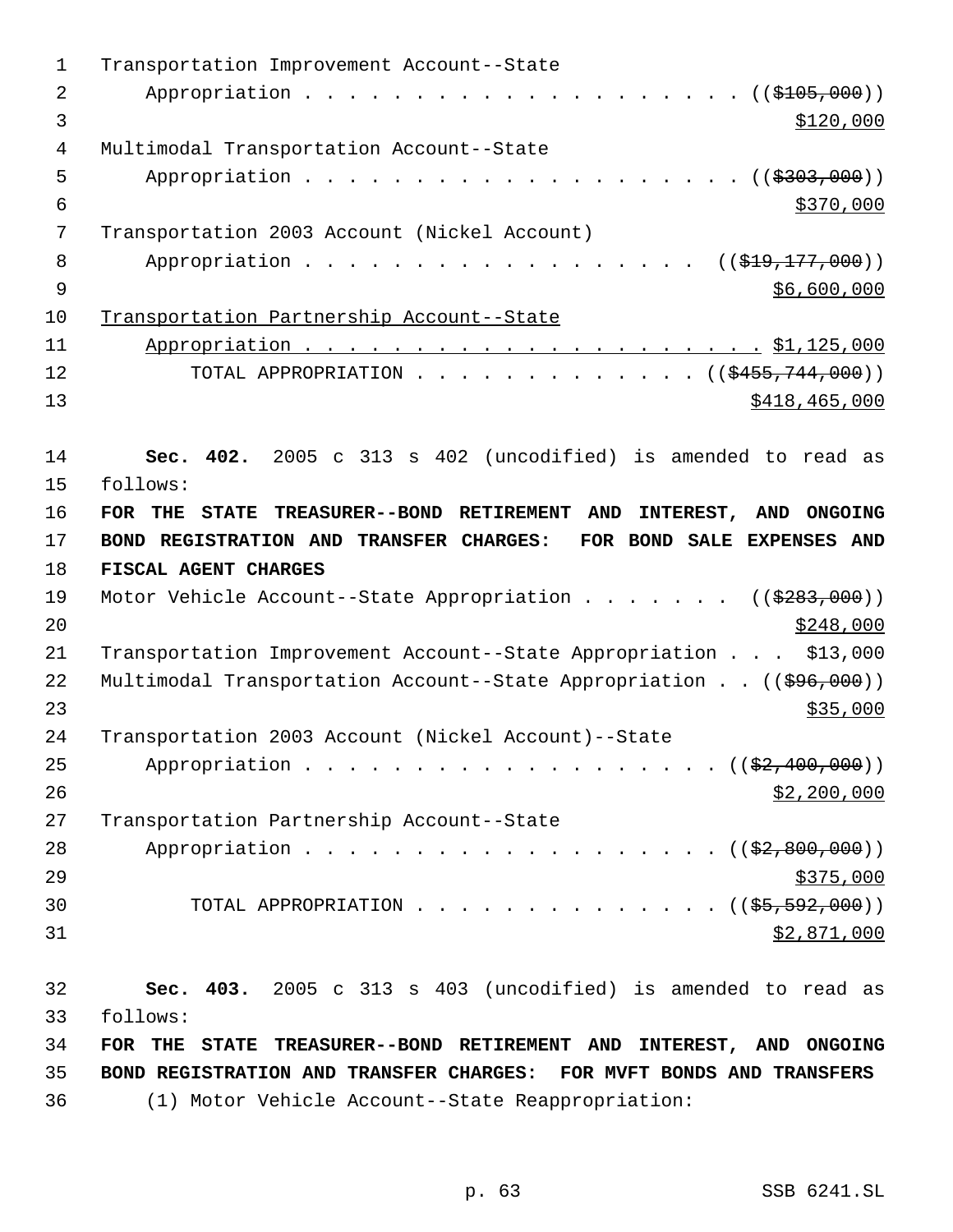For transfer to the Tacoma Narrows toll bridge account . . . . . . . . . . . . . . . . . . . . . . . . . \$257,016,000 The department of transportation is authorized to sell up to \$257,016,000 in bonds authorized by RCW 47.10.843 for the Tacoma Narrows bridge project. Proceeds from the sale of the bonds shall be deposited into the motor vehicle account. The department of transportation shall inform the treasurer of the amount to be deposited. (2) Motor Vehicle Account--State Appropriation: For transfer to the Puget Sound capital construction account . . . . . . . . . . . . . . . . . . . . . . . ((\$72,000,000))  $\frac{$40,950,000}{ }$  The department of transportation is authorized to sell up to 14 ((\$72,000,000)) \$40,950,000 in bonds authorized by RCW 47.10.843 for vessel and terminal acquisition, major and minor improvements, and long lead-time materials acquisition for the Washington state ferries. **Sec. 404.** 2005 c 313 s 404 (uncodified) is amended to read as follows: **FOR THE STATE TREASURER--STATE REVENUES FOR DISTRIBUTION** Motor Vehicle Account Appropriation for motor vehicle fuel tax distributions to cities and counties . . . . . . . . . . . . . . . . . . . . ((\$450,757,000)) \$487,612,000 **Sec. 405.** 2005 c 313 s 405 (uncodified) is amended to read as follows: **FOR THE STATE TREASURER--TRANSFERS** Motor Vehicle Account--State Appropriation: For motor vehicle fuel tax 29 refunds and transfers . . . . . . . . . . . . . . . . ((\$820,769,000))  $31,037,342,000$  **Sec. 406.** 2005 c 313 s 406 (uncodified) is amended to read as follows: **FOR THE DEPARTMENT OF TRANSPORTATION--TRANSFERS** (1) RV Account--State Appropriation: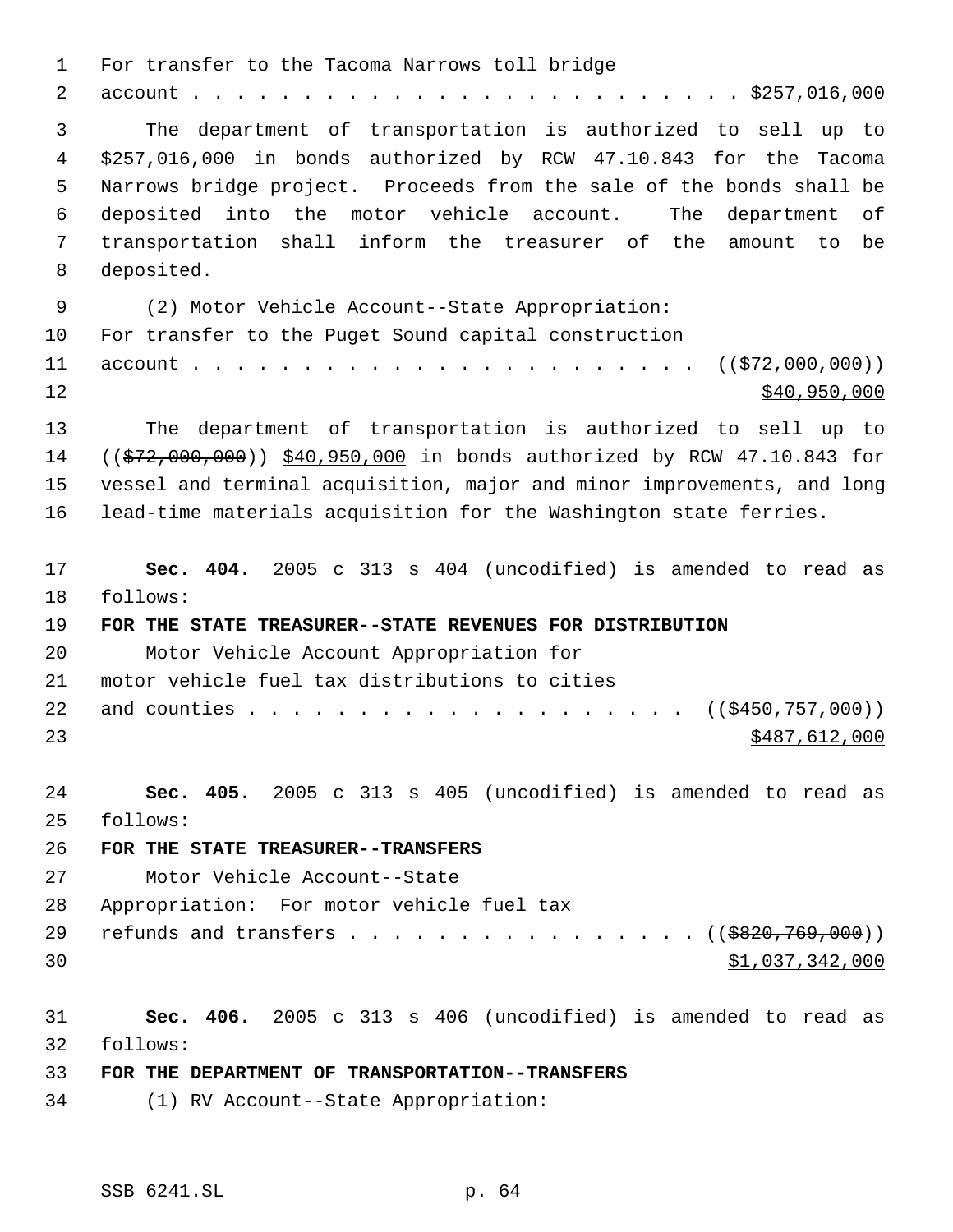For transfer to the Motor Vehicle Account--State . . . . . \$2,000,000 (2) Motor Vehicle Account--State Appropriation: For transfer to Puget Sound Capital Construction Account--State . . . . . . . . . . . . . . . . . . . . . . \$73,000,000 (3) Highway Safety Account--State Appropriation: 6 For transfer to the Motor Vehicle Account--State . . .  $((\frac{210}{100}, 000, 000))$  \$5,000,000 (4) Motor Vehicle Account--State Appropriation: For transfer to the Puget Sound Ferry Operations 10 Account--State . . . . . . . . . . . . . . . . ((<del>\$19,087,000</del>)) \$31,000,000 (5) Motor Vehicle Account--State Appropriation: For transfer to the Transportation Partnership 14 Account--State . . . . . . . . . . . . . . . . ((\$51,372,000)) \$33,127,000 (6) Highway Safety Account--State Appropriation: For transfer to the Multimodal Transportation 18 Account--State . . . . . . . . . . . . . . . . . ((\$21,170,000)) \$25,980,000 (7) Transportation Partnership Account--State Appropriation: For transfer to the Small City Pavement and Sidewalk 22 Account--State . . . . . . . . . . . . . . . .  $($   $(\frac{2}{2},000,000))$  \$1,000,000 (8) Transportation Partnership Account--State Appropriation: For transfer to the Transportation Improvement 26 Account--State . . . . . . . . . . . . . . . . . ((\$5,000,000)) \$2,500,000 (9) Transportation Partnership Account--State Appropriation: 29 For transfer to the ((Rural)) County Arterial ((Trust)) Preservation Account--State . . . . . . . . . ((\$3,000,000)) \$1,500,000 (10) License Plate Technology Account--State Appropriation: 33 For transfer to the Motor Vehicle Account--State . . . . . \$2,500,000 (((11) Motor Vehicle Account--State Appropriation: For transfer to the State Patrol Highway Account-- State . . . . . . . . . . . . . . . . . . . . . . . . . . . \$1,406,000 37 (12) Motor Vehicle Account--State Appropriation: For transfer to the Transportation 2003 Account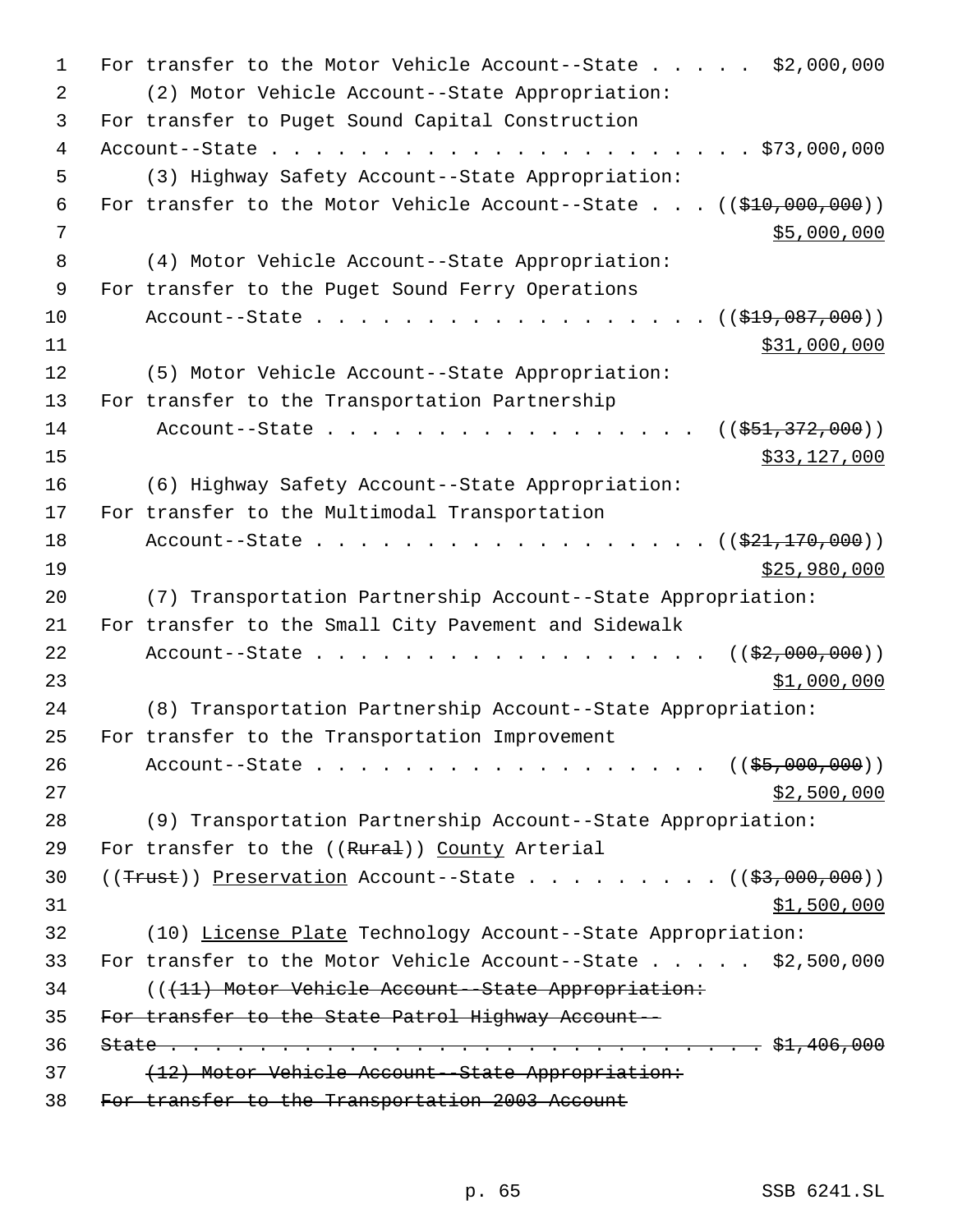| $\mathbf 1$    |                                                                                                           |
|----------------|-----------------------------------------------------------------------------------------------------------|
| 2              | $(13)$ ) (11) Multimodal Transportation Account--State Appropriation:                                     |
| 3              | For transfer to the Transportation Partnership                                                            |
| $\overline{4}$ |                                                                                                           |
| 5              | \$29,417,000                                                                                              |
| $\epsilon$     | (12) Motor Vehicle Account--State Appropriation:                                                          |
| 7              | For transfer to the Freight Mobility Multimodal                                                           |
| 8              | Account--State, up to a maximum of $\cdots$ $\cdots$ $\cdots$ $\cdots$ $\cdots$ $\frac{1}{53}$ , 700, 000 |
| 9              | (13) Multimodal Transportation Account--State Appropriation:                                              |
| 10             | For transfer to the Tacoma Narrows Toll Bridge                                                            |
| 11             |                                                                                                           |
| 12             | (14) Multimodal Transportation Account--State Appropriation:                                              |
| 13             | For transfer to the Freight Mobility Multimodal                                                           |
| 14             |                                                                                                           |
| 15             |                                                                                                           |
| 16             | The transfers identified in this section are subject to the                                               |
| 17             | following conditions and limitations:                                                                     |
| 18             | (a) The department of transportation shall only transfer funds in                                         |
| 19             | subsection (2) of this section up to the level provided, on an as-                                        |
| 20             | needed basis.                                                                                             |
| 21             | (b) The amount ((identified in subsection $(3)$ of this section may                                       |
| 22             | not include any revenues collected as passenger fares.)) transferred in                                   |
| 23             | subsection (12) of this section shall be the same as the Union Pacific                                    |
| 24             | Railroad's original contribution, adjusted for earned interest and                                        |
| 25             | expenditures, and shall be made on June 30, 2006.                                                         |
| 26             | (c) The amount transferred in subsection (14) of this section is                                          |
| 27             | the equivalent of the Burlington Northern Santa Fe funds advanced to                                      |
| 28             | the SR 519 project and shall be invested in a freight mobility project                                    |
| 29             | agreed to by the freight mobility strategic investment board and the                                      |
| 30             | BNSF railway if the final design of the SR 519 project does not include                                   |
| 31             | the original rail benefit.                                                                                |
|                |                                                                                                           |
| 32             | <b>COMPENSATION</b>                                                                                       |
| 33             | Sec. 501. 2005 c 313 s 501 (uncodified) is amended to read as                                             |
| 34             | follows:                                                                                                  |
| 35             | <b>EMPLOYEE SALARY COST OF LIVING ADJUSTMENT.</b> For those funds that                                    |
| 36             | support noncapital FTE employees, agency appropriations in sections 101                                   |
|                |                                                                                                           |
|                |                                                                                                           |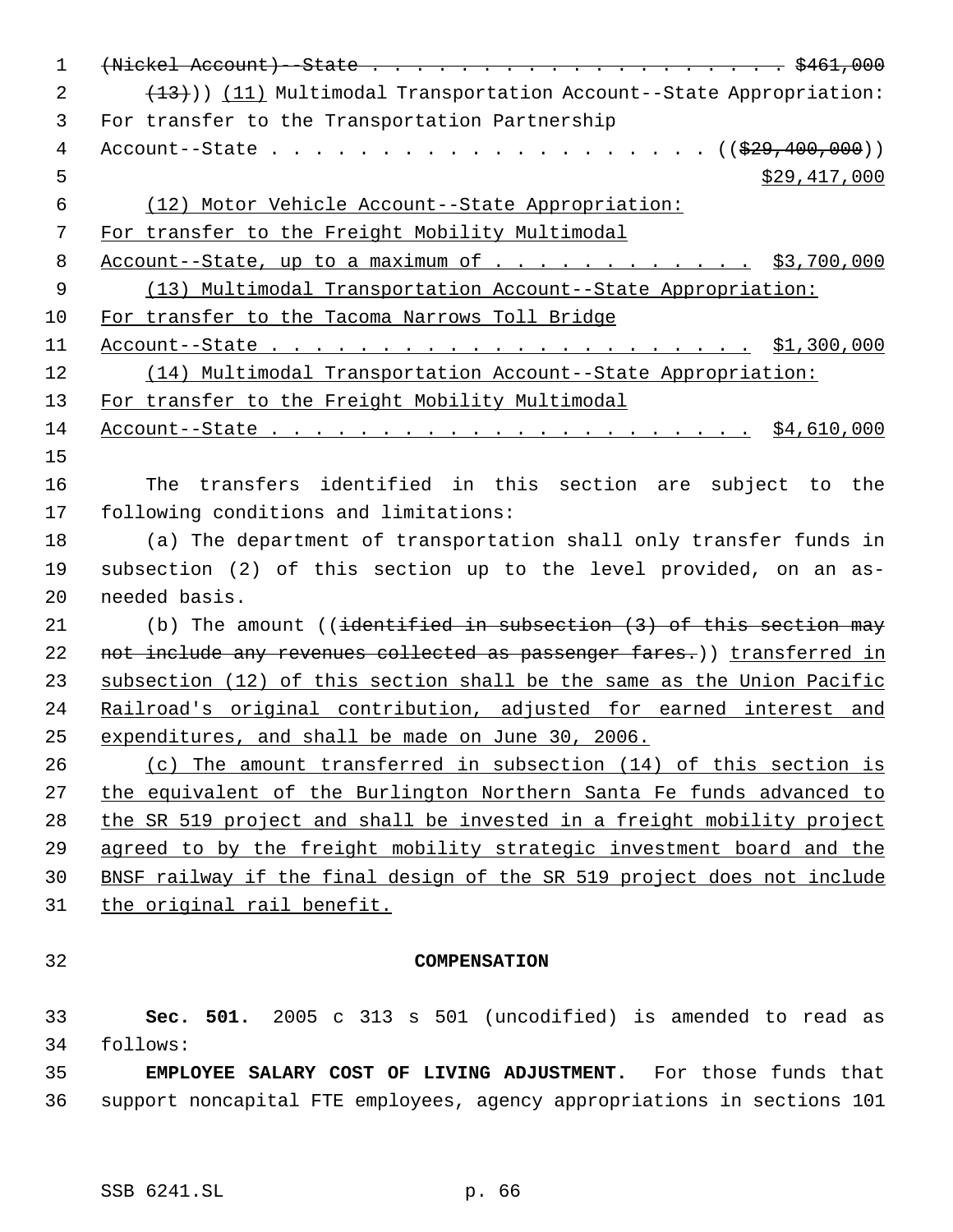through 408 of this act provide funding for salary cost of living adjustments subject to the following conditions and limitations:

 (1) In addition to the purposes set forth in subsection (2) through (4) of this section, the appropriations for cost of living adjustments provide for a 3.2% increase effective July 1, 2005, for all state employees represented by a collective bargaining unit under the personnel system reform act of 2002.

 (2) The appropriations for cost of living adjustments provide for a 3.2% increase effective September 1, 2005, for all classified employees, except those represented by a collective bargaining unit under the personnel system reform act of 2002, and except the certificated employees covered by the provisions of Initiative Measure No. 732. Also included are employees in the Washington management service, and exempt employees under the jurisdiction of the personnel resources board or the director of personnel, as applicable.

 (3) The appropriations are also sufficient to fund a 3.2% salary increase effective September 1, 2005, for ferry system employees and for general government, legislative, and judicial employees exempt from merit system rules whose maximum salaries are not set by the commission on salaries for elected officials.

 (4) The appropriations for cost of living adjustments provide for a 1.6% salary increase effective July 1, 2006, until June 30, 2007, for all state employees represented by a collective bargaining unit under the personnel system reform act of 2002. In addition, appropriation is provided for a 1.6% increase effective September 1, 2006, for all classified employees, except those represented by a collective bargaining unit under the personnel system reform act of 2002, and except the certificated employees covered by the provisions of Initiative Measure No. 732. Also included are employees in the Washington management service, and exempt employees under the jurisdiction of the personnel resources board or the director of personnel, as applicable. The appropriation is also sufficient to fund a 1.6% salary increase effective September 1, 2006, until June 30, 2007, for ferry system employees and for general government, legislative, and judicial employees exempt from merit system rules whose maximum salaries are not set by the commission on salaries for 37 elected officials. This subsection shall not apply to Washington state patrol commissioned troopers and sergeants covered under sections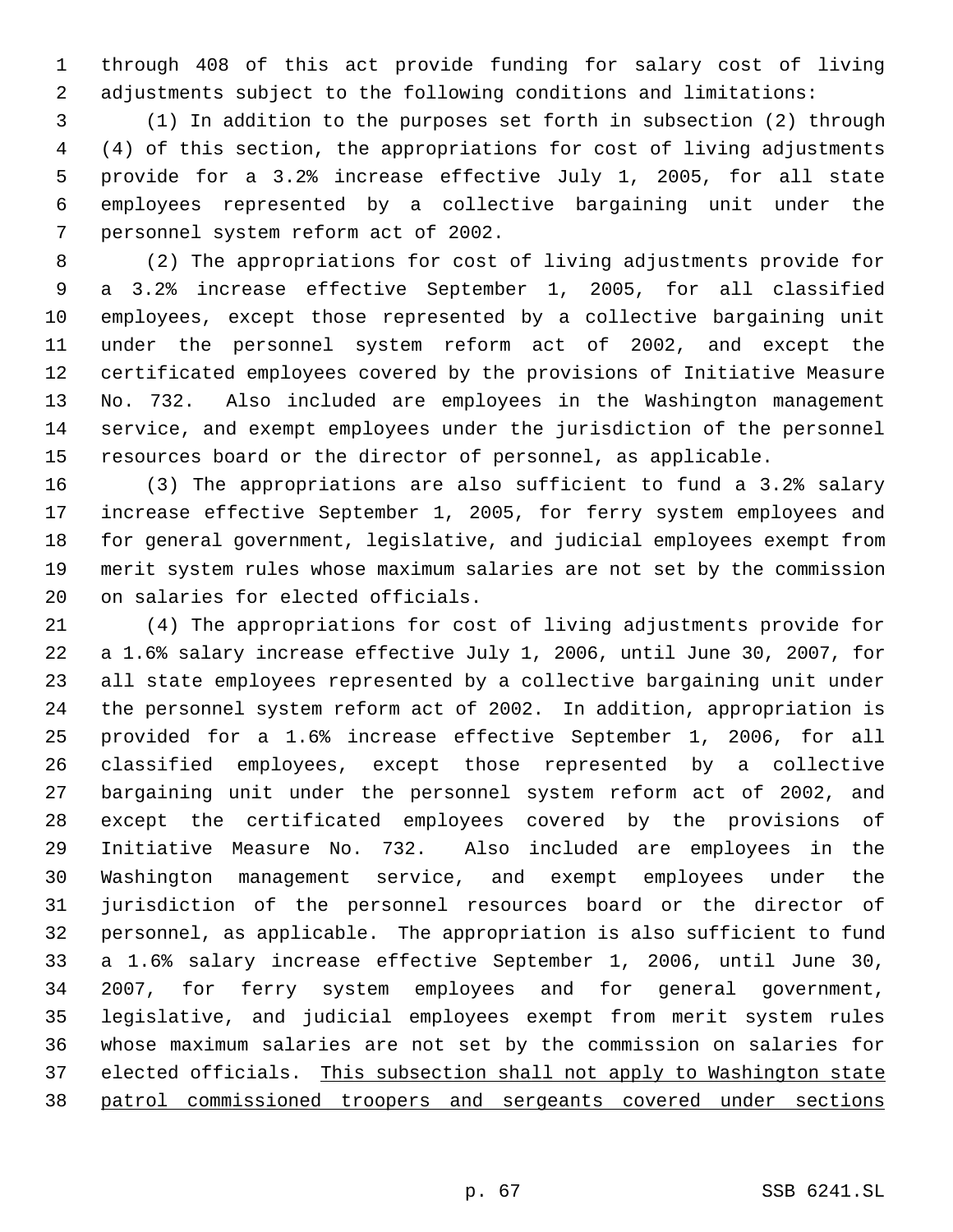208(8)(a) and 210(6)(a) of this act. If a new collective bargaining agreement is reached between the governor and the Washington state patrol lieutenants association by July 1, 2006, this subsection shall not apply to Washington state patrol commissioned captains and lieutenants covered under sections 208(8)(b) and 210(6)(b) of this act. (5)(a) No salary increase may be paid under this section to any person whose salary has been Y-rated pursuant to rules adopted by the personnel resources board or the director of personnel, as applicable. (b) The average salary increases paid under this section to agency officials whose maximum salaries are established by the committee on agency official salaries shall not exceed the average increases provided under subsection (3) of this section.

## **IMPLEMENTING PROVISIONS**

 NEW SECTION. **Sec. 601.** A new section is added to 2005 c 313 (uncodified) to read as follows:

 Executive Order number 05-05, archaeological and cultural resources, was issued effective November 10, 2005. Agencies and higher education institutions that issue grants or loans for capital projects shall comply with the requirements set forth in this executive order.

NEW SECTION. **Sec. 602.** 2005 c 313 s 602 (uncodified) is repealed.

 **Sec. 603.** 2005 c 313 s 603 (uncodified) is amended to read as follows:

23 (1) The ((transportation commission)) director of the office of 24 financial management may authorize a transfer of spending allocation within the appropriation provided and between projects funded with 26 transportation 2003 account (nickel account) appropriations (( $er$  the)) transportation partnership account appropriations, multimodal transportation account appropriations, freight mobility account appropriations, or freight mobility investment account appropriations, 30 in order to manage project spending and efficiently deliver all projects in the respective program under the following conditions and limitations:

 (a) Transfers may only be made within each specific fund source 34 referenced on the respective project list;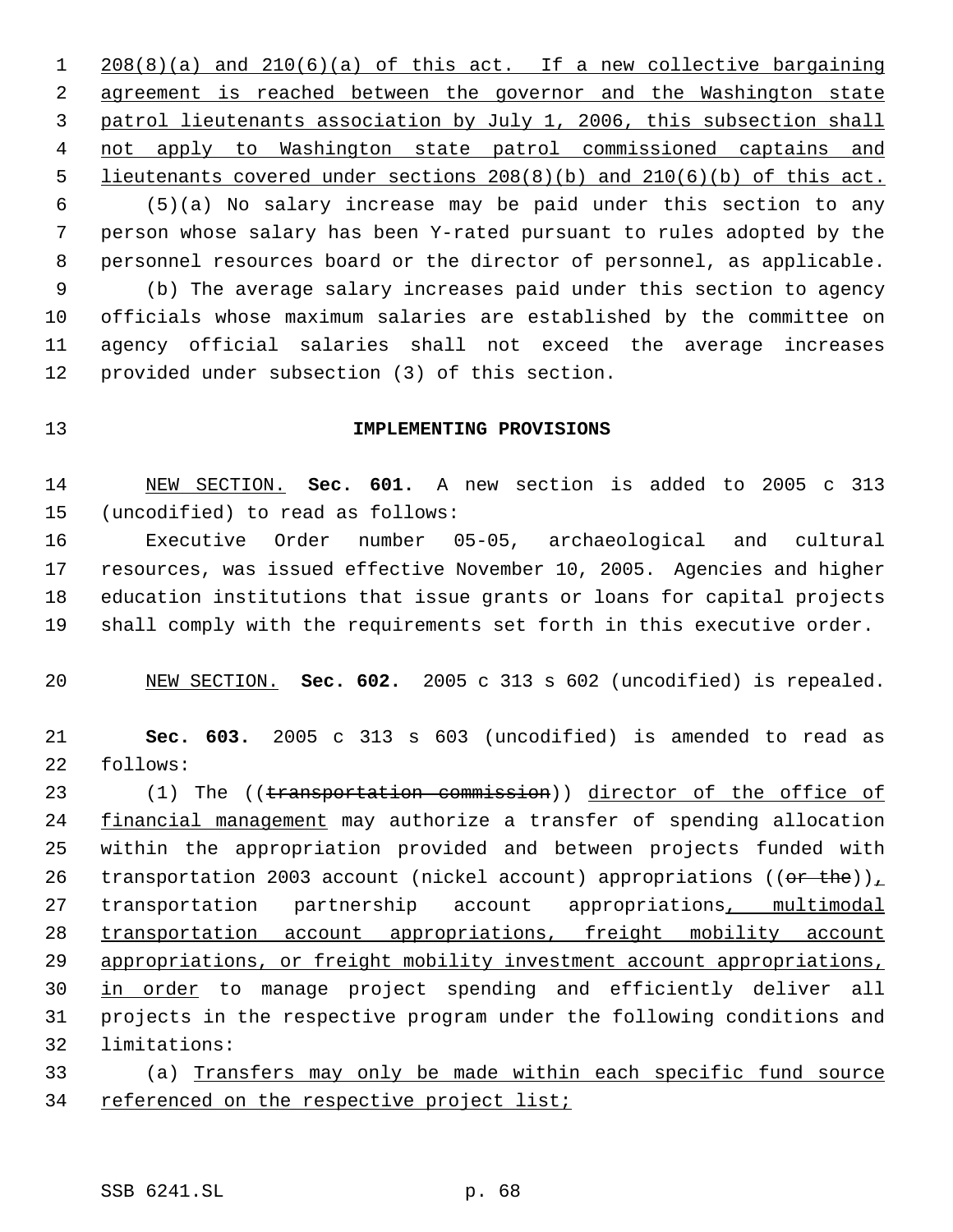(b) Transfers from a project may be made if the funds allocated to 2 the project are in excess of the amount needed to complete the project;

 (( $\left(\frac{1}{2}+\right)$ ) (c) Transfers from a project may be made if the project is experiencing unavoidable expenditure delays;

5 ( $(\langle e \rangle)$ ) (d) Transfers from a project may not be made as a result of the reduction of the scope of a project, nor shall a transfer be made to support increases in the scope of a project;

8  $((\{d\})\)$  (e) Each transfer between projects may only occur if the 9 ((commission)) director of the office of financial management finds that any resulting change will not hinder the completion of the 11 projects approved by the legislature; ((and

 $(e)$ )) (f) Transfers may not occur to projects not identified on the 13 applicable project list<sub>i</sub> and

 (g) Transfers may not be made while the legislature is in session. 15 (2) ((A report of the transfers shall be submitted on October 1st 16 of each fiscal year to the senate and house of representatives 17 transportation committees.) At least five working days prior to any 18 transfer, a report of the transfers made to date shall be submitted to the legislative evaluation and accountability program (LEAP). The 20 report must also include a list of monitored projects or transfers currently under consideration by the department, and a financial plan consistent with legislative intent. Within five working days, LEAP shall review the proposed financial plan and report to the joint 24 transportation committee as to whether the expenditures and revenues are sufficient to deliver the projects listed on the most recent legislatively approved project list.

 **Sec. 604.** RCW 47.29.170 and 2005 c 317 s 17 are each amended to read as follows:

 Before accepting any unsolicited project proposals, the commission must adopt rules to facilitate the acceptance, review, evaluation, and selection of unsolicited project proposals. These rules must include the following:

 (1) Provisions that specify unsolicited proposals must meet predetermined criteria;

 (2) Provisions governing procedures for the cessation of negotiations and consideration;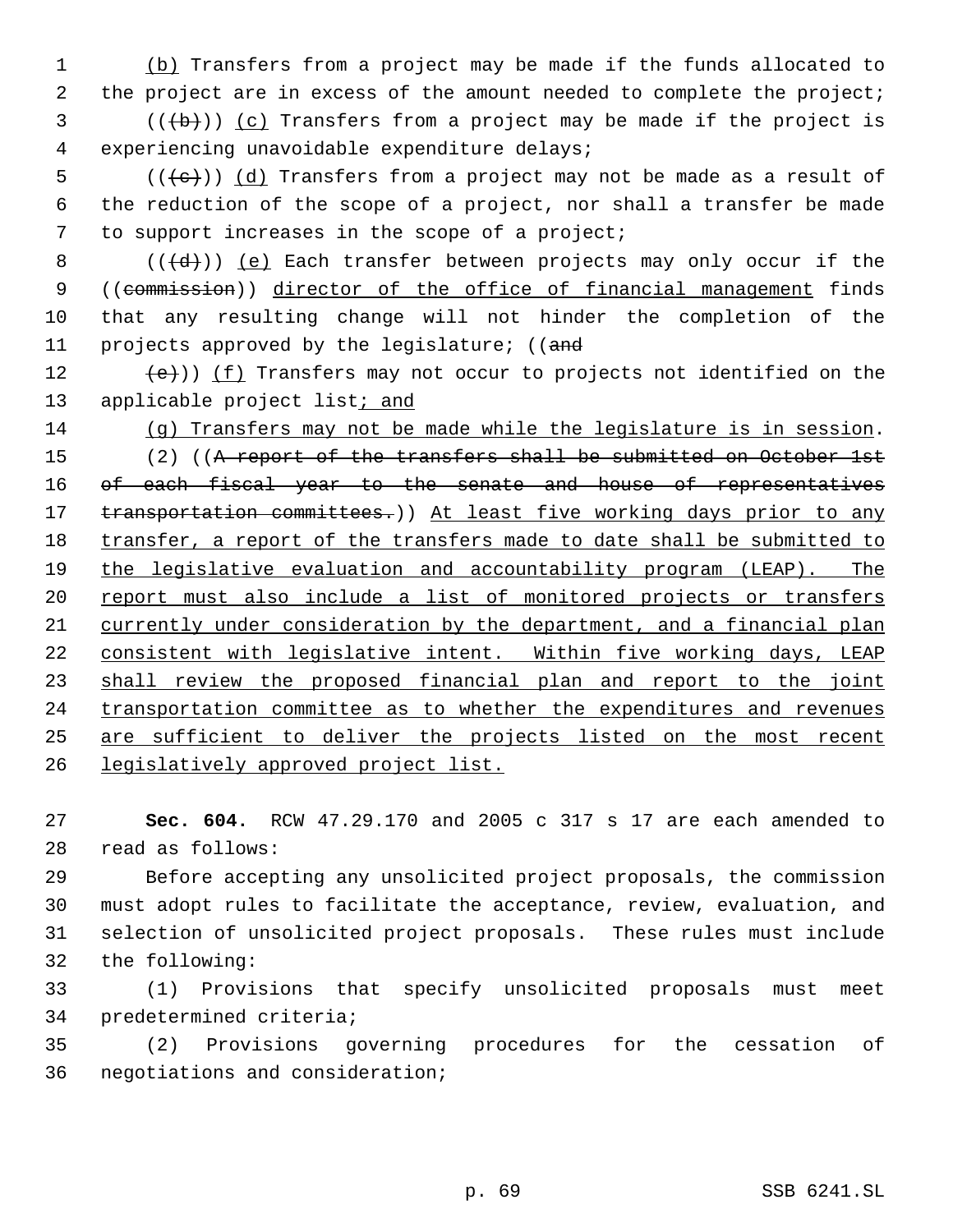(3) Provisions outlining that unsolicited proposals are subject to a two-step process that begins with concept proposals and would only advance to the second step, which are fully detailed proposals, if the commission so directed;

 (4) Provisions that require concept proposals to include at least the following information: Proposers' qualifications and experience; description of the proposed project and impact; proposed project financing; and known public benefits and opposition; and

 (5) Provisions that specify the process to be followed if the commission is interested in the concept proposal, which must include provisions:

 (a) Requiring that information regarding the potential project would be published for a period of not less than thirty days, during which time entities could express interest in submitting a proposal;

 (b) Specifying that if letters of interest were received during the thirty days, then an additional sixty days for submission of the fully 17 detailed proposal would be allowed; and

 (c) Procedures for what will happen if there are insufficient proposals submitted or if there are no letters of interest submitted in the appropriate time frame.

 The commission may adopt other rules as necessary to avoid conflicts with existing laws, statutes, or contractual obligations of the state.

 The commission may not accept or consider any unsolicited proposals 25 before  $((\text{January } 1))$  June 30, 2007.

## **MISCELLANEOUS**

 NEW SECTION. **Sec. 701.** If any provision of this act or its application to any person or circumstance is held invalid, the remainder of the act or the application of the provision to other persons or circumstances is not affected.

 NEW SECTION. **Sec. 702.** This act is necessary for the immediate preservation of the public peace, health, or safety, or support of the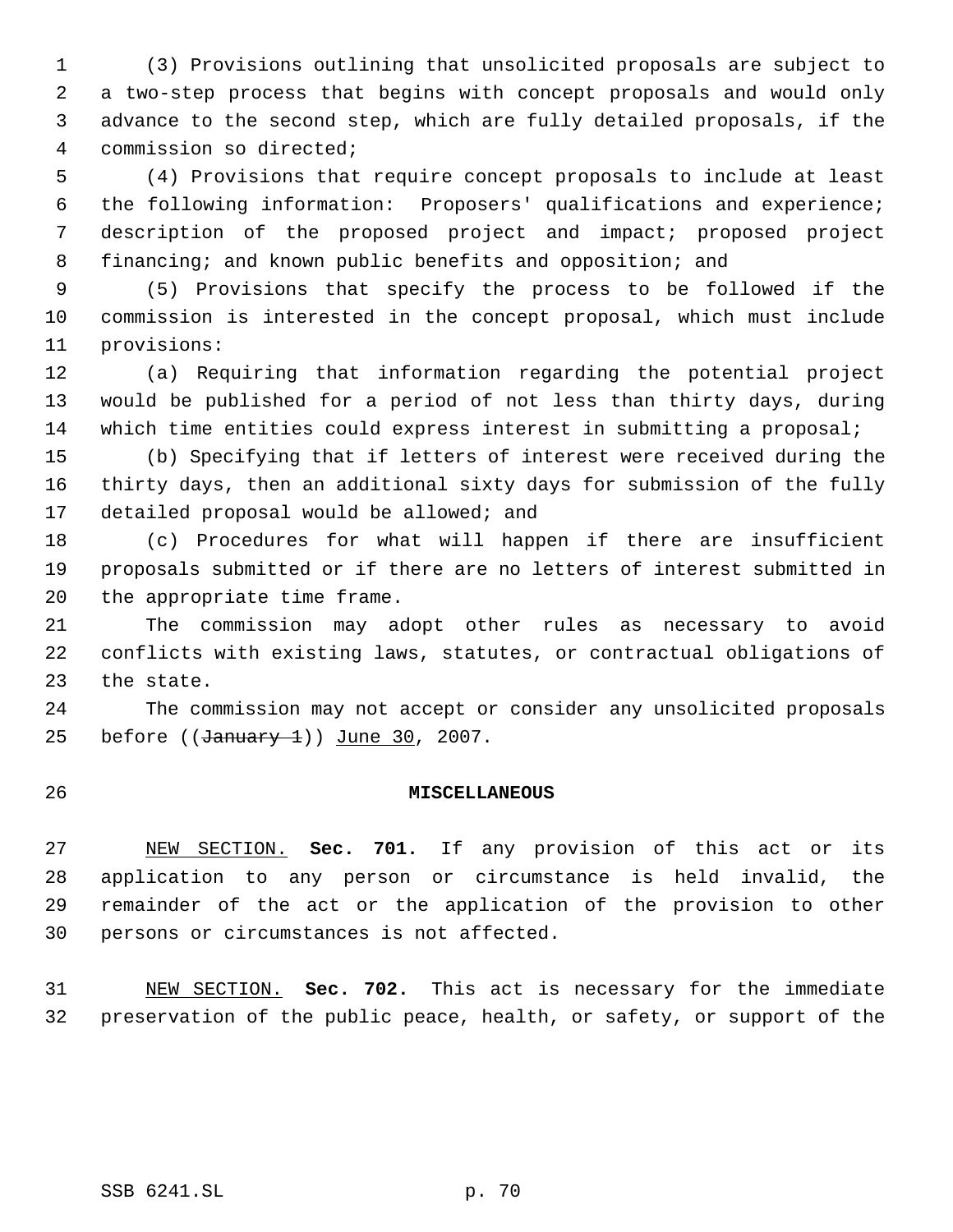- 1 state government and its existing public institutions, and takes effect
- 2 immediately.

(End of bill)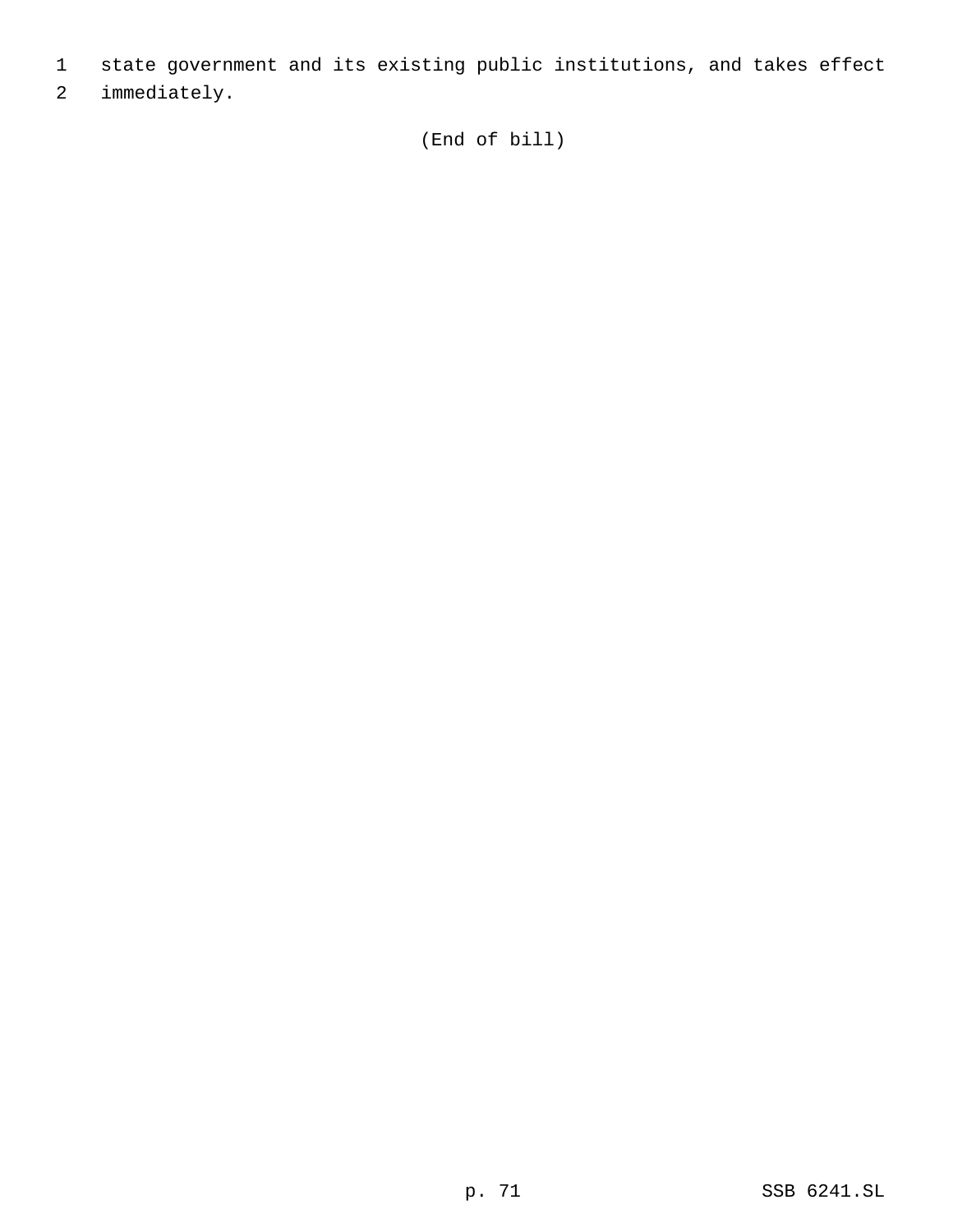|  |  | INDEX |
|--|--|-------|
|  |  |       |

| BOARD OF PILOTAGE COMMISSIONERS 6                                         |  |
|---------------------------------------------------------------------------|--|
| COUNTY ROAD ADMINISTRATION BOARD<br>. 5, 40                               |  |
|                                                                           |  |
| DEPARTMENT OF ARCHEOLOGY AND HISTORIC PRESERVATION 3                      |  |
| DEPARTMENT OF LICENSING                                                   |  |
|                                                                           |  |
|                                                                           |  |
| MANAGEMENT AND SUPPORT SERVICES 16                                        |  |
|                                                                           |  |
| DEPARTMENT OF TRANSPORTATION                                              |  |
|                                                                           |  |
| CHARGES FROM OTHER AGENCIES--PROGRAM U 31                                 |  |
| ECONOMIC PARTNERSHIPS--PROGRAM K 25                                       |  |
| FACILITY MAINTENANCE, OPERATIONS AND CONSTRUCTION--PROGRAM D . 22         |  |
| HIGHWAY MAINTENANCE--PROGRAM M 25                                         |  |
|                                                                           |  |
| INFORMATION TECHNOLOGY--PROGRAM C 21                                      |  |
| LOCAL PROGRAMS--PROGRAM Z--CAPITAL 57                                     |  |
| LOCAL PROGRAMS--PROGRAM Z--OPERATING 40                                   |  |
|                                                                           |  |
| . 49<br>PRESERVATION--PROGRAM P                                           |  |
| PROGRAM D (DEPARTMENT OF TRANSPORTATION-ONLY PROJECTS) 41                 |  |
| PROGRAM DELIVERY MANAGEMENT AND SUPPORT--PROGRAM H 24                     |  |
| PUBLIC TRANSPORTATION--PROGRAM V 33                                       |  |
| RAIL--PROGRAM Y--CAPITAL 55                                               |  |
| RAIL--PROGRAM Y--OPERATING<br>. 38                                        |  |
| TOLL OPERATIONS AND MAINTENANCE--PROGRAM B 21                             |  |
| TRAFFIC OPERATIONS--PROGRAM Q--CAPITAL 52                                 |  |
| TRAFFIC OPERATIONS--PROGRAM Q--OPERATING 26                               |  |
| TRANSFERS                                                                 |  |
| TRANSPORTATION MANAGEMENT AND SUPPORT--PROGRAM S 27                       |  |
| TRANSPORTATION PLANNING, DATA, AND RESEARCH--PROGRAM T 27                 |  |
| WASHINGTON STATE FERRIES CONSTRUCTION--PROGRAM W 53                       |  |
| EMPLOYEE SALARY COST OF LIVING ADJUSTMENT<br>. 66                         |  |
| FREIGHT MOBILITY STRATEGIC INVESTMENT BOARD 11                            |  |
|                                                                           |  |
| LEGISLATIVE EVALUATION AND ACCOUNTABILITY PROGRAM COMMITTEE<br>$\cdots$ 4 |  |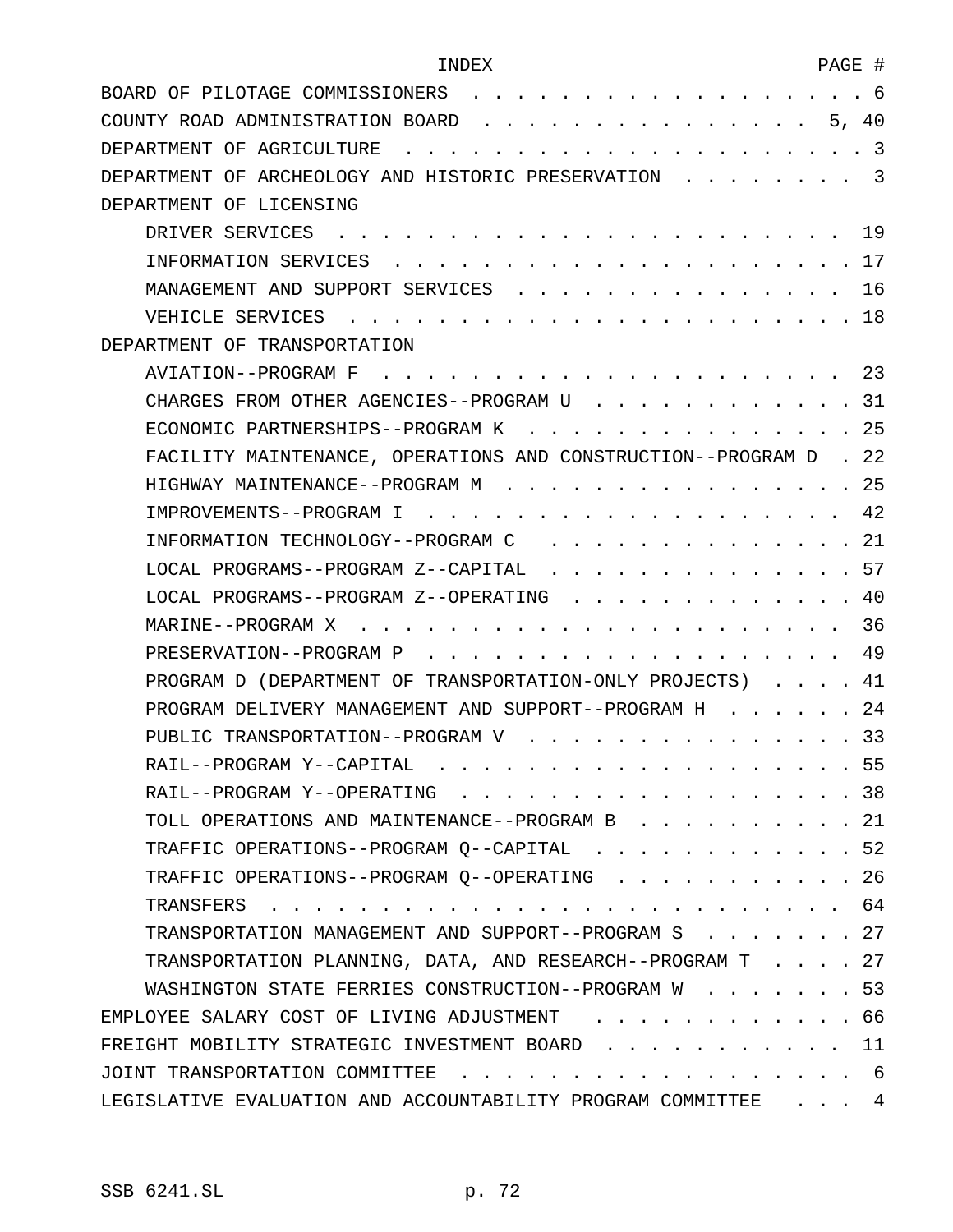| OFFICE OF FINANCIAL MANAGEMENT (ed. ed. ed. ed. ed. ed. ed. 2                                                                                                                                                                           |
|-----------------------------------------------------------------------------------------------------------------------------------------------------------------------------------------------------------------------------------------|
| STATE TREASURER                                                                                                                                                                                                                         |
| BOND RETIREMENT AND INTEREST 62, 63                                                                                                                                                                                                     |
| STATE REVENUES FOR DISTRIBUTION 64                                                                                                                                                                                                      |
|                                                                                                                                                                                                                                         |
|                                                                                                                                                                                                                                         |
| TRANSPORTATION IMPROVEMENT BOARD 5, 41                                                                                                                                                                                                  |
| WASHINGTON STATE PARKS AND RECREATION                                                                                                                                                                                                   |
| CAPITAL PROJECTS<br>. 4                                                                                                                                                                                                                 |
| WASHINGTON STATE PATROL                                                                                                                                                                                                                 |
| FIELD OPERATIONS BUREAU 11                                                                                                                                                                                                              |
| INVESTIGATIVE SERVICES BUREAU 14                                                                                                                                                                                                        |
| TECHNICAL SERVICES BUREAU 14                                                                                                                                                                                                            |
| WASHINGTON TRAFFIC SAFETY COMMISSION 4                                                                                                                                                                                                  |
| Passed by the Senate March 8, 2006.<br>Passed by the House March 8, 2006.<br>Approved by the Governor March 31, 2006, with the exception of<br>certain items that were vetoed.<br>Filed in Office of Secretary of State March 31, 2006. |

Note: Governor's explanation of partial veto is as follows:

"I am returning, without my approval as to portions of Sections 204, 212(6), 213(5), 214(5), 304(16), 307(8), and 309(19) of Substitute Senate Bill 6241 entitled:

"AN ACT Relating to transportation funding and appropriations."

My reasons for vetoing portions of the above-noted Sections are as follows:

**Section 204, page 6, Board of Pilotage Commissioners, Trainee Stipends** Section 204 provides additional appropriation authority to the Board of Pilotage Commissioners for pilot trainee stipends. Appropriation authority was provided in Engrossed Substitute Senate Bill 6870, which was enacted by the Legislature and signed into law on March 14, 2006. Leaving Section 204 intact would increase the Board of Pilotage Commissioners' appropriation authority above the intended amount and would exceed the revenue available to the agency. Therefore, I have vetoed Section 204.

### **Section 212(6), page 18, Department of Licensing - Information Services, Parking Privileges**

This proviso funds implementation of Substitute House Bill 2389 and stipulates that the appropriation will lapse if the bill is not enacted. Substitute House Bill 2389 did not pass the Legislature. Therefore, I have vetoed Section 212(6).

# **Section 213(5), page 19, Department of Licensing - Vehicle Services, Parking Privileges**

This proviso funds implementation of Substitute House Bill 2389 and stipulates that the appropriation will lapse if the bill is not enacted. Substitute House Bill 2389 did not pass the Legislature. Therefore, I have vetoed Section 213(5).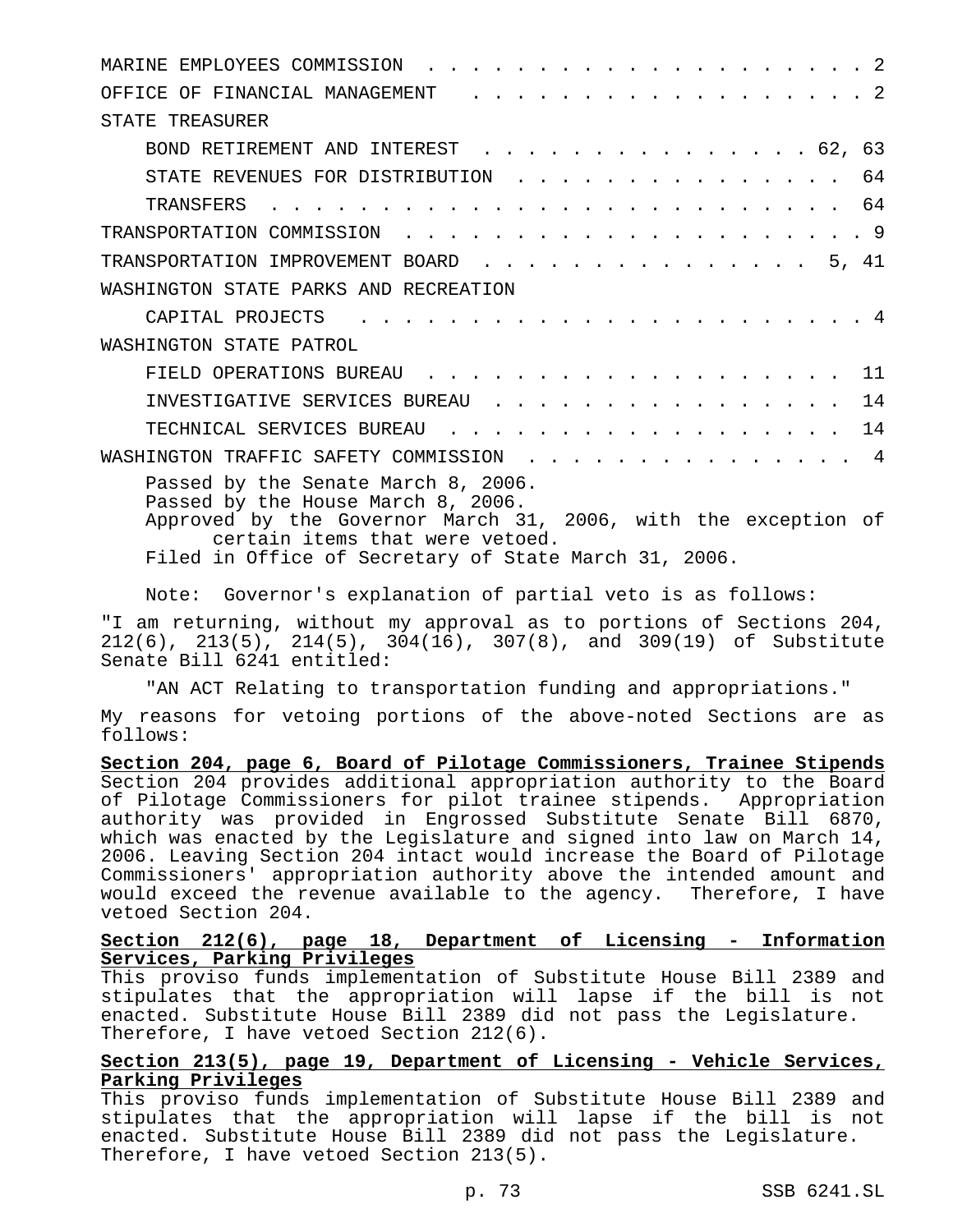**Section 214(5), pages 20-21, Department of Licensing, Federal Real ID** Section 214(5) directs the Department of Licensing to join in any lawsuit filed by other states seeking funding to implement the provisions of Title II of P.L. 109-13 (improved security for driver's license and personal identification cards (Federal Real ID Act)) whenever the department is legally and ethically permitted to do so. This language is overly prescriptive. I will engage the federal government on this issue when it is prudent and in the best interest of Washington State to do so. But legal action, whether unilateral or in conjunction with other states, will only be undertaken following a rigorous review of the issues and consultation with the state's Attorney General. Therefore, I have vetoed Section 214(5).

### **Section 304(16), pages 47-48, Department of Transportation - Improvements, SR 520 Plan**

Section 304(16) earmarks \$250,000 for the City of Seattle to prepare a State Route 520 expansion impact plan and prohibits the Department of Transportation from beginning construction on the State Route 520 bridge replacement and High Occupancy Vehicle project until agreements have been reached with the City of Seattle. This subsection contradicts Section 304(18), which sets forth the National Environmental Policy Act (NEPA) requirements that the department must designate the preferred alternative, prepare a substantial project mitigation plan, and complete a comprehensive cost estimate. It is incumbent upon the department to follow state and federal environmental laws and not delegate decision making to the City of Seattle. Therefore, I have vetoed Section 304(16).

#### **Section 307(8), page 54, Department of Transportation - Ferries, Auto-Passenger Ferries**

Section 307(8) provides funding for auto-passenger ferry vessels using the process identified in Substitute Senate Bill 6853, which did not pass the Legislature. While the Legislature considered the ferry vessel procurement process in Substitute Senate Bill 6853, it was not its intent to eliminate funding for ferry vessels. Therefore, I have vetoed Section 307(8) with the understanding that the funding remains available to the Department of Transportation for the procurement of ferry vessels.

# **Section 309(19), pages 61-62, Department of Transportation - Local Programs, RTPOs**

Section 309(19) requires regional transportation planning organizations (RTPOs) that receive federal surface transportation program funding to distribute funds based on a prioritized competitive basis rather than by formula. It also prohibits funds from being used for administration. While I strongly support this legislative intent, I believe these changes should be phased in over time in order to avoid disruptions to project programming and delivery. RTPOs are required by federal law to prepare four-year Transportation Improvement Programs. The current transportation improvement program covers calendar years 2006 through 2008. Therefore, I have vetoed Section 309(19).

However, effective with the development of the 2008 Transportation Improvement Programs, I am directing the Department of Transportation to work with RTPOs to ensure that it prioritizes project selections based on regional priorities such as growth management, congestion relief, safety, economic development, or other regional priorities that support state and federal policies. In addition, the department shall retain a full and transparent accounting of all federal surface transportation program funds and their uses.